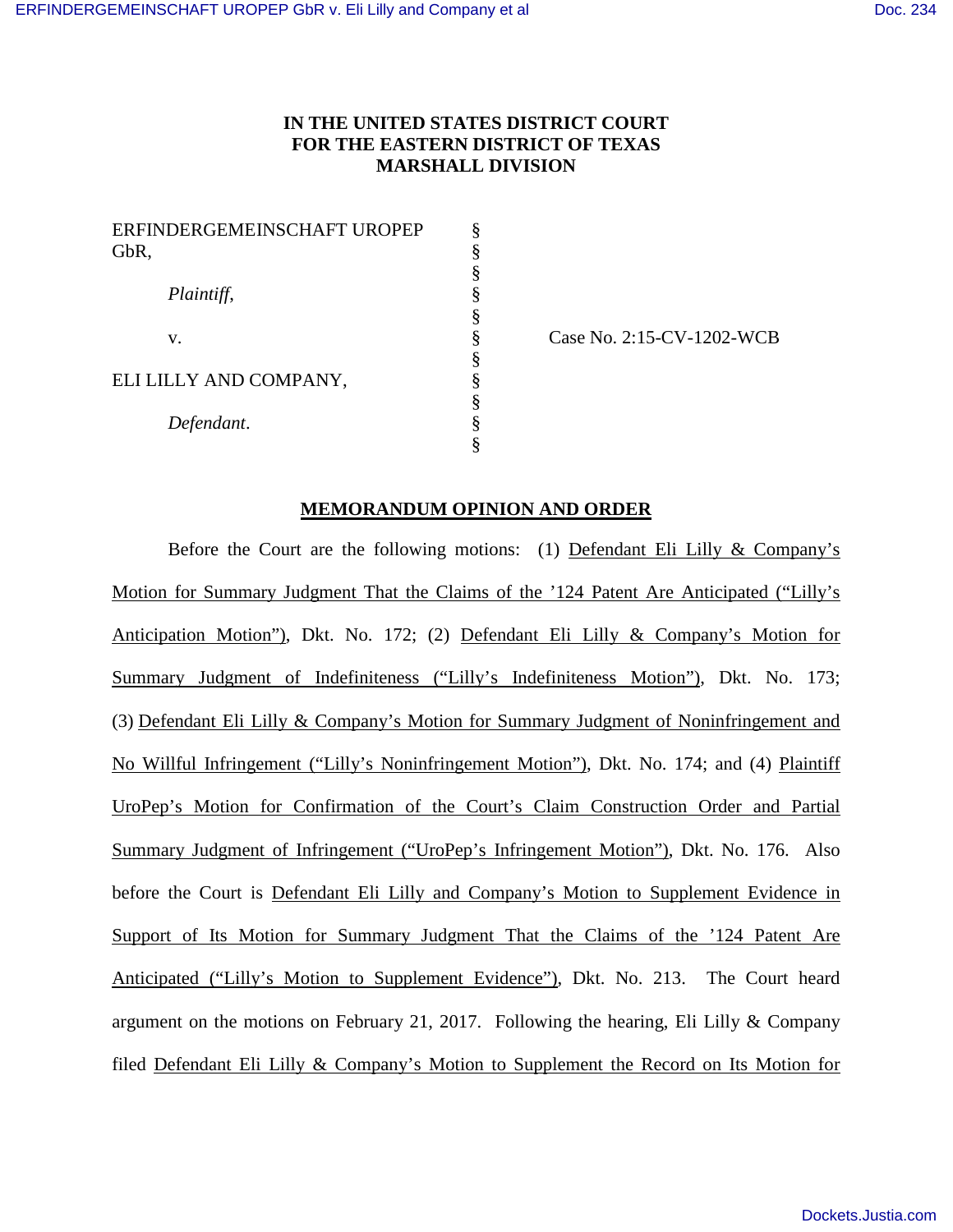Summary Judgment of Indefiniteness ("Lilly's Second Motion to Supplement Evidence"), Dkt. No. 232.

The Court DENIES each of the motions for summary judgment. To the extent that UroPep's motion for "confirmation of the Court's claim construction order" is a request for clarification of the Court's claim construction, the Court GRANTS that request and clarifies its claim construction order as indicated below. In all other respects, the Court DENIES the motions for summary judgment. The Court also GRANTS Lilly's Motion to Supplement Evidence and Lilly's Second Motion to Supplement Evidence.

#### **BACKGROUND**

The plaintiff, Erfindergemeinschaft UroPep GbR ("UroPep"), has filed this patent infringement action against the defendant, Eli Lilly & Company ("Lilly"). The action charges Lilly with direct and/or induced infringement of UroPep's U.S. Patent No. 8,791,124 ("the '124 patent") by marketing Cialis (the commercial name of Lilly's product in which tadalafil is the active ingredient) for the treatment of benign prostatic hyperplasia ("BPH," or an enlarged prostate). Asserted claim 1 of the '124 patent recites a method "for prophylaxis or treatment of benign prostatic hyperplasia comprising administering to a person in need thereof an effective amount of an inhibitor of phosphodiesterase (PDE) V," excluding certain specified compounds.

Following a Markman hearing, the Court entered a claim construction order. Dkt. No. 131. At the claim construction hearing and in a subsequent telephonic conference, the Court suggested that the parties file papers addressing a validity question that arose during the claim construction hearing. Dkt. Nos. 115, 126. The parties briefed that issue, and the Court subsequently entered an order, Dkt. No. 149, denying Lilly's motion for summary judgment of noninfringement, and Lilly's motion for partial summary judgment that claims 1 and 3 of the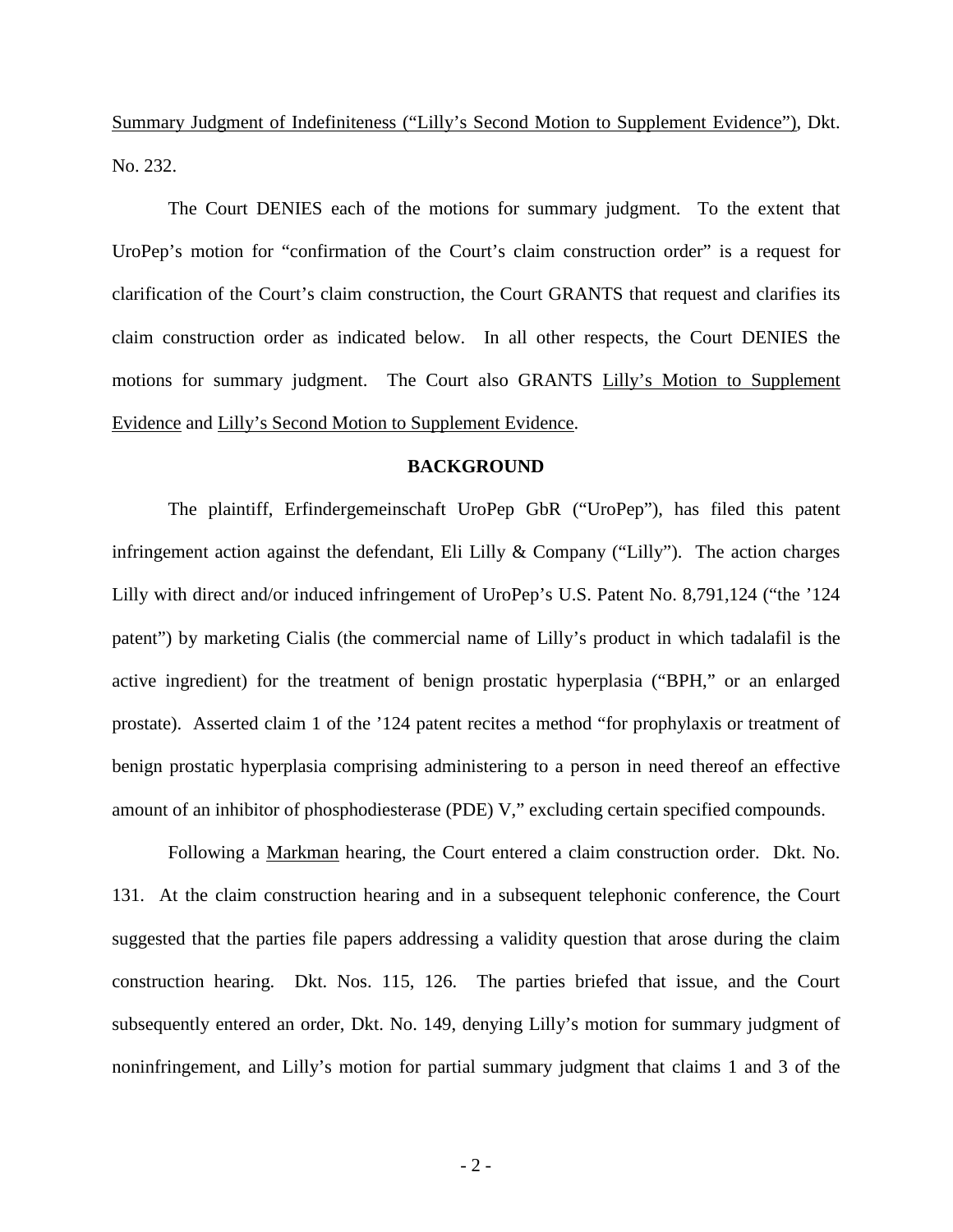'124 patent are invalid for failure to meet the written description requirement of 35 U.S.C. § 112, ¶ 1 (under the America Invents Act, that provision is now codified as 35 U.S.C. § 112(a); the America Invents Act, however, does not apply to this case, which arose from a patent application filed before that Act became effective).

The parties' summary judgment motions now before the Court direct the Court's attention to several issues that either would be case dispositive (in the case of Lilly's motions for summary judgment of anticipation, indefiniteness, and noninfringement) or would dispose of a significant part of the case (in the case of UroPep's motion for partial summary judgment of infringement).

# **DISCUSSION**

# **I. The Cross-Motions for Summary Judgment Regarding Infringement**

## **A. Claim Construction: Selective Inhibitors of PDE5**

 $\overline{a}$ 

## **1. Clarification of the definition of selective inhibitors**

In its opening claim construction brief, UroPep argued that the reference in claim 1 of the '124 patent to "an inhibitor of phosphodiesterase (PDE) V" should be construed to mean a "selective" inhibitor of PDE V.<sup>[1](#page-2-0)</sup> UroPep made that argument based on the specification of the '124 patent and the prosecution history of its parent patent, U.S. Patent No. 8,106,061 ("the '061 patent"). See Plaintiff UroPep's Corrected Opening Claim Construction Brief, Dkt. No. 105, at 23-25; see also Plaintiff UroPep's Reply Claim Construction Brief, Dkt. No. 109, at 2 & n.2

<span id="page-2-0"></span><sup>1</sup> As the Court has noted previously, the nomenclature for specific phosphodiesterases has changed over time. As of the priority date of the '124 patent, in July 1997, the specific phosphodiesterases were identified by Roman numerals, as in PDE I through PDE V. More recently, it has become conventional to identify the specific phosphodiesterases by Arabic numerals, as in PDE1 through PDE5. Although the Court has previously used the prior convention employed in the patent, it appears that the use of Arabic numerals has become universal, so henceforth the Court will use that more modern form except when quoting or discussing language from the '124 patent or its prosecution history.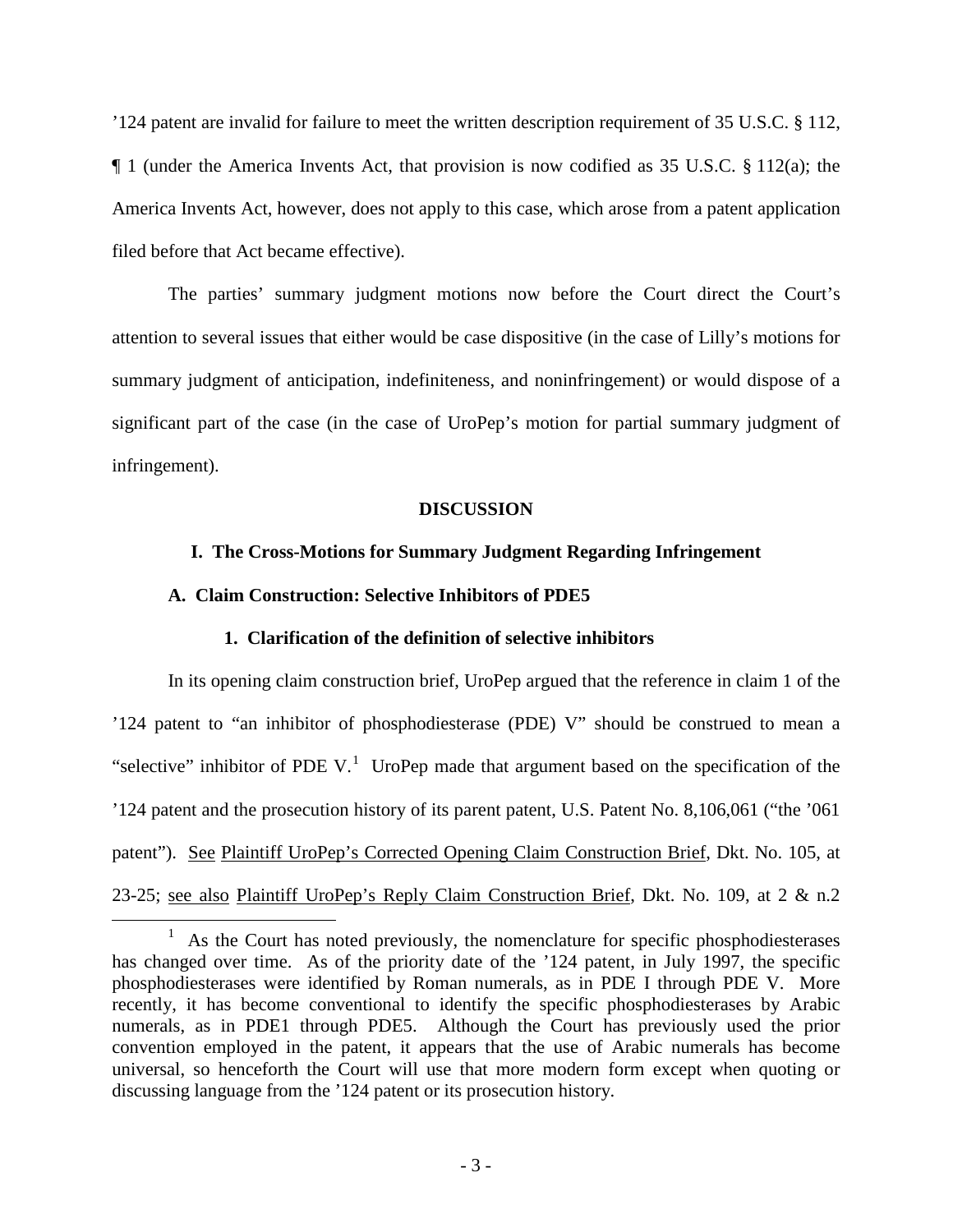("[T]he inventors of UroPep's patent-in-suit sought to claim the use of selective PDE V inhibitor compounds to achieve previously unimagined therapeutic benefits.").<sup>[2](#page-3-0)</sup> UroPep described a "selective" inhibitor as one that is "relatively selective for PDE V." Dkt. No. 105, at 25. In support of that characterization, UroPep cited prosecution history indicating that the patentees had distinguished their invention over the prior art by emphasizing the selective nature of their PDE V inhibitors. Id. at 23-24. UroPep also discussed a portion of the specification of the '124 patent that addressed what UroPep's expert described as an assay to identify compounds that are particularly potent inhibitors of specific phosphodiesterases, including PDE V. Id. at 25. UroPep's expert explained that a compound that is able to inhibit one specific PDE enzyme when the compound is present in low concentrations, without similarly inhibiting other PDEs, is generally considered to be a "selective" inhibitor. See Corrected Declaration of Nicholas K. Terrett, Ph.D. Regarding Claim Construction of U.S. Patent No. 8,791,124, Dkt. No. 105-1, at ¶ 42. As support for his view, the expert cited U.S. Patent No. 6,492,371, which defined "selective PDE5 inhibitors" as "those that inhibit PDE5, but do not significantly inhibit other PDE enzymes." Id. at  $\P$  43.

In an October 21, 2016, order, the Court had occasion to address that claim construction issue in the context of ruling on Lilly's previous motions for summary judgment of noninfringement, Dkt. No. 119, and invalidity, Dkt. No. 120. The Court agreed with UroPep and construed the term "an inhibitor of phosphodiesterase (PDE) V" to mean "a compound that

 $\overline{a}$ 

<span id="page-3-0"></span><sup>2</sup> Lilly asserts that UroPep did not argue in favor of a selectivity requirement during claim construction. Defendant Eli Lilly & Co.'s [Corrected] Opposition to Plaintiff Erfindergemeinschaft UroPep's Motion for Partial Summary Judgment of Induced Infringement, Dkt. No. 194, at 1 n.1. In fact, UroPep clearly made that argument in both its opening claim construction brief and in its reply claim construction brief. However, while UroPep argued in favor of a selectivity requirement, it did not urge the Court to adopt the "20-fold" selectivity test that the Court ultimately adopted.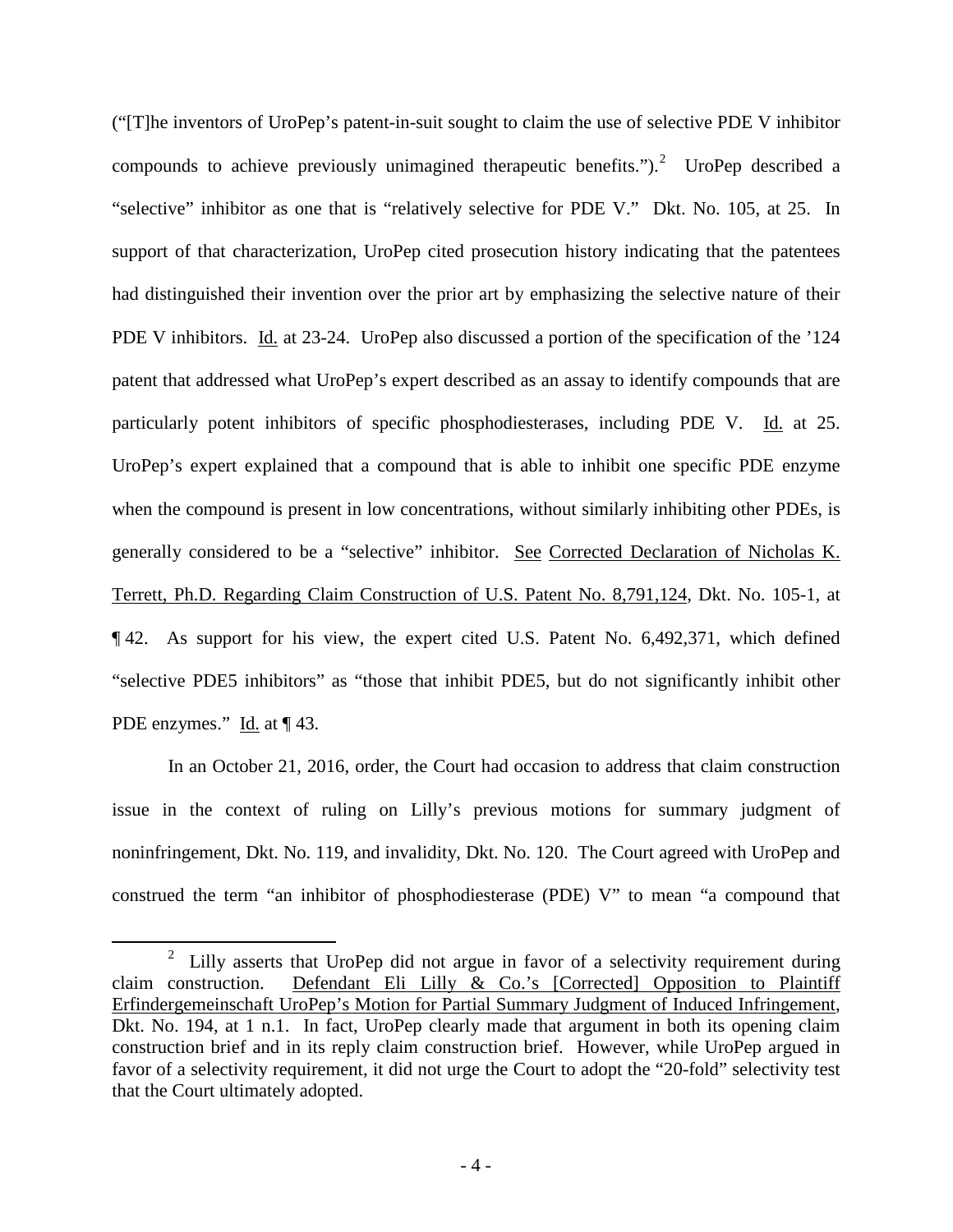selectively inhibits PDE V." With respect to how great the differential inhibitory effect must be in order for a PDE inhibitor to be regarded as "selective," the Court looked to the specification of the '124 patent, which states that "[a] substance is considered an inhibitor of an sPDE if the concentration thereof which is necessary for inhibiting 50% of the substrate hydrolysis  $(IC_{50})$  is at least 20 times lower in the respective peak fraction containing the specific phosphodiesterase  $(sPDE)$ ."<sup>[3](#page-4-0)</sup> '124 patent, col. 8, ll. 5-9. Based on that passage in the specification, the Court concluded that "a selective inhibitor of a specific PDE is at least 20 times more effective in inhibiting that specific PDE as compared to all other specific PDEs." The Court then construed the term "an inhibitor of phosphodiesterase (PDE) V" to mean "a compound that selectively inhibits PDE V." Memorandum Opinion and Order (Oct. 21, 2016), Dkt. No. 149, at 27.

In Lilly's Noninfringement Motion, Lilly argues that the Court's construction of the term "an inhibitor of phosphodiesterase (PDE) V" requires that the Court grant summary judgment of noninfringement because tadalafil is not at least 20 times as potent in inhibiting PDE5 as in inhibiting PDE11A1, a specific PDE that was not identified in the '124 patent. In particular, Lilly argues that although the evidence shows that tadalafil is vastly more potent as an inhibitor of PDE5 than as an inhibitor of PDEs 1-4 and 6-10, tadalafil's inhibiting effect on PDE5 is only about 14 times as great as its inhibiting effect on PDE11A1. For that reason, according to Lilly, tadalafil cannot be regarded as a "selective" PDE5 inhibitor within the meaning of the Court's construction of that term.

 $\overline{a}$ 

<span id="page-4-0"></span><sup>3</sup> More generally, the  $IC_{50}$  value represents the concentration of an inhibitor that is required for 50% inhibition of the function of its target, in this case a PDE enzyme. The potency of the inhibitor with respect to a specific PDE can be quantified by using the  $IC_{50}$  value for a specific PDE. The relative selectivity of an inhibitor with respect to two different PDEs can be expressed as the ratio of the  $IC_{50}$  values for those two PDEs, or the  $IC_{50}$  ratio.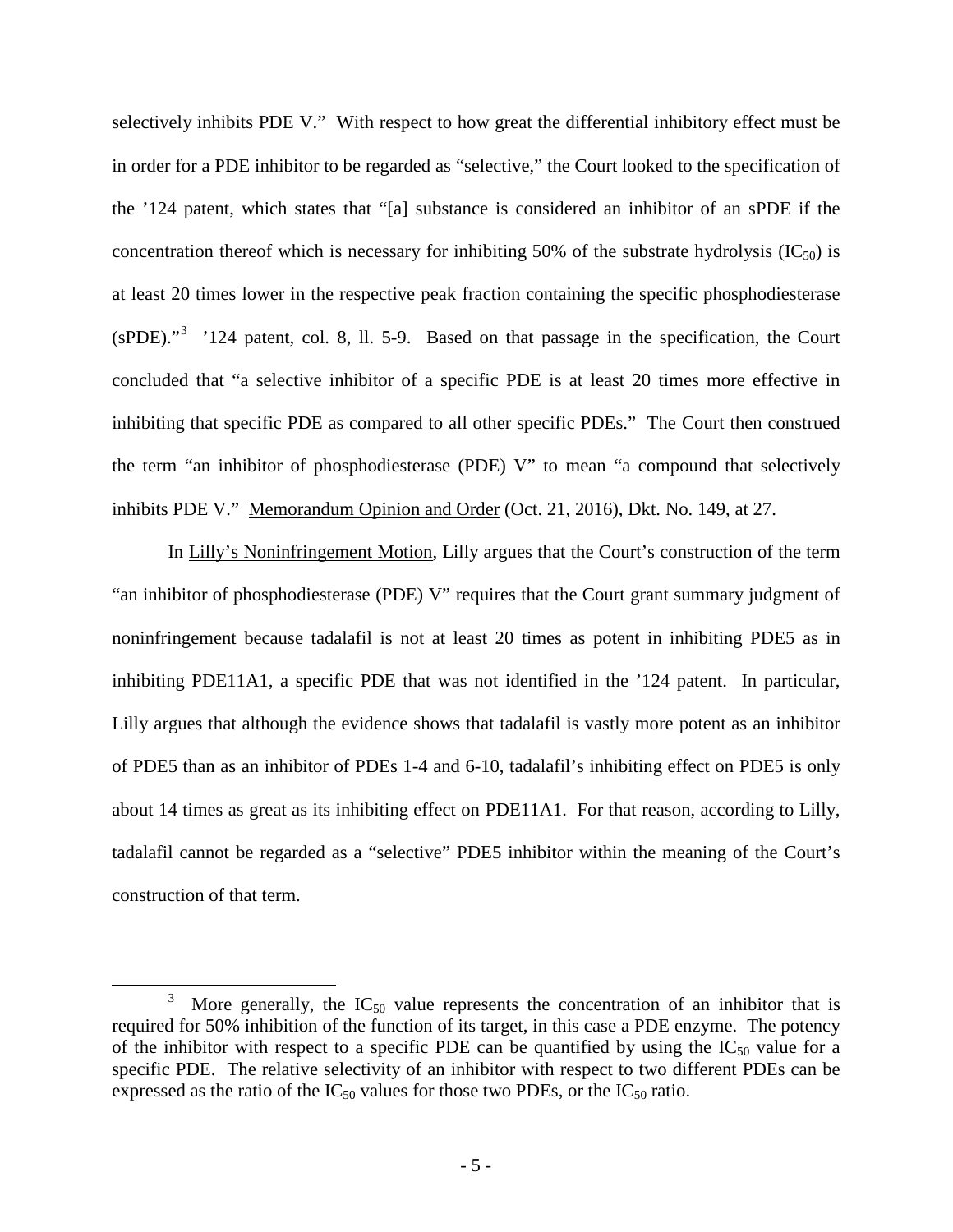UroPep has responded to Lilly's motion for summary judgment of noninfringement and has filed its own separate motion seeking partial summary judgment of infringement. UroPep's Infringement Motion, Dkt. No. 176. Lilly's motion has spawned a response from UroPep, Dkt. No. 189; a reply from Lilly, Dkt. No. 200; and a surreply from UroPep, Dkt. No. 217. UroPep's motion has given rise to a response from Lilly, Dkt. No. 194; a reply from UroPep, Dkt. No. 202; and a surreply from Lilly, Dkt. No. 215.

The multiplicity of briefs addressed to the issue of infringement has led to considerable overlap in the briefing on the issue of the proper meaning of "selective inhibitor of PDE5." The essence of the dispute at this point, however, is simply stated: Lilly argues that the Court's interpretation of "selective PDE5 inhibitor" requires a comparison between the potency of a particular compound in inhibiting PDE5 and the potency of that compound in inhibiting any other currently known PDE, including PDE 6 and PDE11A1. UroPep, on the other hand, argues that the Court's interpretation of "selective PDE5 inhibitor" requires a comparison between the potency of a particular compound in inhibiting PDE5 and the potency of that compound in inhibiting other specific PDEs from among the group consisting of PDE1 through PDE4.

Quoting the Court's statement in its October 21, 2016, order, that "a selective inhibitor of a specific PDE is at least 20 times more effective in inhibiting that specific PDE as compared to all other specific PDEs," Dkt. No. 149, at 27, Lilly argues that the Court has already answered that question and has held that a selective PDE5 inhibitor must be at least 20 times as effective in inhibiting PDE5 compared to all other currently known PDEs, not just PDE1 through PDE4, the only PDEs discussed in the '061 and '124 patents.

The Court disagrees with Lilly's characterization of the Court's earlier order. Contrary to Lilly's contention, the Court's October 21, 2016, order did not advert to the issue of which other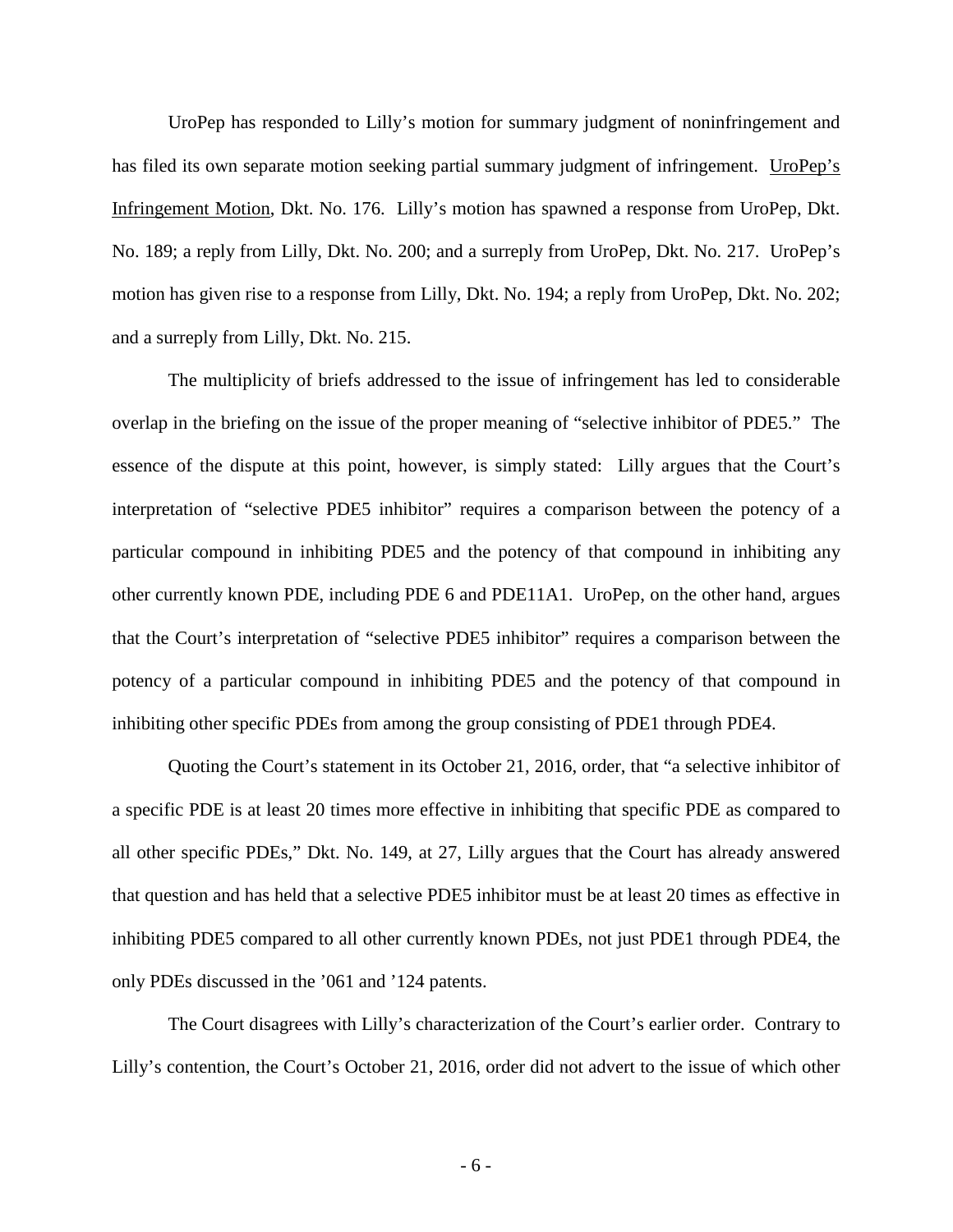PDEs were to be considered when assessing the comparative potency of a particular compound to inhibit PDE5, as that issue was not the one in dispute at that time.

The issues before the Court at the time of the Court's October 21, 2016, order were (1) whether the '124 patent requires that the recited PDE5 inhibitor be selective and (2) if so, how much more potent must the inhibitor be with regard to PDE5 in order to be deemed selective within the meaning of the '124 patent. Those questions were not focused on the identity of the other specific PDEs with which the selectivity of the PDE5 inhibitor was to be compared. For that reason, the Court did not specifically address that issue in its October 10, 2016, order. From the parties' current arguments and the very different interpretations the parties have assigned to the Court's previous order regarding the "selective" requirement, it is clear that further claim construction by the Court is required. In order to determine whether the PDE5 inhibitor claimed in the '124 patent must be selective as to all specific PDEs or only as to some of them, it is necessary to return to the source of the Court's conclusion that the PDE5 inhibitors claimed in the '124 patent had to be selective at all.

In the course of the prosecution of the parent '061 patent, as the Court previously explained, the UroPep inventors distinguished the pending claims of the application from a prior art reference cited by the examiner on the ground that the "compounds of the currently pending claims are selective inhibitors of PDE IV and/or PDE V." Amendment (Mar. 7, 2010), at 10 ('061 File History), Dkt. No. 176-22; see also Amendment (Oct. 27, 2009), at 10. By contrast, the inventors stated that the compounds of the prior art reference that were shown to have PDE V inhibitory activity "do not predictably possess selective inhibitory PDE V and/or PDE IV activity, as required by the currently pending claims," because the prior art compounds that possess PDE V inhibitory activity "also possess PDE I and/or PDE II inhibitory activity." Id. at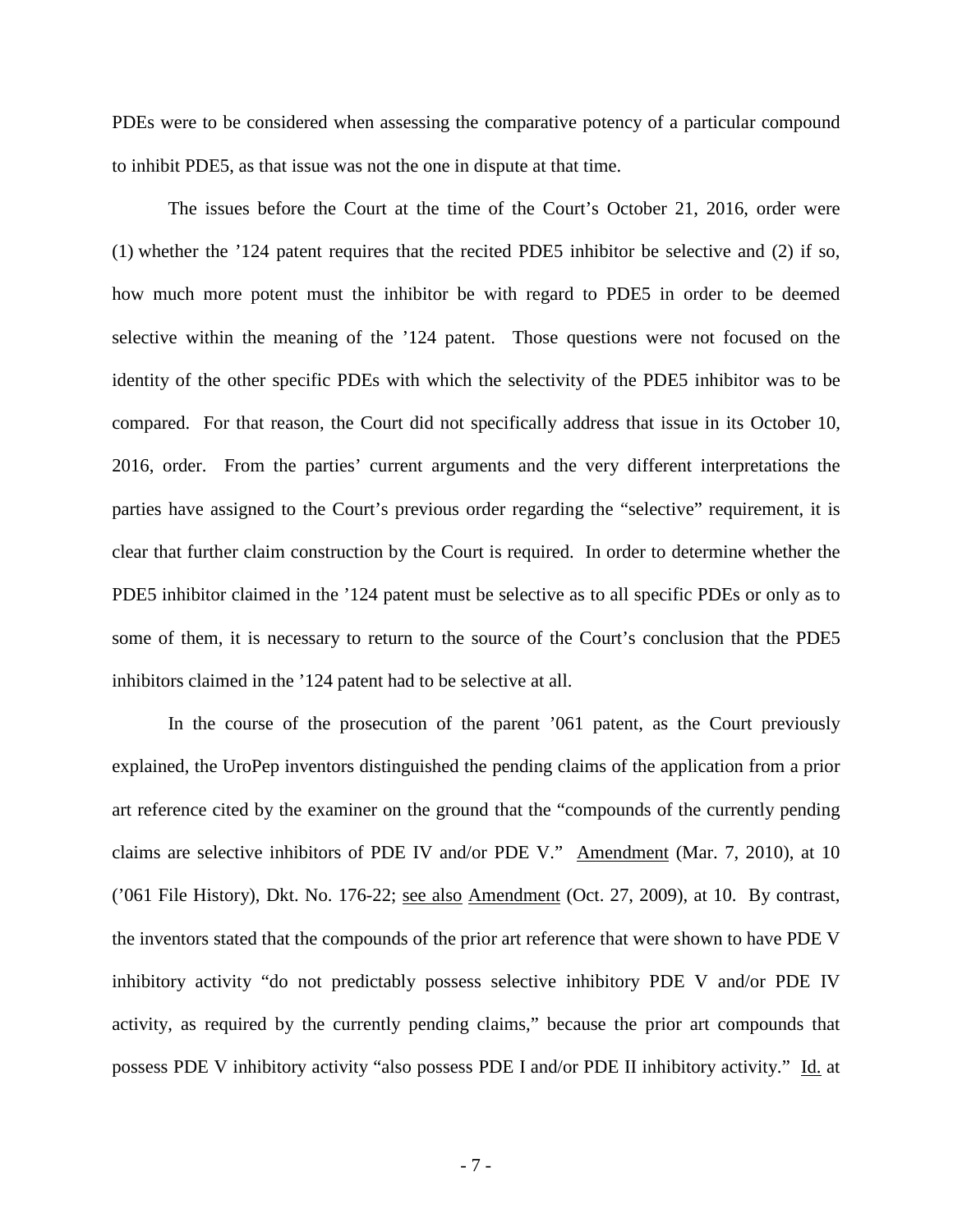10-11. For that reason, the inventors stated, the prior art reference did not exhibit the selective inhibition of PDE IV and/or PDE V that the inventors characterized as highly valuable in the treatment of prostatic disorders such as BPH.

The discussion of the nonselective prior art reference in the prosecution history of the parent '061 patent establishes that the PDE V inhibitors claimed in that patent had to be selective for PDE5 at least as compared to PDE I and PDE II. It did not, however, establish a broader principle of selectivity applicable to all types of PDEs, known and unknown. That is, the prosecution history contained no general statement that the claimed PDE IV and PDE V inhibitors have to be selective vis-à-vis all possible specific PDEs. The prosecution history of the parent '061 patent therefore does not support Lilly's proposed claim construction.

A second source of guidance as to how to measure the selectivity of a PDE5 inhibitor for purposes of the '124 patent can be found in the specification of the '124 patent. The specification cites three articles that discuss the mechanism of action of PDEs. '124 patent, col. 1, ll. 47-52. The specification then states that "from those publications as well as two other references, there is further known the distinction of a number of subesterases of PDE, the specific phosphodiesterases (sPDE)." Id., col 1, ll. 53-59. The specification then adds, "There is distinguished between five different sPDEs which are differently distributed in the individual organs and organ systems." Id., col. 1, ll. 60-65.

While the language of that passage is clumsy, the message is clear: that the sPDEs under discussion were the original five sPDEs, PDE1 through PDE5. We know that for several reasons. First, each of the five references cited in the specification discusses PDE1 through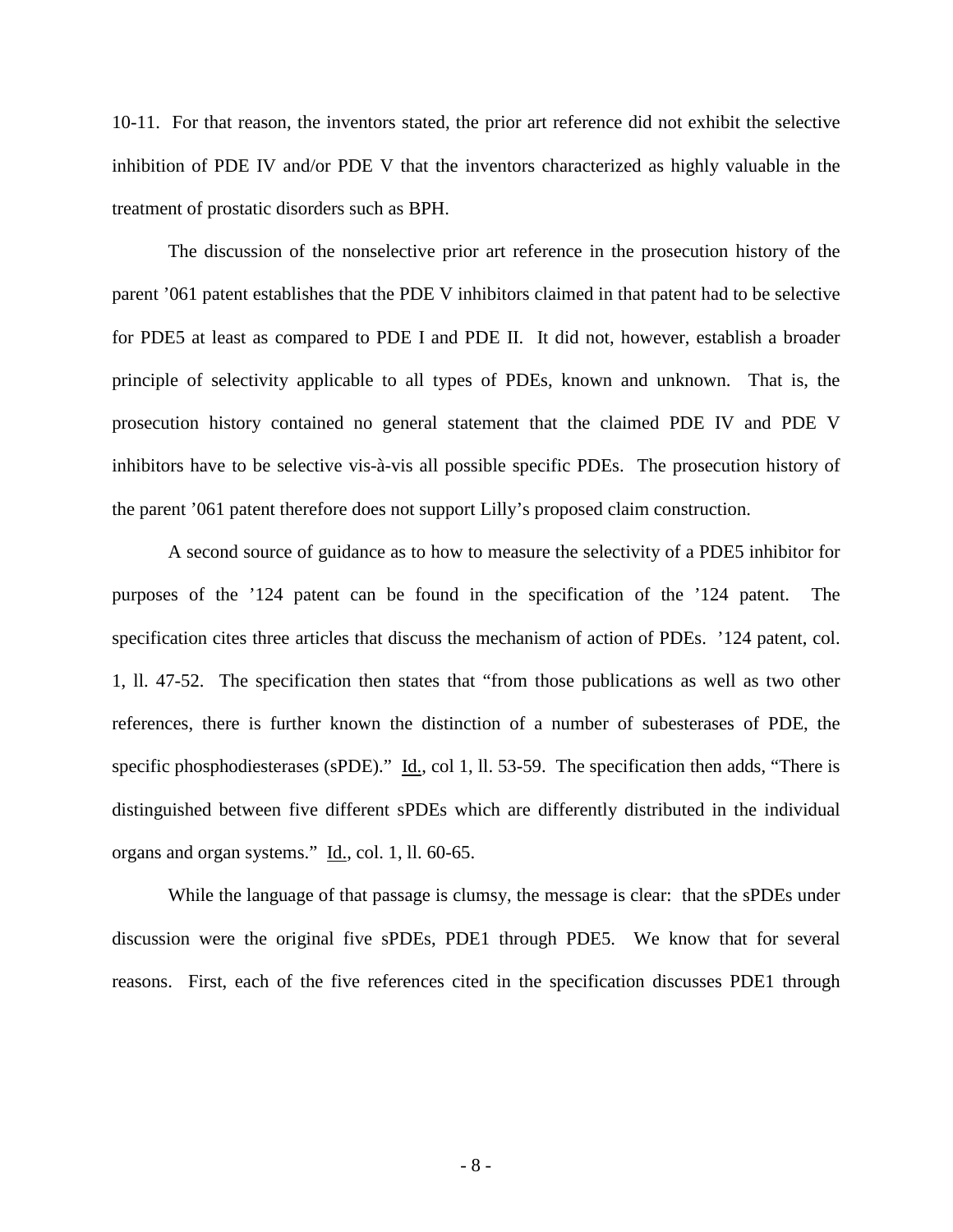PDE5, not the other specific phosphodiesterases to which Lilly refers. $4$  Second, the patent uses the abbreviation "sPDE" to refer to those five specific phosphodiesterases, a further indication that for purposes of the patent, those five PDEs were the only specific phosphodiesterases of concern. '124 patent, col. 1, line 59. Third, in the context of the discussion of selective PDE5 inhibition, the specification explicitly refers to the "five different sPDEs which are differently distributed in the individual organs and organ systems and exhibit different levels of effectiveness according to their distribution." Id., col. 1, ll. 60-63. That passage indicates that for purposes of the '124 patent, the class of phosphodiesterases identified as "sPDEs" refers to the five phosphodiesterases, PDE1 through PDE5, that were discussed in the five cited references. Accordingly, the context of the discussion of the selective PDE inhibitors in the '124 specification supports UroPep's argument that the group of PDE inhibitors that the specification was addressing were inhibitors of PDE1 through PDE5.

A third important consideration in determining the proper interpretation of the term "selective inhibitor," as used in the '124 specification, is the effect that adopting Lilly's interpretation would have on any attempt to make sense of either the '124 patent or the parent '061 patent. The two patents (which have essentially identical specifications) list a number of "[p]referred selective inhibitors" of PDE1, PDE4, and PDE5. The problem with Lilly's interpretation of the phrase "selective PDE5 inhibitor" is that many, if not all, of the exemplary "preferred" inhibitor compounds set forth in the common specification of the '061 and '124

 $\overline{a}$ 

<span id="page-8-0"></span><sup>&</sup>lt;sup>4</sup> The only allusion to any other specific PDEs in the five cited references is in a table in one of the articles that refers to PDE VI, VII, and VIII with the notation "to be characterized." C.D. Nicholson & M. Shahid, Inhibitors of Cyclic Nucleotide Phosphodiesterase Isoenzymes their Potential Utility in the Therapy of Asthma, 7 Pulmonary Pharmacology 1, 4 (Table 1) (1994). The rest of that article, like the other articles and the book cited in that portion of the '124 specification, focuses on PDE1 through PDE5.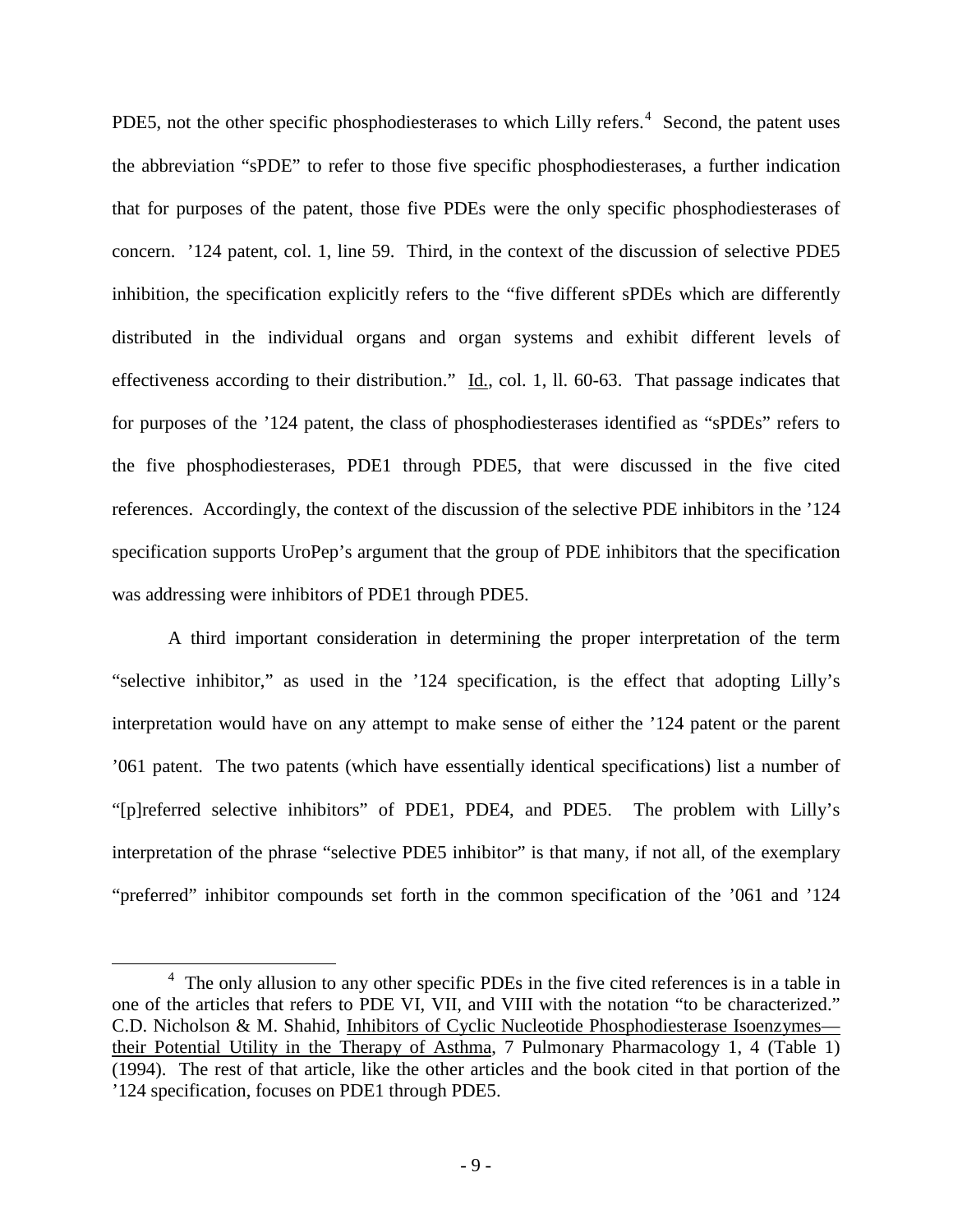patents and expressly referred to as "[p]referred selective inhibitors," '124 patent, col. 2, line 28, would fail to qualify as selective inhibitors of PDE5 under Lilly's proposed standard.

As the Federal Circuit has frequently stated, a claim construction that has the effect of excluding a preferred embodiment is disfavored. Clare v. Chrysler Grp. LLC, 819 F.3d 1323, 1331 (Fed. Cir. 2016); PPC Broadband, Inc. v. Corning Optical Commc'ns RF, LLC, 815 F.3d 747, 755 (Fed. Cir. 2016); Adams Respiratory Therapeutics v. Perrigo Co., 616 F.3d 1283, 1290 (Fed. Cir. 2010); On-Line Techs. v. Bodenseewerk Perkin-Elmer, 386 F.3d 1133, 1138 (Fed. Cir. 2004) (citing cases); Hoeschst Celanese Corp. v. BP Chems. Ltd., 78 F.3d 1575, 1581 (Fed. Cir. 1996) ("[I]t is unlikely that an inventor would define the invention in a way that excluded the preferred embodiment or that persons of skill in this field would read the specification in such a way."). In this case, it is not clear that any of the "preferred selective inhibitors" set forth in the '124 specification would qualify as selective inhibitors of PDE5 under the "20-fold" test. And a construction that would have the effect of excluding all of the embodiments of an invention is even more disfavored; such a construction, the Federal Circuit has held, is "rarely, if ever, correct." Nellcor Puritan Bennett, Inc. v. Masimo Corp., 402 F.3d 1364, 1368 (Fed. Cir. 2005); Vitronics Corp. v. Conceptronic, Inc., 90 F.3d 1576, 1583 (Fed. Cir. 1996) (holding that a construction excluding all of the embodiments of a claim "would require highly persuasive evidentiary support").

An examination of the '061 patent in light of Lilly's definition of selectivity is particularly instructive, because Lilly's definition clashes with the text of the '061 patent. Claim 1 of that patent is drawn to a method of treating a prostatic disease "comprising administering a selective inhibitor" of PDE4 or PDE5, wherein said inhibitor is selected from the group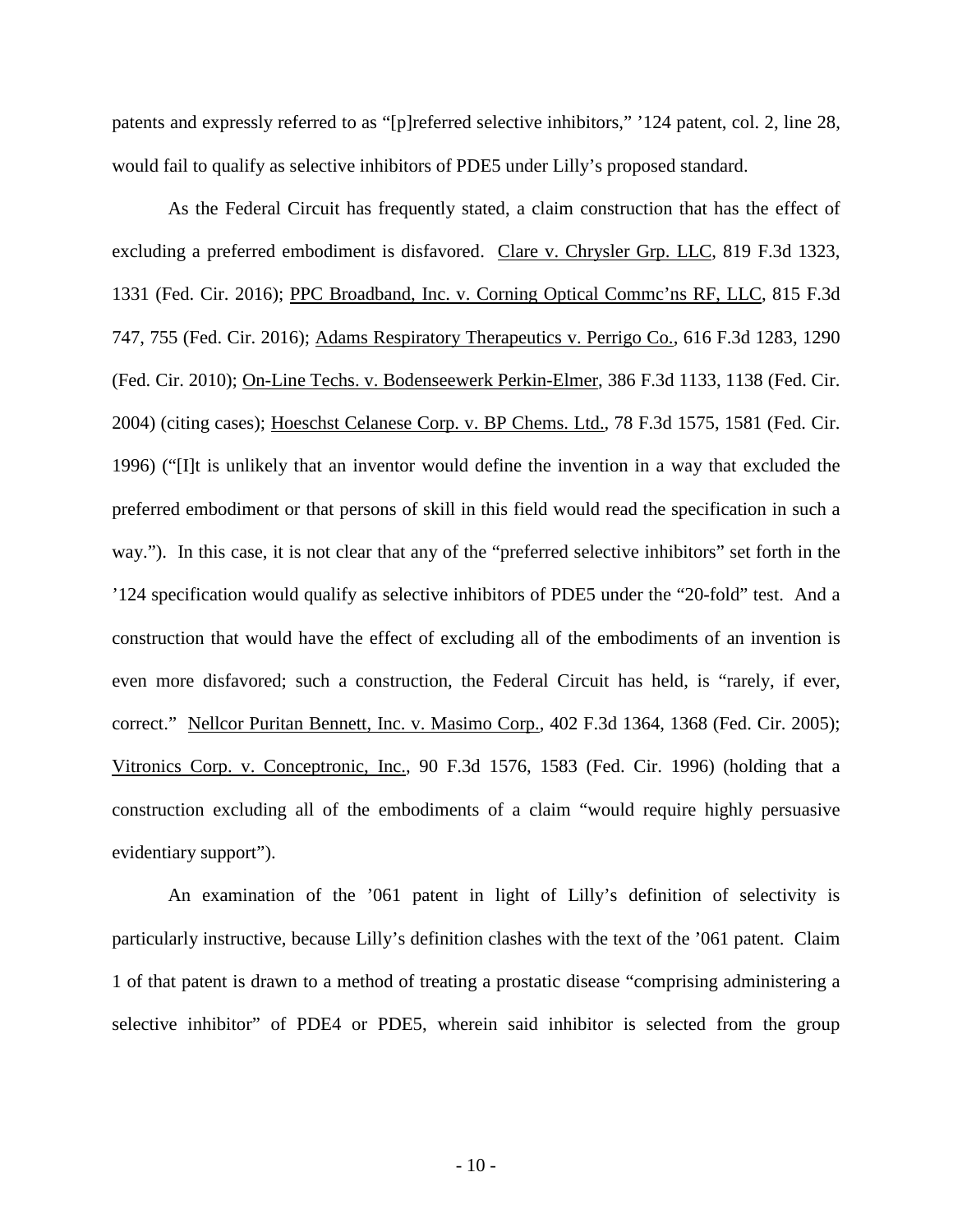consisting of" six identified compounds.<sup>[5](#page-10-0)</sup> The problem is that under Lilly's definition, none of those six compounds would qualify as "selective" PDE4 or PDE5 inhibitors.

 Lilly notes that as of 1997, the filing date of the application from which the '061 and '124 patents claim priority, two other specific PDEs were known, PDE6 and PDE7. However, the evidence proffered by the parties shows that by 1997, PDE7 had not been identified as present in any human tissue, so the differential inhibition of PDE7 was not pertinent to the issue addressed in the original specification. Validity Expert Report of Dr. Andrew Bell, Dkt. No. 193-3, at ¶ 68. As for PDE6, UroPep points to evidence that as of July 1997 "it was believed that all PDE5 inhibitors would also inhibit PDE6, as there had not yet been a report of an inhibitor that was highly selective for PDE5 over PDE6." Id. at ¶ 21 (citing Edmund Sybertz & Michael Czarnieki, Inhibitors of PDE1 and PDE5 cGMP Phosphodiesterases: Patents and Therapeutic Potential, 7(6) Expert Opinion on Therapeutic Patents [6](#page-10-1)31, Dkt. No. 202-3, at 633.).<sup>6</sup> In light of that evidence, which the Court credits, Lilly's construction of the term "selective" would mean that none of the compounds listed in claim 1 of the '061 patent would qualify as "selective inhibitors of PDE V."

Yet claim 1 of the '061 patent states that the "selective inhibitor" used in the claimed method must be "selected from the group" consisting of the six identified compounds. Thus, Lilly's test cannot be right; not only would it result in claim 1 of the '061 patent having no scope,

<u>.</u>

<span id="page-10-0"></span><sup>5</sup> The six compounds set forth in claim 1 of the '061 patent are all discussed in the common specification of the '061 and '124 patents, although one of the listed compounds (sildenafil) is described with a different nomenclature in the specification than in the claim.

<span id="page-10-1"></span><sup>&</sup>lt;sup>6</sup> Lilly's expert, Dr. David Rotella, provided evidence that is consistent with UroPep's in this regard. He offered data with respect to three of the six compounds listed in claim 1 of the '061 patent—zaprinast, E4021, and sildenafil—and none of them qualified as selective inhibitors of PDE4 and/or PDE5 when PDE6 was taken into account. Dr. Rotella provided no data for the IC<sub>50</sub> values of the other three compounds listed in claim 1 of the '061 patent. Expert Report of David Rotella, Ph.D., Dkt. No. 177-8, at ¶ 125.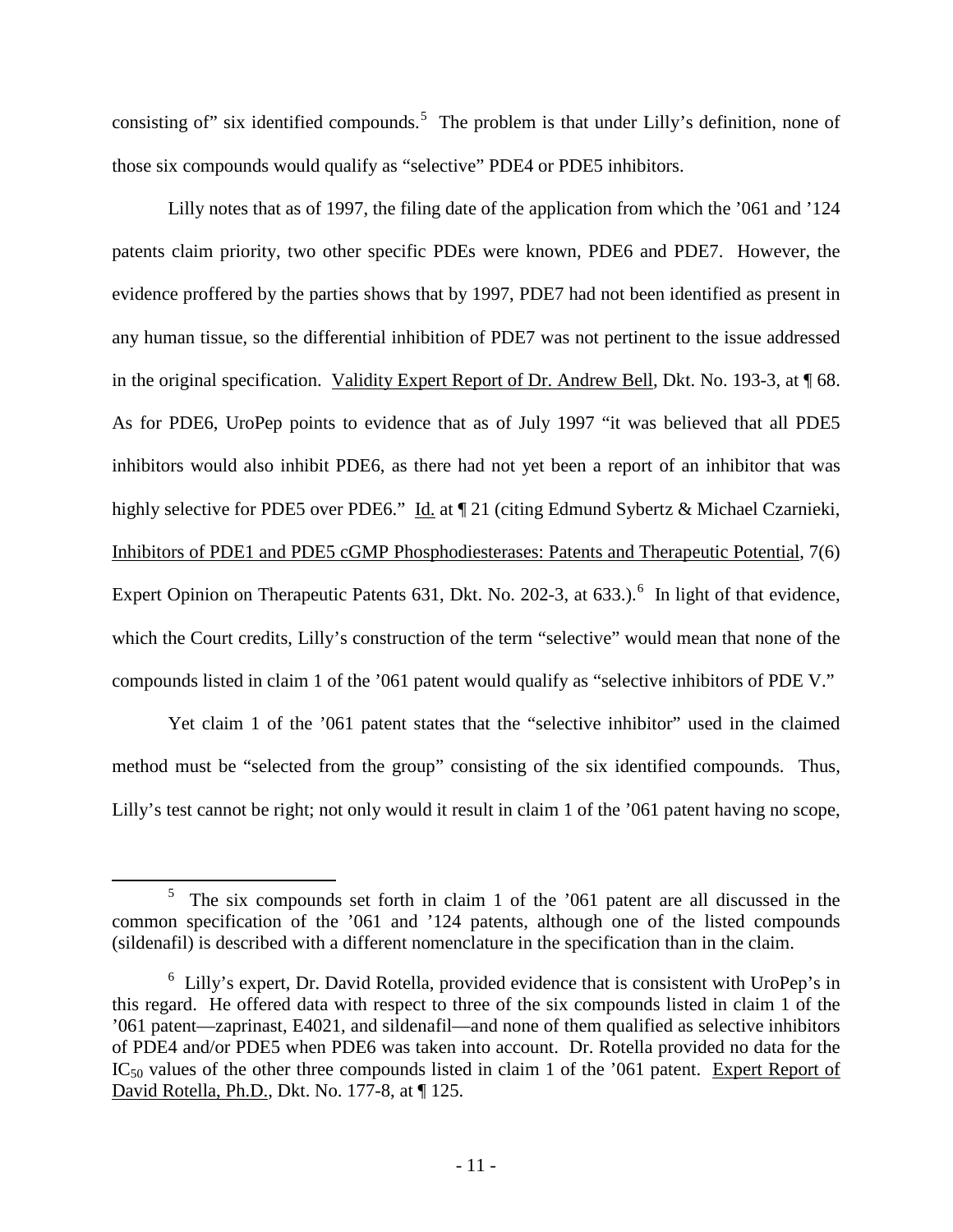but it would also be squarely contrary to the language of claim 1 that effectively defines each of the six identified compounds as selective inhibitors.

#### **2. The effect of the claim construction issue on tadalafil**

Even if the specific PDEs that are referenced in the '124 patent are regarded as including PDE6 and PDE7 on the ground that those compounds were known by the priority date of the '124 patent in 1997, the infringement analysis in this case would not be affected. That is because the parties agree that tadalafil is more than 20 times as selective for PDE5 as for any of the other sPDEs from PDE1 through PDE7.

In fact, Lilly acknowledges that tadalafil is more than 20 times as effective in inhibiting PDE5 as compared to any of the other PDEs except for PDE11A1. Yet PDE11A1 was unknown as of the priority date of the '124 patent. Accordingly, although Lilly argues that laterdiscovered PDEs should be considered in determining the coverage of the '124 patent claims, the proper analysis of the meaning of terms used in the claims is based on the state of the art as of the priority date of the patent, which in this case is 1997, before PDE11A1 was discovered. See Kopykake Enters., Inc. v. Lucks Co., 264 F.3d 1377, 1383 (Fed. Cir. 2001) ("[W]hen a claim term understood to have a narrow meaning when the application is filed later acquires a broader definition, the literal scope of the term is limited to what it was understood to mean at the time of filing."); Schering Corp. v. Amgen Inc., 222 F.3d 1347, 1352-54 (Fed. Cir. 2000); <u>see generally</u> Markman v. Westview Instruments, Inc., 52 F.3d 967, 968 (Fed. Cir. 1995) (en banc) ("[T]he focus in construing disputed terms in claim language is what one of ordinary skill in the art at the time of the invention would have understood the term to mean."), aff'd, 517 U.S. 370 (1996). Accordingly, it is clear that tadalafil satisfies the requirement of being 20 times as potent in inhibiting PDE5 than it is in inhibiting any other PDE known as of the priority date of the '124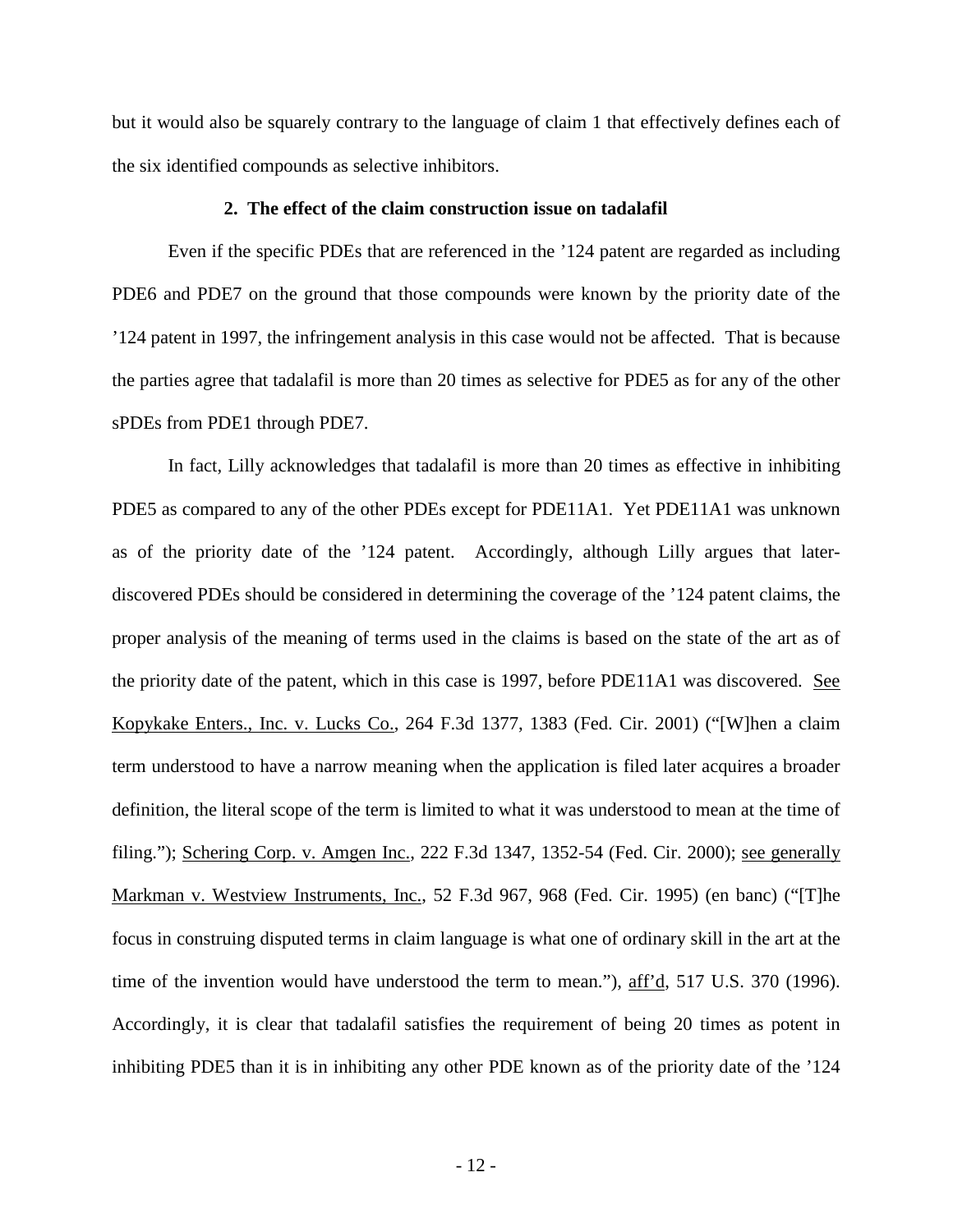patent. For that reason, the Court would reject Lilly's noninfringement argument even if it accepted the portion of Lilly's argument urging that the selective inhibitory potency of particular compounds for PDE5 be compared to PDE1 through PDE7, rather than to PDE1 through PDE4.

### **3. Lilly's other noninfringement arguments**

Lilly makes other arguments in support of its motion for summary judgment of noninfringement, none of which is persuasive. First, Lilly points out that UroPep's expert has not performed the assay described in the patent to determine whether tadalafil is a "selective" inhibitor of PDE5 with an  $IC_{50}$  ratio of 20:1, which Lilly refers to as the "peak fraction" test. '124 patent, col. 7, line 35 through col. 8, line16. Because UroPep has not performed the selectivity assay described in the patent, Lilly argues that UroPep has not shown that tadalafil "meets the Court's 20-fold threshold as to other PDEs under a peak fraction method as stated in the '124 patent and as relied upon by the Court." Lilly's Noninfringement Motion, at 4. Lilly's argument on that point, however, depends on its argument that the "other PDEs" to be compared to PDE5 are all of the other currently known PDEs, including PDE11A1. While it is true that UroPep's expert did not perform the specific assay described in the patent, there is ample evidence in the summary judgment record that tadalafil is more than 20 times as selective for PDE5 than for PDE1 through PDE4 under any known test.

In his infringement report, UroPep's expert, Dr. Andrew Bell, pointed to a 2003 reference that determined the  $IC_{50}$  ratios for tadalafil with respect to PDE5 as compared to PDE1 through PDE5. That data showed that tadalafil was in excess of 2000 times as potent in inhibiting PDE5 as compared to PDE1 through PDE4. Infringement Expert Report of Dr. Andrew Bell, Dkt. No. 177-11, at  $\P$  16, citing Alan Daugan et al., The Discovery of Tadalafil: A Novel and Highly Selective PDE5 Inhibitor, 46 J. of Med. Chemistry 4533 (2003). In addition, Dr. Bell relied on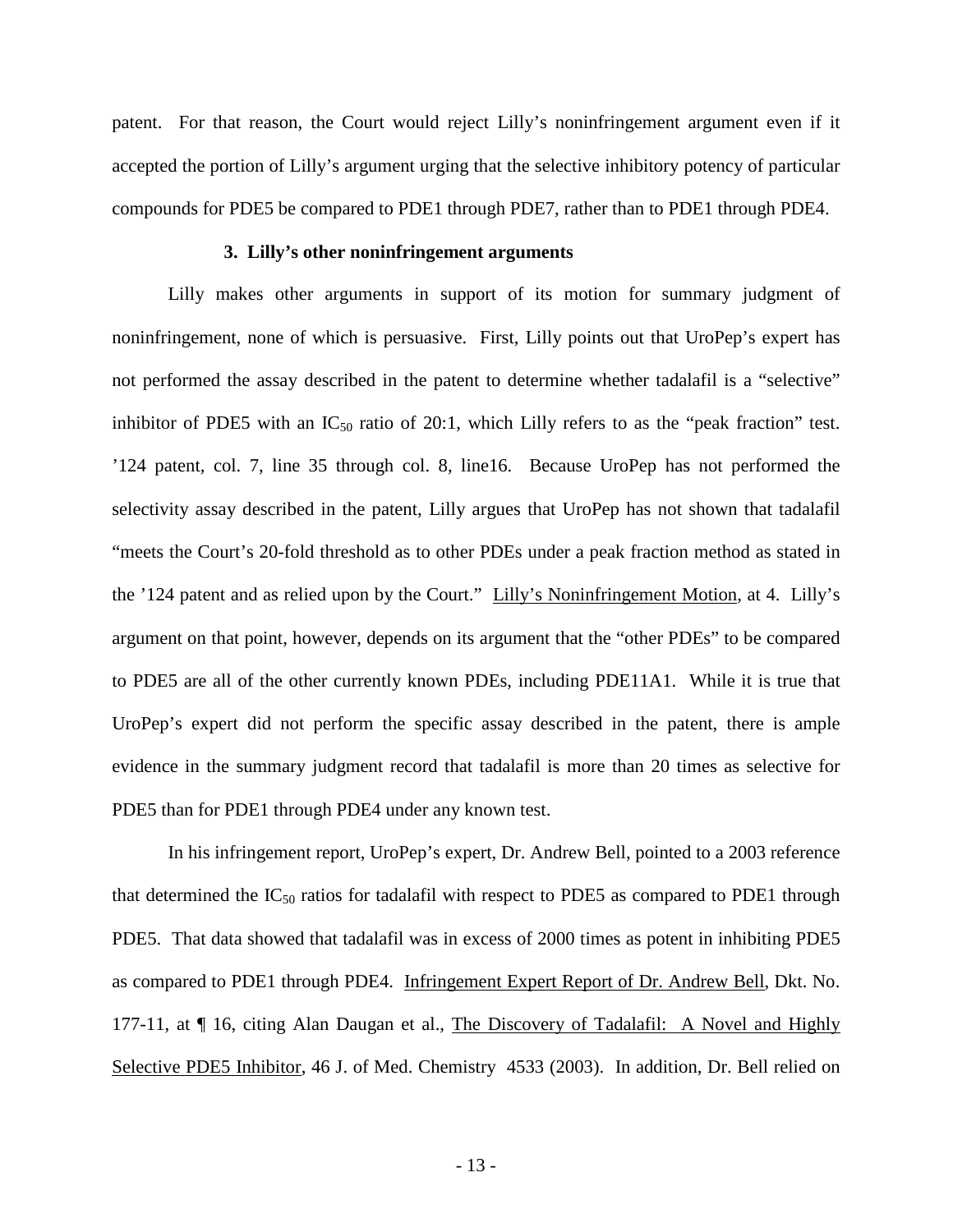the Cialis label, which states that tadalafil is more than 10,000-fold more potent in inhibiting PDE5 than in inhibiting PDE1 through PDE4. Dkt. No. 177-34, at 11.

Lilly's expert, Dr. Rotella, stated that tadalafil does not satisfy the "20-fold" test, but he reached that conclusion only because he included PDE11A1 in the set of PDEs to consider in looking at the inhibitory effect of tadalafil. Expert Report of David Rotella, Ph.D., Dkt. No. 177- 8. Pointing to the Cialis label, which states that tadalafil is "14-fold more potent for PDE5 than for PDE11A1," Dr. Rotella concluded that tadalafil did not satisfy the Court's "20-fold" definition. Because Dr. Rotella relied on the measurements reported in the Cialis label as proof that tadalafil does not satisfy the selectivity requirement of the '124 patent, it is apparent that Dr. Rotella regarded the measurements reported in the Cialis label as a reliable measure of the relative potency of tadalafil with respect to PDE5 as compared to other PDEs. Id. at ¶ 135. Yet the Cialis label states that tadalafil is more than 10,000-fold more potent for PDE5 than for PDE1 through PDE4. Id. Because a finder of fact could rely, as Dr. Rotella did, on the Cialis label as a reasonable basis for assessing the selectivity of tadalafil, it is clear that the evidence is sufficient to allow a finder of fact to conclude that tadalafil satisfies the "20-fold" test.

Based on the patent's description of an assay to determine selectivity, see '124 patent, col. 7, line 35, through col. 8, line 16, Lilly next argues that this assay would have disclosed the presence of other PDEs in the tissue being studied even if those PDEs were not known as of the priority date of the '124 patent. Therefore, according to Lilly, the use of this assay on prostatic tissue, as discussed in the common '061 and '124 specification, would have disclosed that tadalafil is not more than 20 times as potent in inhibiting PDE5 than in inhibiting an unknown PDE that would later be identified as PDE11A1. On this point, Lilly argues that "[i]f a person of ordinary skill in the art performed the peak fraction test [the patent's selectivity assay] for a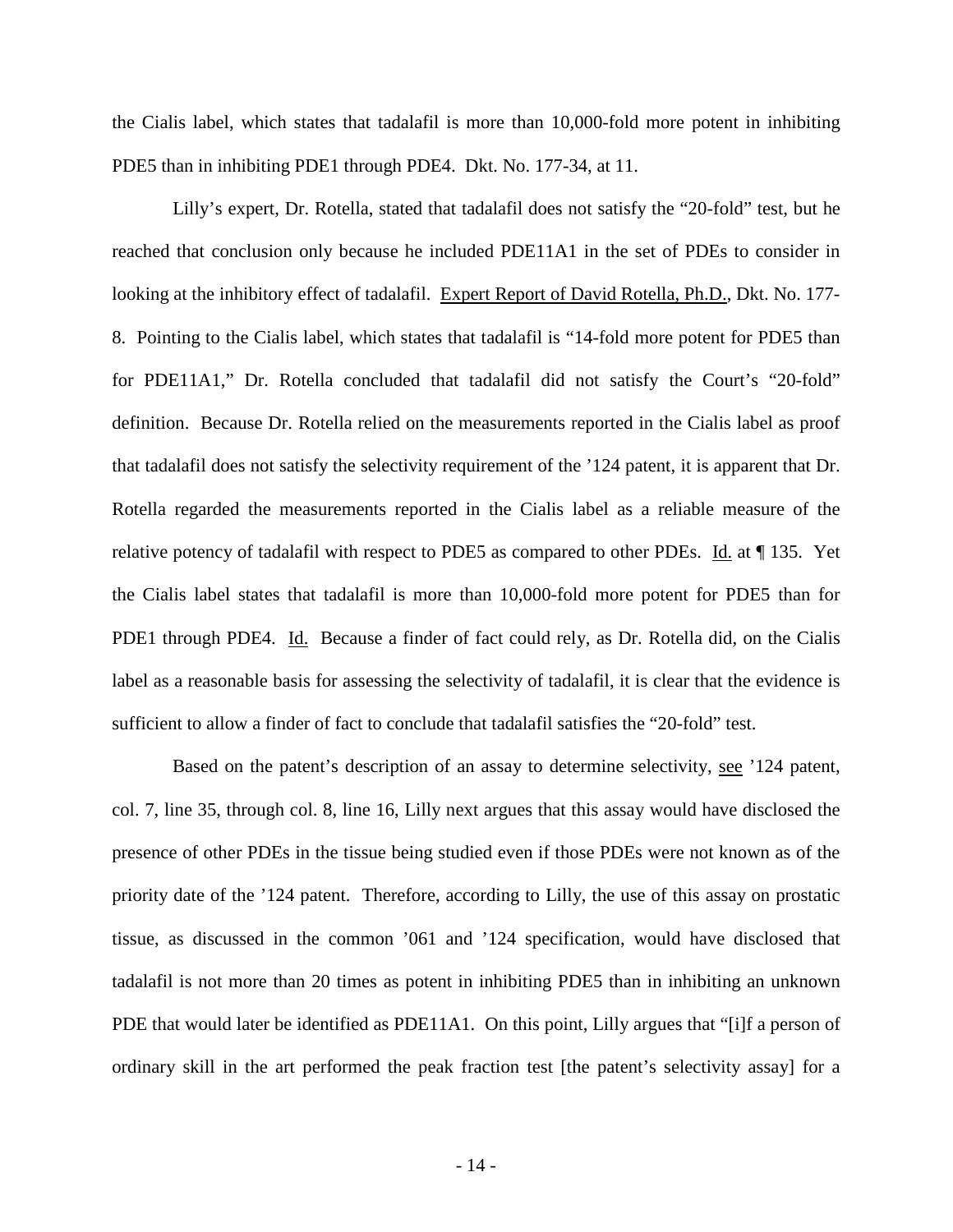given compound on tissue from the prostate in 1997, PDE11 would likely be represented in a peak fraction—without knowing its identity—and may have been evaluated against other peak fractions, including PDE5's peak fraction, to determine relative selectivity among peak fractions."

The evidence Lilly cites in support of that argument is speculative. Lilly relies on the Responsive Expert Report of Joseph A. Beavo, Ph.D., Dkt. No.177-7, in which Dr. Beavo stated that even though PDE11 was not known in 1997, a person of skill in the art "might still be able to use a peak fraction method with prostatic tissue to determine an inhibitor's selectivity between various fractions, one of which would likely contain PDE11. The peak fraction assays, therefore, could have picked up PDE11 activity if abundant enough in that tissue." Id. at  $\P$  28. Even apart from the fact that Dr. Beavo referred to PDE11 in general, and not PDE11A1 in particular, the several qualifications attached to that statement are such that the statement does not support the conclusion that Lilly wishes the Court to draw from it. The cited portion of Dr. Beavo's responsive expert report does not establish to the Court's satisfaction that a person of skill in the art performing the selectivity assay described in the patent would necessarily have noticed that the potency of tadalafil in inhibiting PDE5 was not much greater than its potency in inhibiting another PDE that was later determined to be PDE11A1. Dr. Beavo states that a person of skill "could have picked up PDE11," but only "if abundant enough in that [prostatic] tissue." Lilly has presented no evidence showing that PDE11A1 is abundant enough in prostatic tissue to be picked up in the assay described, nor that a person of skill in the art would necessarily have used prostatic tissue in evaluating tadalafil's selectivity. See, e.g., Michael C. Truss et al., Porcine Detrusor Cyclic Nucleotide Phosphodiesterase Isoenzymes: Characterization and Functional Effects of Various Phosphodiesterase Inhibitors in Vitro, 45(5) Urology 893 (1995) (using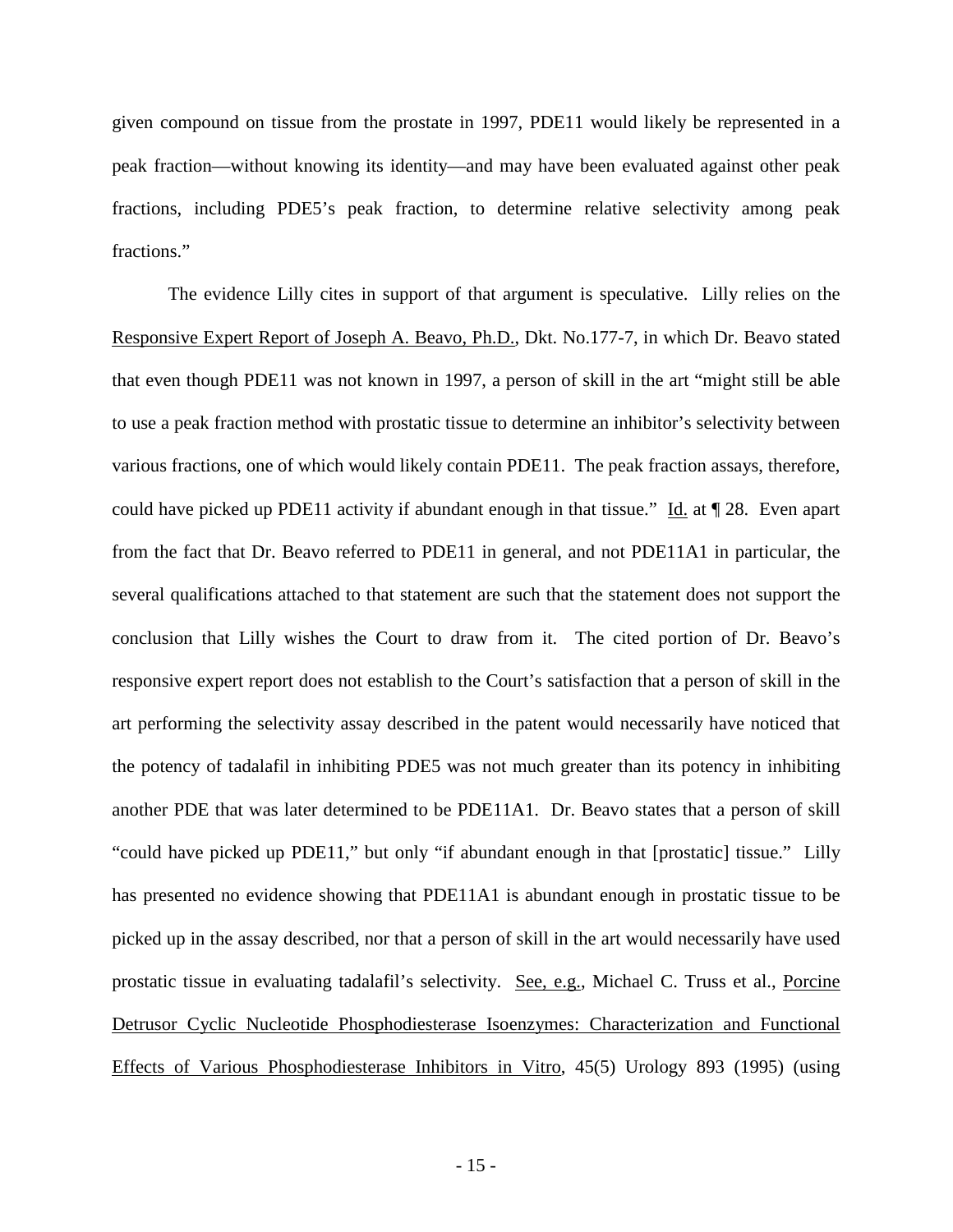porcine bladder tissue) (cited in '124 patent, col. 7, ll. 43-45), Dkt. No. 190-4. For those reasons, Dr. Beavo's report does not establish that the reference to PDEs in the '124 specification must necessarily be understood to include all PDEs, known and unknown as of 1997, not just PDE1 through PDE5.

The parties disagree about whether PDE11A1 is found in the prostate, as opposed to a different member of the PDE11 family, PDE11A4. Lilly cites a 2000 article that reported finding PDE11A1 in the prostate. See Lindsay Fawcett et al., Molecular Cloning and Characterization of a Distinct Human Phosphodiesterase Gene Family: PDE11A, 97 PNAS 3702 (2000), Dkt. No. 191-17. UroPep, on the other hand, cites a later article, sponsored by a joint venture between Lilly and Icos Corporation, that reported finding PDE11A4 in the prostate, but not PDE11A1, despite additional testing for the presence of PDE11A1. See K. Loughney et al., 3',5'-Cyclic Nucleotide Phosphodiesterase 11A: Localization in Human Tissues, 17 Int'l J. of Impotence Research 320 (2005), Dkt. No. 189-22, at 323-24. The Court does not find it necessary to resolve that factual issue in order to conduct a proper claim construction. That is because the Court rejects Lilly's argument that, if PDE11A1 is located in the prostate, it would necessarily have been discovered by a person performing the described selectivity assay on prostatic tissue. Dr. Beavo's testimony on that point is too speculative to support that conclusion. The Court therefore rejects Lilly's argument that the patent's described selectivity assay supports Lilly's contention that the use of the term "selective inhibitor" necessarily refers to selectivity over all currently known PDEs, including PDE11A1.

 In sum, the Court concludes that the '124 patent requires the accused compound to be selective for PDE5 as compared to all of the other PDEs addressed in the '124 specification, i.e., PDE1 through PDE4.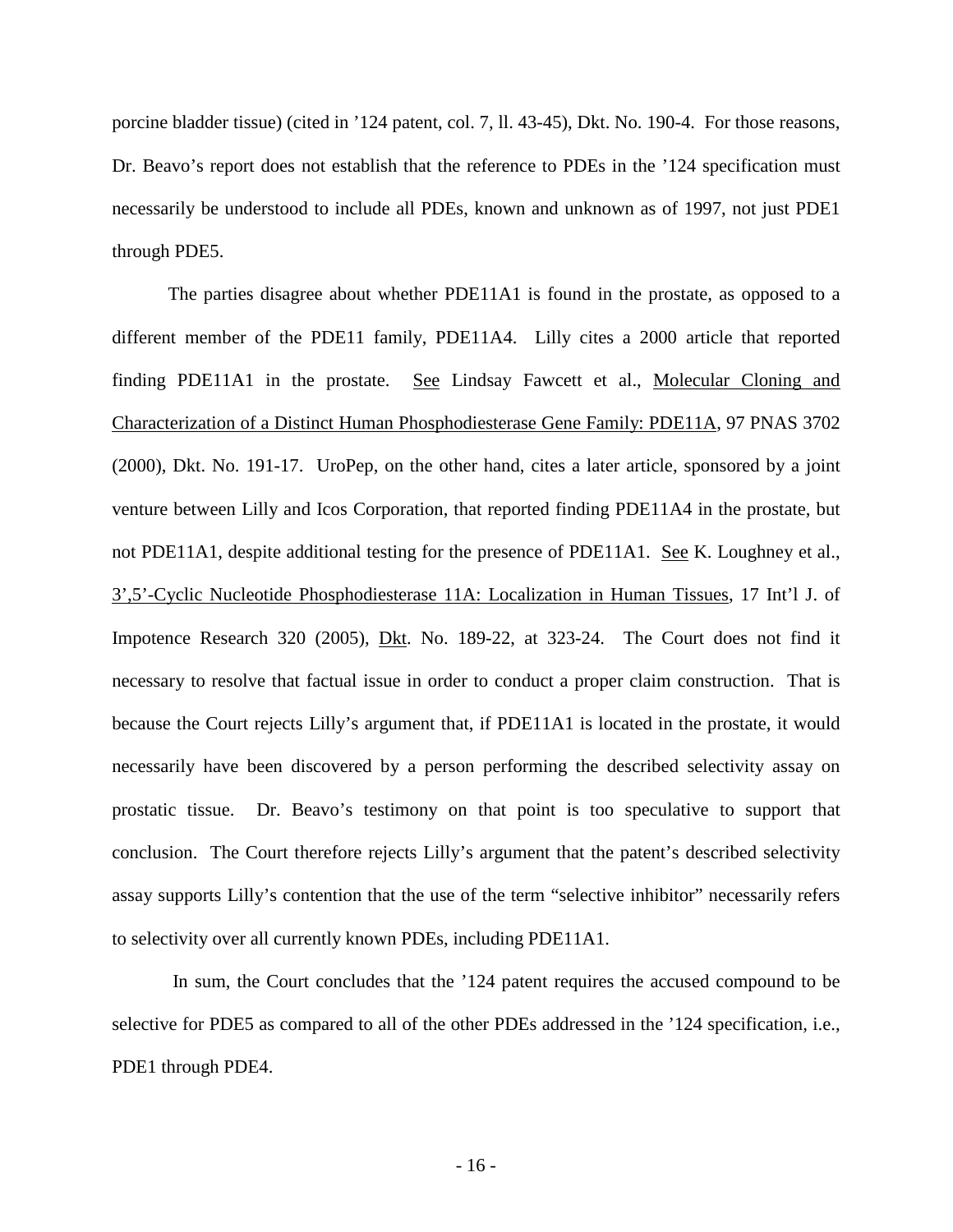### **B. Treatment of BPH**

A second issue raised in the motions for summary judgment is also in large part a new claim construction issue. Lilly argues that the phrase "treatment of benign prostatic hyperplasia" in claim 1 of the '124 patent is limited to shrinking or slowing the growth of the prostate, as opposed to ameliorating the signs and symptoms of BPH. Because Lilly contends that tadalafil does not shrink or retard the growth of the prostate, but instead ameliorates the signs and symptoms of BPH, Lilly argues that summary judgment of noninfringement should be granted.

The problem with that theory is that it is contrary to the specification of the '124 patent. The '124 patent does not define "treatment," but it describes the effect of the claimed PDE5 inhibitor as follows: "A well-aimed inhibition of these isoenzymes will result in relaxation of the prostatic muscles even when minute doses of a specific inhibitor are administered, with no appreciable effects in other organ strips, in particular vessels, being observed. Therefore, they have an excellent efficiency in the treatment of prostatic diseases." '124 patent, col. 2, ll. 11-16.

That passage makes clear that the '124 patent regards the relaxation of prostatic muscles as leading to the treatment of BPH. Because the relaxation of prostatic muscles addresses the symptoms of BPH, but does not shrink or retard the growth of the prostate, it is clear that ameliorating the symptoms of BPH constitutes the "treatment" referenced in the claims. For that reason, the Court rejects Lilly's argument that tadalafil cannot be regarded as "treating" BPH because it does not shrink or retard the growth of the prostate.

Although the Court rejects Lilly's argument that the "treatment" of BPH does not encompass the treatment of the signs and symptoms of BPH, Lilly makes a separate and more persuasive point. Lilly argues that in order to satisfy the requirement that the claimed method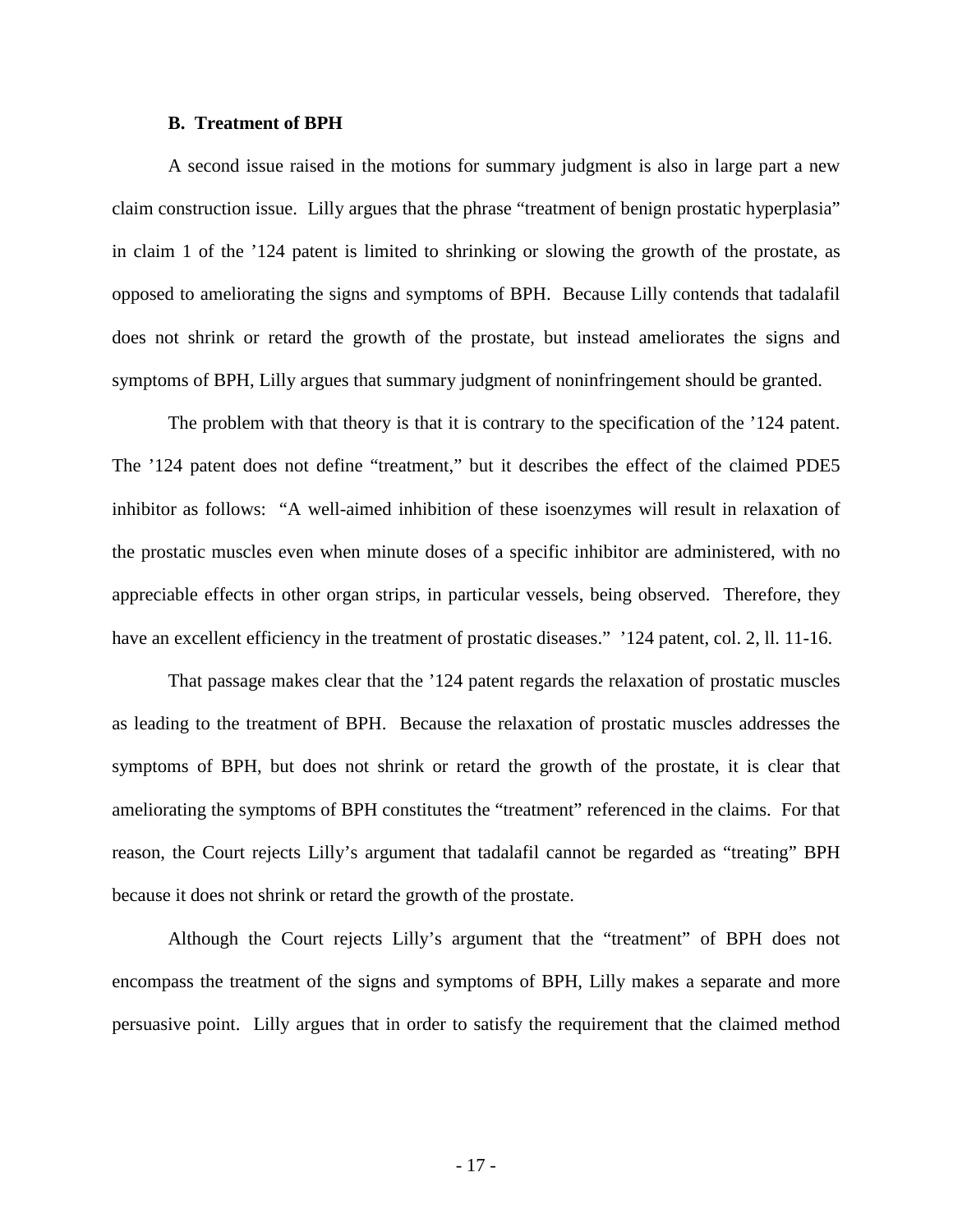result in the "treatment" of BPH, the patient must be suffering from BPH in the first place.<sup>[7](#page-17-0)</sup> As noted, the patent makes clear that the "treatment" of BPH requires that the patient suffer from BPH, even though the treatment may only ameliorate the signs and symptoms of BPH and not shrink or retard the growth of the prostate. On that point, the Court concludes that Lilly is correct. BPH is often associated with lower urinary tract symptoms, and it is fair to characterize the treatment of those symptoms, when they are associated with BPH, as the treatment of BPH. However, lower urinary tract symptoms can occur even in the absence of an enlarged prostate. And when such symptoms occur in the absence of an enlarged prostate, the treatment of those symptoms does not constitute the treatment of BPH. Thus, in order to prove infringement (and in order to determine the amount of any infringement-based damages), UroPep will be required to prove that Lilly has directly or indirectly caused the treatment of BPH (or symptoms traceable to BPH); it will not be enough to show that tadalafil is frequently prescribed to address lower urinary tract symptoms regardless of whether those symptoms are caused by BPH. Where those symptoms are not associated with BPH, the act of prescribing tadalafil to address those symptoms does not infringe.

UroPep has not offered the Court any firm basis in the summary judgment record for determining how frequently Cialis is prescribed for non-BPH-based lower urinary tract symptoms. For that reason, while it may be true that there is infringement in cases in which Cialis is prescribed for the lower urinary tract symptoms that are caused by BPH, the scope of any such infringement remains undetermined. Accordingly, the Court DENIES UroPep's Infringement Motion.

<u>.</u>

<span id="page-17-0"></span><sup>7</sup> The claims of the '124 patent are not limited to the "treatment" of BPH, but also include the "prophylaxis" of BPH. The discussion in the text relates only to the "treatment" objective of the claims.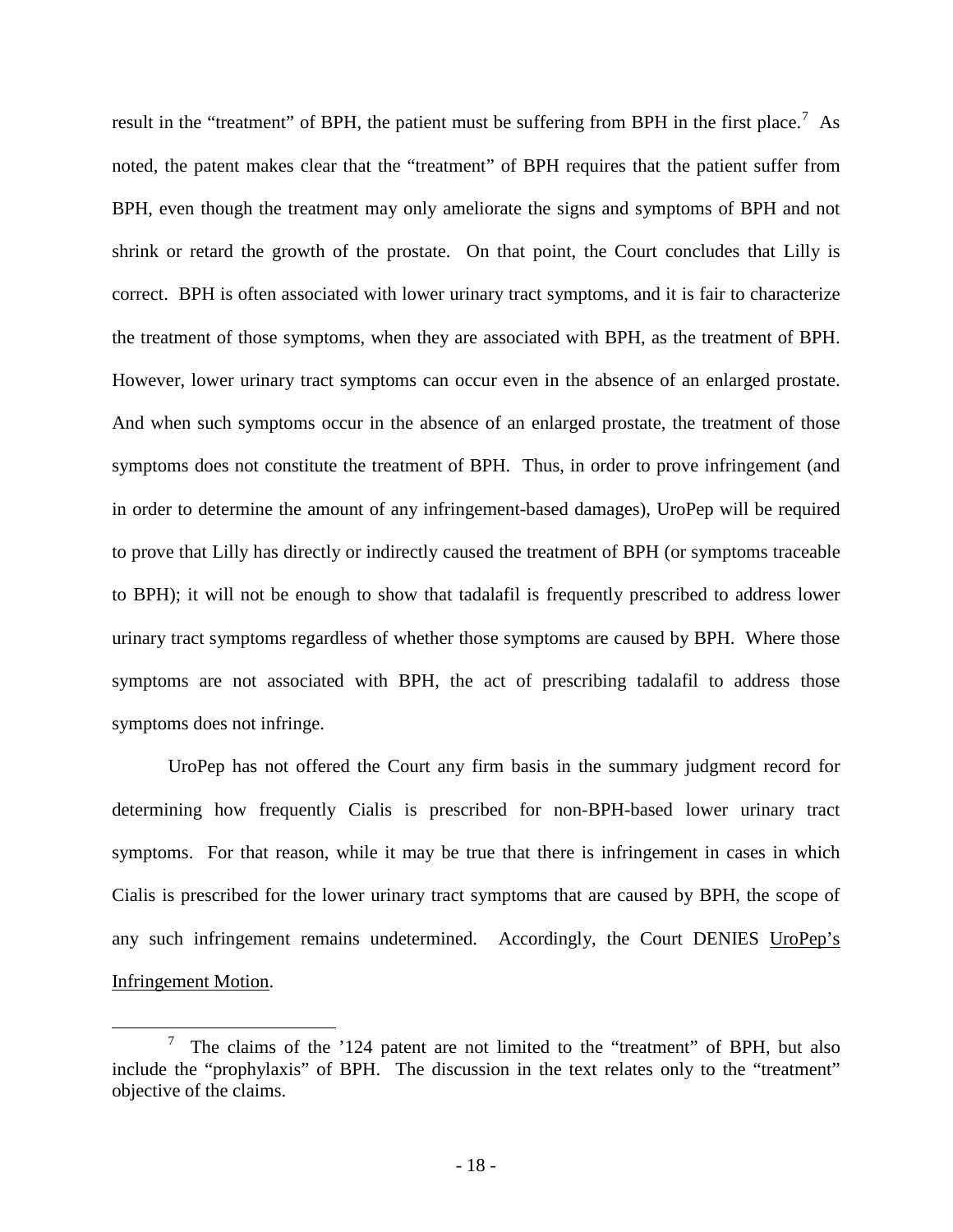### **C. Summary Judgment of No Willfulness**

Lilly next argues that the Court should grant summary judgment that it is not liable for willful infringement.

Determining willfulness is a highly fact-based endeavor. In this case, it is undisputed that by October 2014 Lilly was aware of the '124 patent and UroPep's assertion that the patent read on tadalafil. Lilly argues that it had good faith reasons to believe that the patent did not read on tadalafil and that the patent was invalid. The Court recognizes that the arguments Lilly has made in its summary judgment motions of noninfringement and invalidity provide some support for its contention that it was at least not clear that the patent was both valid and infringed. The Supreme Court has made clear, however, that the issue of willfulness turns not on the objective reasonableness of the defendant's conduct, but on the defendant's subjective beliefs. Halo Elecs., Inc. v. Pulse Elecs., Inc., 136 S. Ct. 1923, 1933 (2016) ("The subjective willfulness of a patent infringer, intentional or knowing, may warrant enhanced damages, without regard to whether his infringement was objectively reckless.").

A jury might well conclude from the objective evidence regarding the disputed claim construction and invalidity issues that Lilly did not subjectively believe it was infringing a valid patent. See WesternGeco L.L.C. v. Ion Geophysical Corp., 837 F.3d 1358, 1363 (Fed. Cir. 2016) (even after Halo, the objective reasonableness of the accused infringer's positions can still be relevant to the section 284 issue). But Lilly has offered no other summary judgment evidence going to the subjective beliefs of its decisionmakers. Given the state of the evidence presented on summary judgment, the Court cannot conclude at this juncture that it would be unreasonable for a jury to find that Lilly knew the '124 patent was both valid and infringed. The Court therefore DENIES Lilly's motion for summary judgment of no willfulness.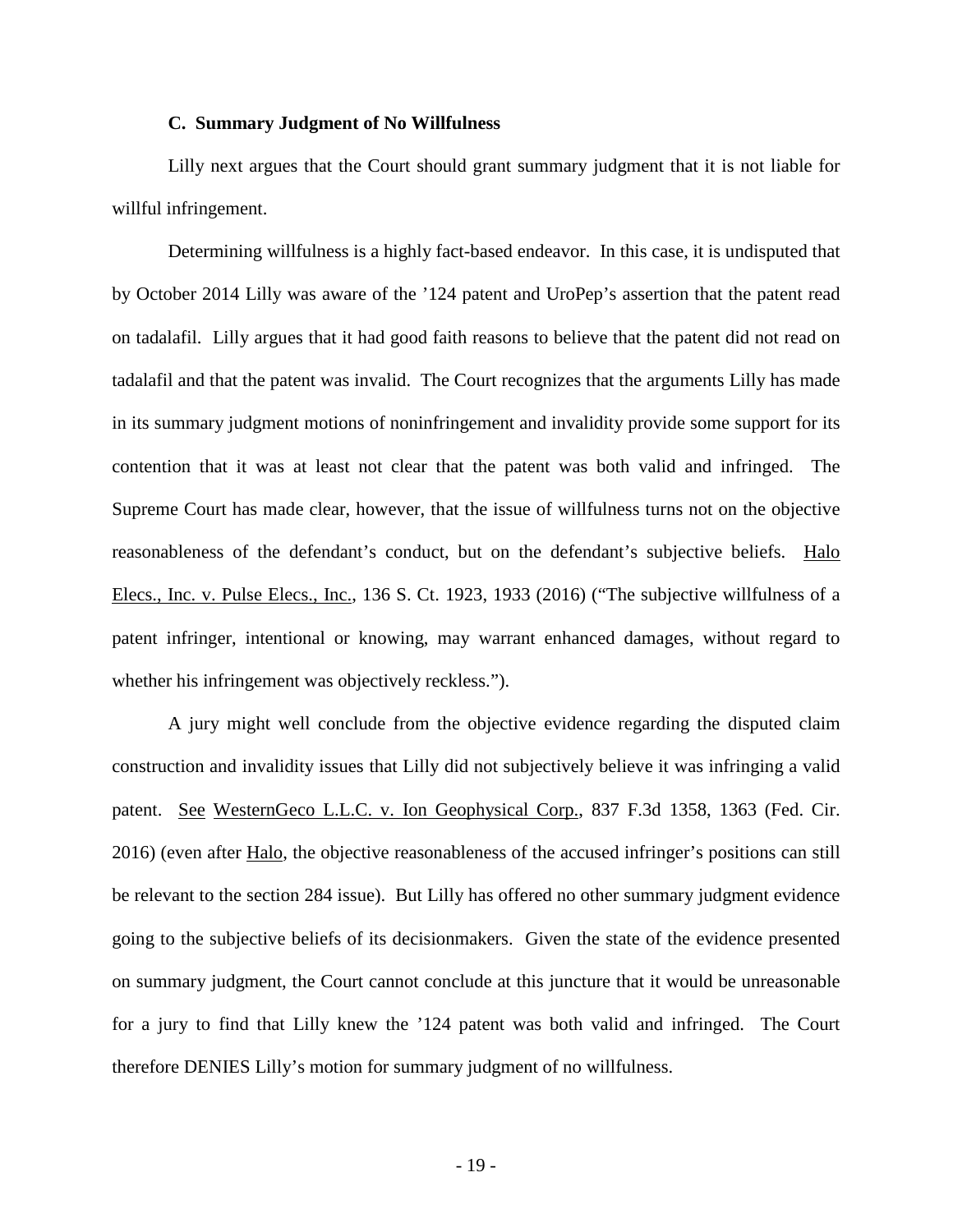With that said, the Court is mindful of the Supreme Court's admonition that case law has channeled the courts' discretion in granting enhanced damages under section 284 of the Patent Act, limiting the award of such damages "to egregious cases of misconduct beyond typical infringement." Halo, 136 S. Ct. at 1935. The Court will therefore closely monitor the evidence at trial to determine whether UroPep has demonstrated that level of willfulness necessary to trigger the enhanced damages provision of section 2[8](#page-19-0)4.<sup>8</sup>

For the foregoing reasons, the Court DENIES the requests for summary judgment in both Lilly's Noninfringement Motion and UroPep's Infringement Motion.

## **II. Lilly's Motion for Summary Judgment of Anticipation**

In Lilly's Anticipation Motion, Dkt. No. 172, Lilly argues that the '124 patent is anticipated by a 1994 book authored by C.S. Cheung and K. Deaton entitled "TCM Management Benign Prostate Hyperplasia-Long Bi (Prostatism)." That book, according to Lilly, discloses the use of compositions containing *Herba Epimedii* (also known as "Horny Goat Weed") to treat the symptoms of BPH (which the reference also characterizes as "prostatism" or "Long Bi").

According to Lilly's experts, the compound icariin is a major constituent of *Herba Epimedii* and is more than 20 times as potent as an inhibitor of PDE5 than as an inhibitor of PDE1 through PDE4. Lilly argues that the 1994 Cheung publication qualifies as a "printed publication" within the meaning of 35 U.S.C. § 102(b) (2006) (35 U.S.C. § 102(a)(1) of the

<u>.</u>

<span id="page-19-0"></span><sup>8</sup> UroPep argues that its showing of willfulness is buttressed by various acts that it characterizes as "litigation misconduct" on Lilly's part. Those acts include Lilly's characterization in a brief of a point made by its expert, Dr. Beavo; Lilly's position on a claim construction issue regarding whether claim 1 of the '124 patent is functional in nature; and Lilly's failure to call a particular journal article to the Court's attention during the summary judgment briefing. The Court does not regard any of those cited acts as constituting litigation misconduct. Lilly's claim construction argument, in particular, was made in response to an invitation from the Court to address that question. The Court will not permit UroPep to rely on those supposed acts of litigation misconduct as part of its willfulness case at trial.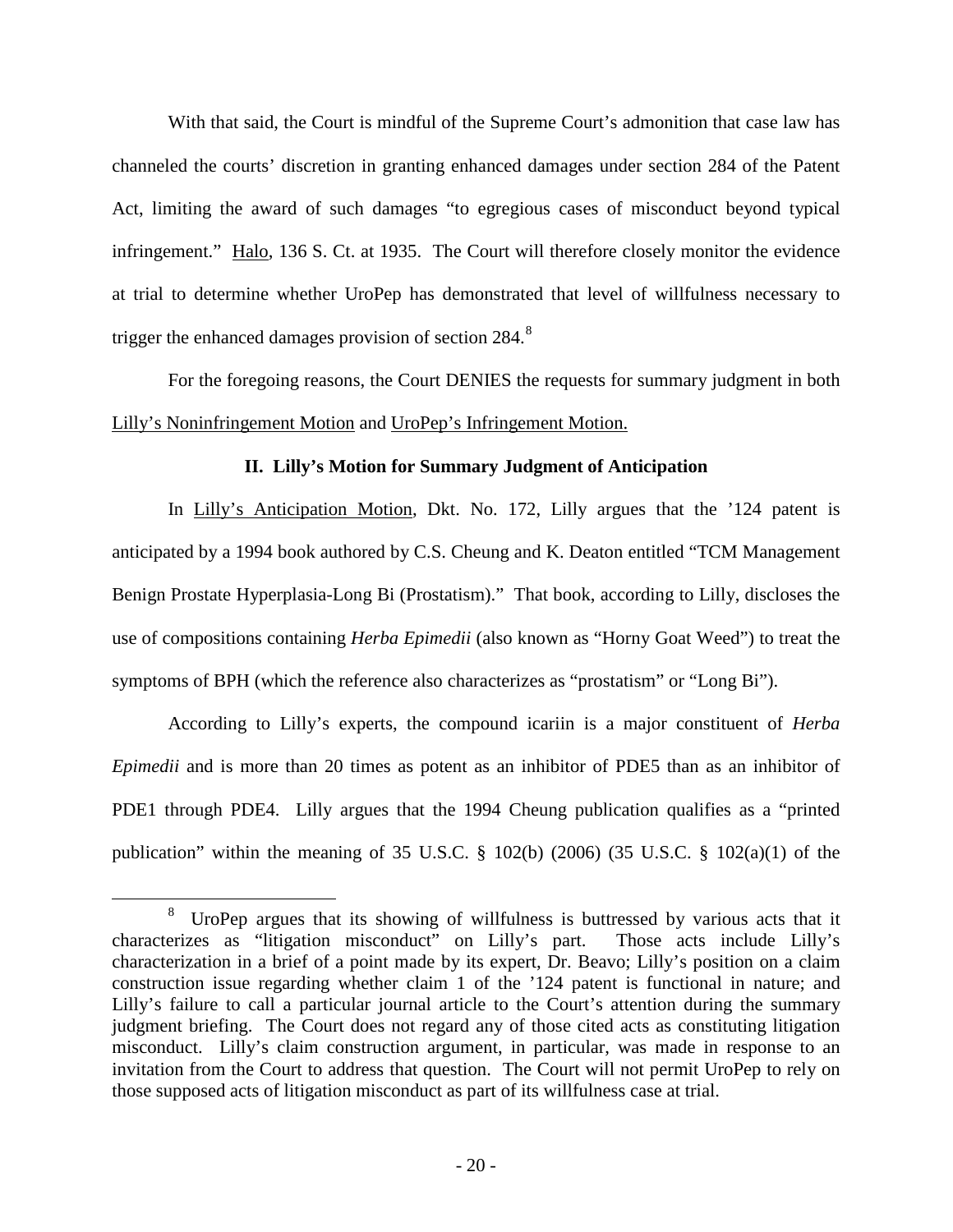America Invents Act, which does not apply to this case) and that it therefore constitutes anticipating prior art for purposes of the anticipation statute, section 102 of the Patent Act. For that reason, Lilly argues, it is clear that the 1994 Cheung publication anticipates the claims of the  $'124$  patent and that summary judgment of anticipation should be granted.<sup>[9](#page-20-0)</sup>

UroPep has several responses. First, UroPep contends that the Cheung publication, a self-published book, is not widely accessible. In fact, UroPep was able to find that the Cheung book is currently available in only three libraries worldwide. UroPep argues that under Federal Circuit precedents, the limited accessibility of the Cheung publication prevents the book from qualifying as a "printed publication," as provided in section 102(b) of the Patent Act. Second, UroPep argues that the Cheung publication is "junk science" and is not a reliable source of medical information. UroPep points to problems with the study reported in Cheung; in particular, UroPep argues that it is not even clear that the formulation ingested by the subjects of the Cheung study actually included Horny Goat Weed. Finally, UroPep argues that the Cheung reference does not disclose the administration of "an effective amount" of a PDE5 inhibitor.

# **A. Whether Cheung Is a "Printed Publication"**

<u>.</u>

There is a considerable volume of case law dealing with whether a particular writing qualifies as a "printed publication" for purposes of section 102. Much of the case law turns on whether a very small number of copies of a writing are sufficient to qualify the writing as a "printed publication." That issue calls for a legal determination based on underlying facts, In re

<span id="page-20-0"></span><sup>&</sup>lt;sup>9</sup> Lilly relies on 35 U.S.C. § 102(b), which provides, in pertinent part, that a claim is anticipated if the invention was "described in a printed publication . . . more than one year prior to the date of the application for patent in the United States." Lilly does not rely on 35 U.S.C. § 102(a), which provides that a claim is anticipated if the invention was "described in a printed publication . . . before the invention thereof by the applicant for patent." Accordingly, in order to anticipate, the Cheung reference must have qualified as a "printed publication" before the critical date for the '124 patent, or July 9, 1996, not the priority date for the patent, July 9, 1997.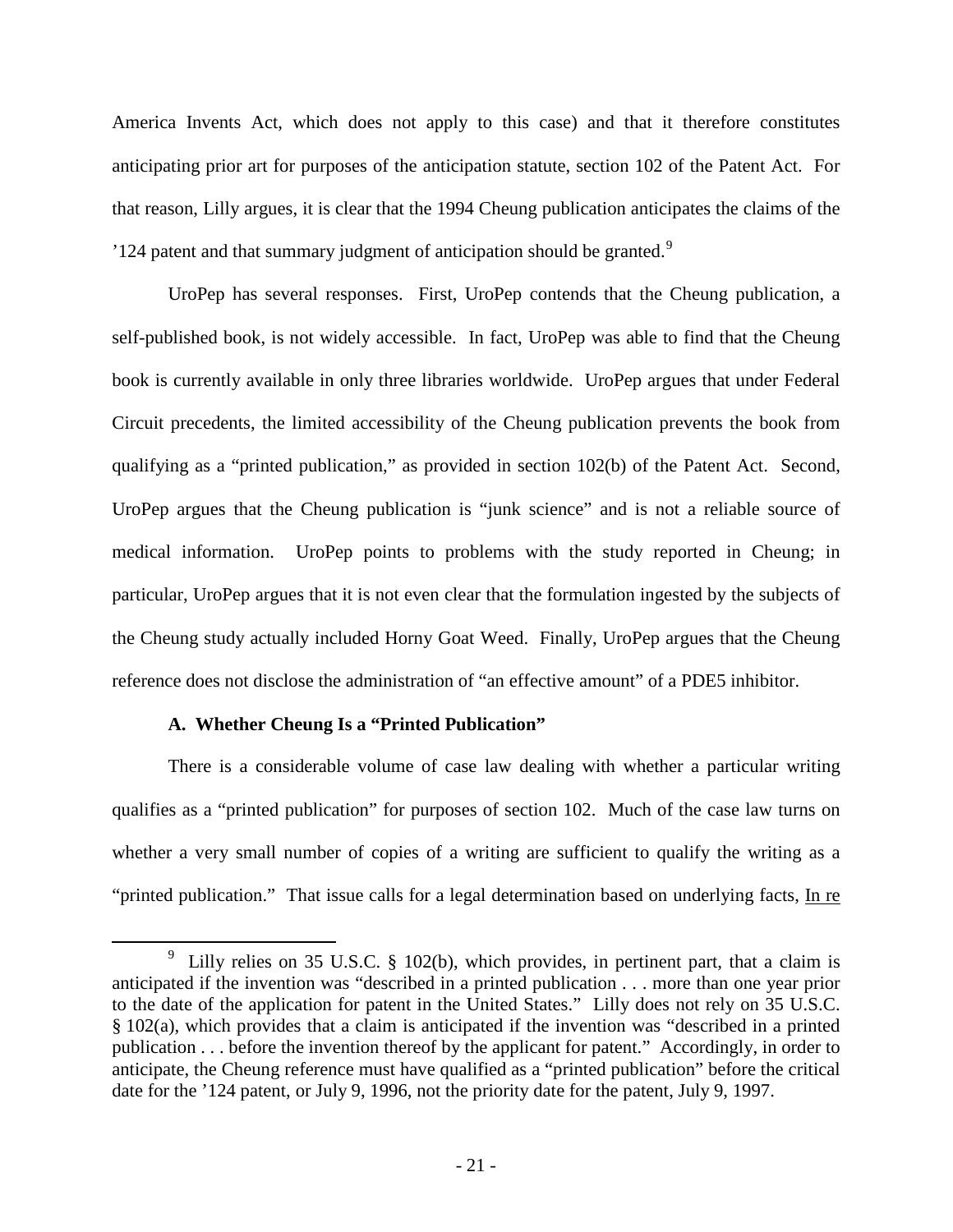Lister, 583 F.3d 1307, 1311 (Fed. Cir. 2009). The Federal Circuit has emphasized that the inquiry is heavily dependent on the particular circumstances of each case. SRI Int'l, Inc. v. Internet Sec. Sys., Inc., 511 F.3d 1186, 1194-95 (Fed. Cir. 2008) ("The decision whether a particular reference is a printed publication 'must be approached on a case-by-case basis.'") (quoting In re Cronyn, 890 F.2d 1158, 1161 (Fed. Cir. 1989)). The circumstances on which the "printed publication" issue turns include factors such as how widely circulated the reference was, whether the reference was indexed in a manner that would have made it accessible to interested persons with a reasonable degree of effort, and whether the reference was distributed with a pledge or understanding that the contents would remain confidential.

The principle underlying the "printed publication" rule is that "once an invention is in the public domain, it is no longer patentable by anyone." In re Hall, 781 F.2d 897, 898 (Fed. Cir. 1986). To satisfy the requirement that the printed publication be considered "in the public domain," it must have been "sufficiently accessible to the public interested in the art." In re Cronyn, 890 F.2d at 1160. And to be considered publicly accessible, the reference must have been "disseminated or otherwise made available to the extent that persons interested and ordinarily skilled in the subject matter or art exercising reasonable diligence, can locate it." Kyocera Wireless Corp. v. Int'l Trade Comm'n, 545 F.3d 1340, 1350 (Fed. Cir. 2008).

Based on the summary judgment record, the Court finds that there is a genuine dispute as to the underlying facts regarding whether persons of ordinary skill in the treatment of BPH, exercising reasonable diligence, would have been able to locate the Cheung reference. The record reveals the following: The copyright date of the Cheung book is November 1994, and the name of the organization associated with the publication is the Harmonious Sunshine Cultural Center of San Francisco, Dkt. No. 177-21. The book is 107 pages long, is not peer-reviewed,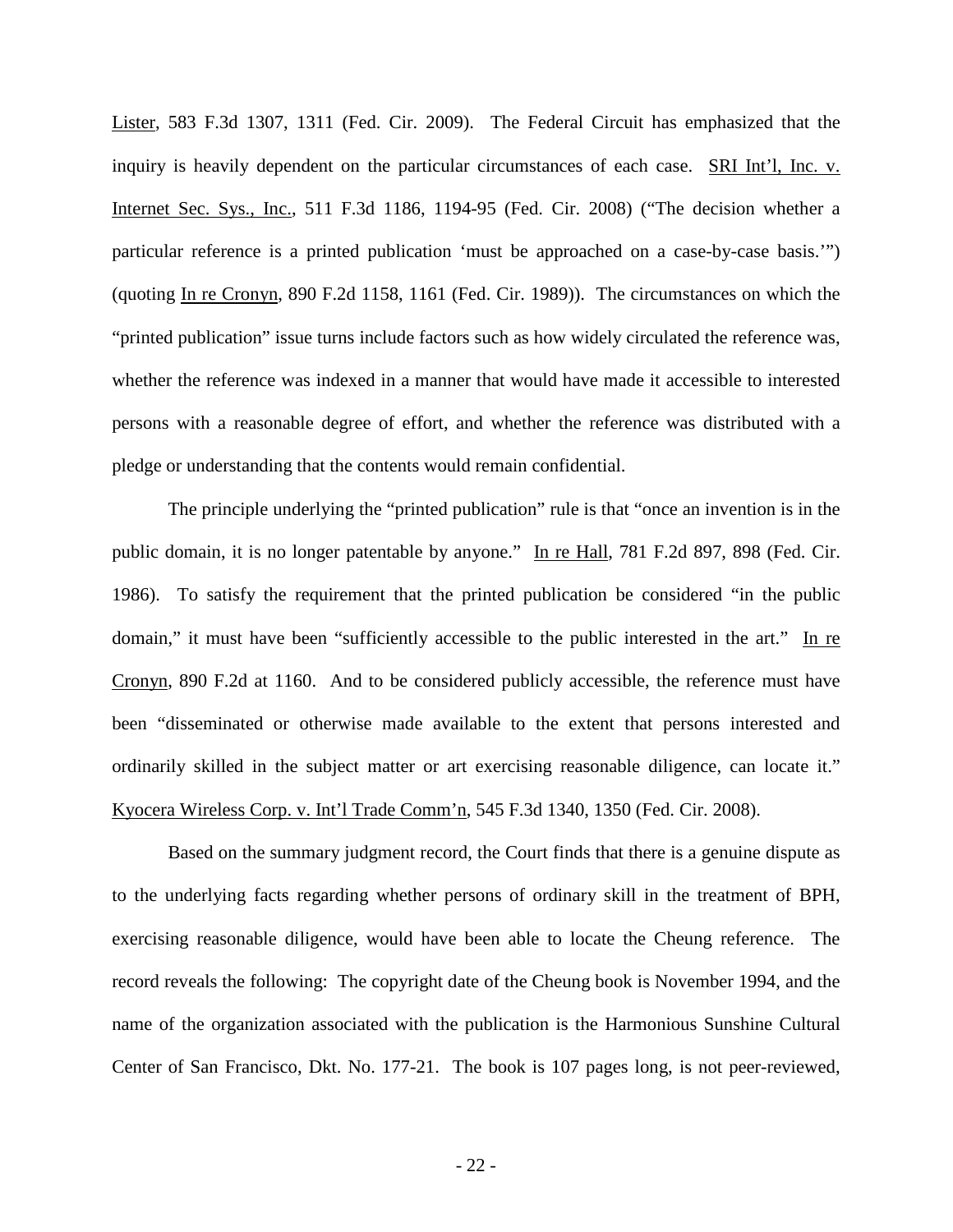and deals with traditional Chinese herbal medicine approaches to various maladies including benign prostatic hyperplasia. It is offered for sale on the website of the Harmonious Sunshine Cultural Center. UroPep has placed evidence in the record that the website of that organization did not exist in 1997, and Lilly has not offered evidence to the contrary.

UroPep has placed in the record evidence that the Cheung book was self-published and is not available on Amazon.com, Dkt. No. 187-12. According to WorldCat, the world's largest network of library content, it is currently listed in only three library catalogues in the world: the Pacific College of Oriental Medicine in San Diego, Touro College in New York, and the Hong Kong Baptist University in Hong Kong, Dkt. Nos. 187-10, 187-11. Lilly has offered evidence that the Cheung book is available and catalogued at a fourth library, the library of the American College of Traditional Chinese Medicine in San Francisco ("ACTCM"), founded by Dr. Cheung, Dkt. No. 201-6 & Exh. A, although WorldCat apparently contains no entry for the book at that library.

In a motion to supplement the record, filed on the day before sur-reply briefs on the summary judgment motions were due, Lilly moved to supplement the record with a declaration from an associate of Dr. Cheung. The declaration stated that Dr. Cheung regularly made his publications available for sale to persons on a mailing list and that it was his practice to immediately provide his publications to the library of the ACTCM. Dkt. No. 227-2.<sup>[10](#page-22-0)</sup>

 $\overline{a}$ 

<span id="page-22-0"></span> $10$  UroPep has objected on timeliness grounds to Lilly's Motion to Supplement Evidence. Lilly responds that the untimely submission of the new evidence is excused because UroPep did not raise the "printed publication" issue until it filed its opposition to Lilly's Anticipation Motion. It is true, as Lilly contends, that UroPep did not point out specific infirmities in the Cheung references, such as the failure to satisfy the "printed publication" requirement before filing its opposition to Lilly's Anticipation Motion. While the parties dispute whether the fault lies with Lilly for not being specific enough regarding the portion of the Cheung reference on which it intended to rely or with UroPep for not calling out the "printed publication" requirement prior to its opposition to the summary judgment motion, the fact of the matter is that the printed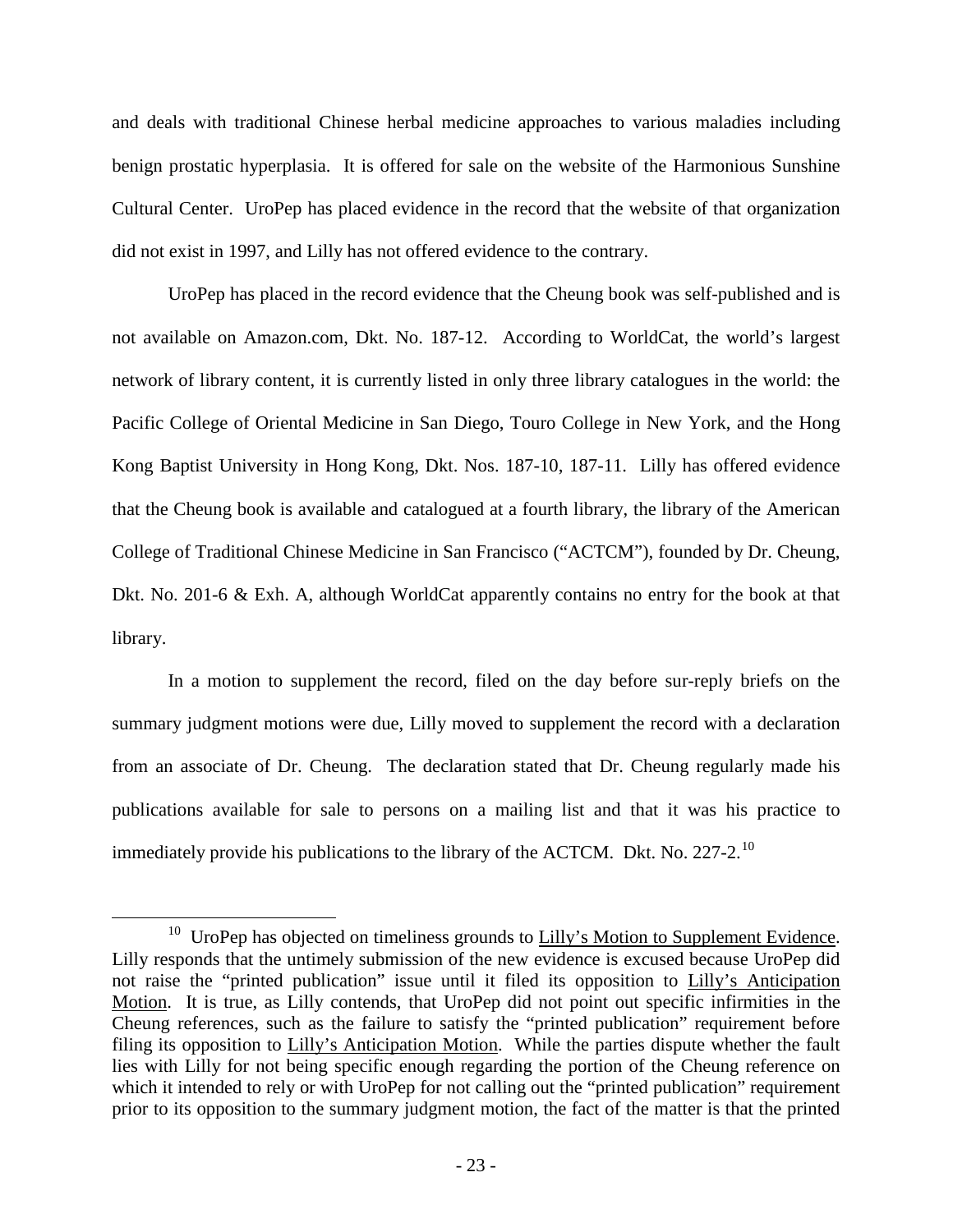What is left unresolved by the parties' submissions is whether the Cheung book was lodged in any, some, or all of the four identified libraries as of July 1996; whether the book was indexed and catalogued as of that date; and, depending on the answers to those questions, whether a person of skill in the art pertinent to the '124 patent invention, exercising reasonable diligence, would have discovered the book at that time. Those open questions go to whether the Cheung book constitutes a "printed publication" within the meaning of section 102(b). In light of the burden on Lilly to show by clear and convincing evidence that the anticipating reference was publicly accessible as of the priority date of the '124 patent, the open factual questions bearing on whether the Cheung reference qualifies as a "printed publication" foreclose the grant of summary judgment on the issue of anticipation.

## **B. Whether Cheung Represents Reliable Science**

<u>.</u>

With the support of its experts, UroPep argues that the Cheung reference is flawed in several respects: (1) it contains scientifically unreliable statements regarding the causes and treatment of BPH; (2) its clinical reports would not be trusted by a person of skill in the art because they were not peer-reviewed or placebo-controlled and because they produced no verifiable clinical results; and (3) established guidelines of the American Urological Association state that Horny Goat Weed is not an effective treatment for BPH, which casts into doubt

publication issue arose late in the process, at which point Lilly had a relatively short period within which to gather evidence to support its motion on that issue. Without making a finding as to where fault lies in this matter, the Court believes it was not unreasonable for Lilly to have submitted a modest amount of supplemental evidence when it did. That evidence consists of one new item—a five-page affidavit from a practitioner of traditional Chinese medicine who states that Dr. Cheung maintained a catalogue of his publications for sale to mailing list subscribers and that it was Dr. Cheung's practice to make a copy of his monographs available to ACTCM. The Court therefore GRANTS Lilly's motion to file the supplemental evidence. However, the Court has determined that the new material does not affect the Court's ruling that summary judgment of anticipation should be denied. The evidence adds little more than support for the inference that the Cheung book has been in the ACTCM library since shortly after its publication in November 1994, although it does not establish that the book was catalogued at that time.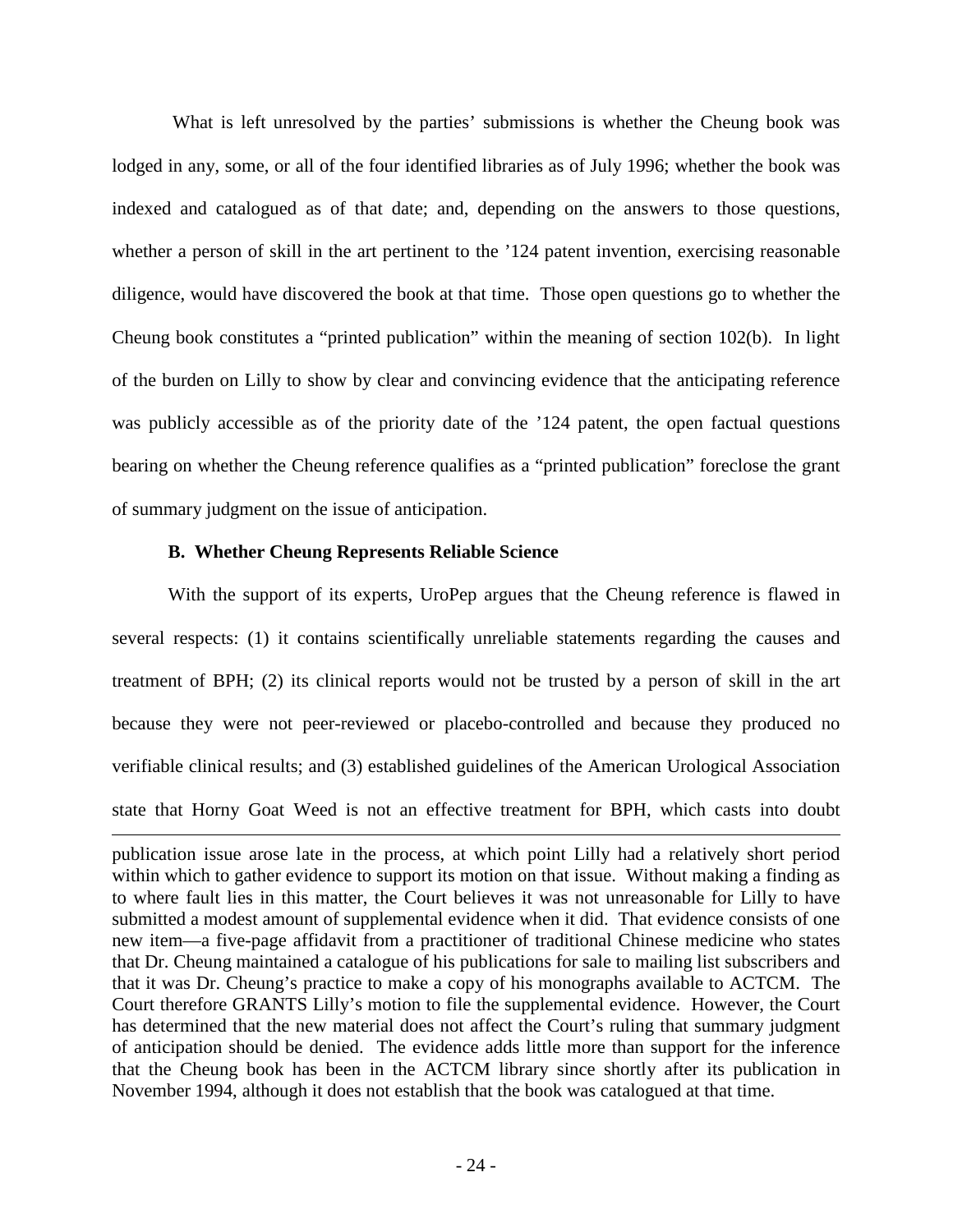whether Cheung's reported clinical results are sufficient to overcome that accepted scientific conclusion. The problems with the reliability of the Cheung reference, according to UroPep, foreclose any grant of summary judgment of anticipation based on that reference.

Lilly responds that UroPep's arguments are simply the expressions of a bias in favor of western medical conventions and do not undermine the basic point that the Cheung reference reports clinical results that disclose that icariin, a known PDE5 inhibitor, can be effective in treating BPH. In addition, Lilly points out that the Patent and Trademark Office has previously invalidated a patent directed to the treatment of erectile dysfunction with PDE5 inhibitors based on the use of Horny Goat Weed in Chinese traditional medicine (although that decision was not based on the Cheung reference).

While it is true that in format and content the Cheung reference has few of the trappings of a rigorous scientific study as judged by conventional standards, that is not enough to disqualify it from serving as an anticipatory reference. Nonetheless, the departures in Cheung from conventional scientific norms for clinical trials give rise to some doubt as to the credibility of the Cheung findings. Moreover, as UroPep points out, there are specific aspects of Cheung, beyond its unconventional format, that undermine its reliability. Those include Cheung's reporting that in some cases his treatment resulted in reduction in the size of the prostate, even though Lilly's expert, Dr. Roehrborn, has represented that a PDE5 inhibitor such as Cialis does not reduce the size of the prostate. See Rebuttal Expert Report of Clause Roehrborn, M.D., Dkt. No. 187-4, at 12. In addition, some of the symptoms that the Cheung reference characterizes as symptoms of various types of BPH, such as "fatigue, shortness of breath, and backache," Dkt. No. 177-24, at 81; "acute rapid breathing, cough, dyspnea, oral dryness, restless thirst . . . red tongue with yellow dry fur, a rapid strong or slippery rapid pulse," Dkt. No. 177-23, at 44; and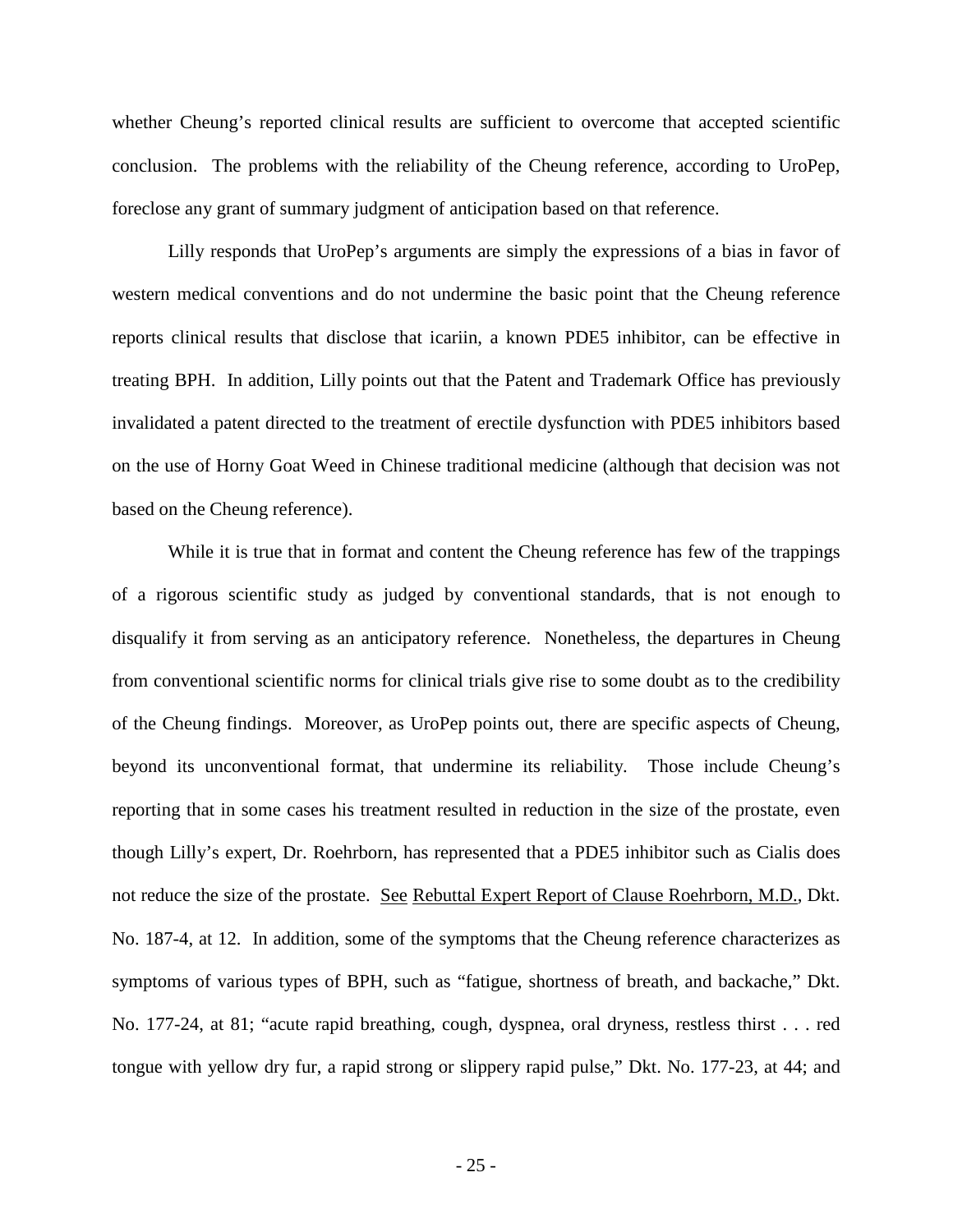"low voice, pallor, poor appetite, pale tongue with white fur," id. at 51, are not known symptoms of BPH. Those characterizations of the symptoms addressed by Dr. Cheung's book raise doubts as to whether the reported improvements in the patients' symptomatology reflect the effects of a treatment of BPH.

The Court concludes that the reliability of Dr. Cheung's clinical tests presents a jury question. The fact that the Cheung book advocates some practices and entertains some beliefs that seem unconventional to the point of being scientifically dubious does not necessarily mean that Dr. Cheung's advocacy of the use of Horny Goat Weed (and its active component, icariin) to treat BPH is not valid. However, the issues of reliability raised by UroPep give rise to sufficient doubts as to the accuracy of Dr. Cheung's reported success in using Horny Goat Weed to treat BPH to foreclose summary judgment.

### **C. Whether Cheung Discloses an "Effective Amount" of a PDE5 Inhibitor**

UroPep next argues that the Cheung reference does not disclose an "effective amount" of a PDE5 inhibitor. Lilly points to Dr. Cheung's brief report of a clinical observation of 34 BPH patients who received Dr. Cheung's herbal remedies. His report on that clinical observation reads, in full, as follows: "Total effective rate: 94.12%. Seventeen cases had received ultra sound examination; 4/17 cases demonstrated a reduction of prostate. It took 3-4 weeks to show an improvement in urinary dysfunction." Dkt. No. 177-24, at 81.

There are several problems with reliance on Dr. Cheung's results. First, the herbal remedies given to Dr. Cheung's patients included many ingredients other than Horny Goat Weed, which calls into question whether it was the Horny Goat Weed, rather than some other ingredient in the formulation given to the patients, that was responsible for the favorable reported results.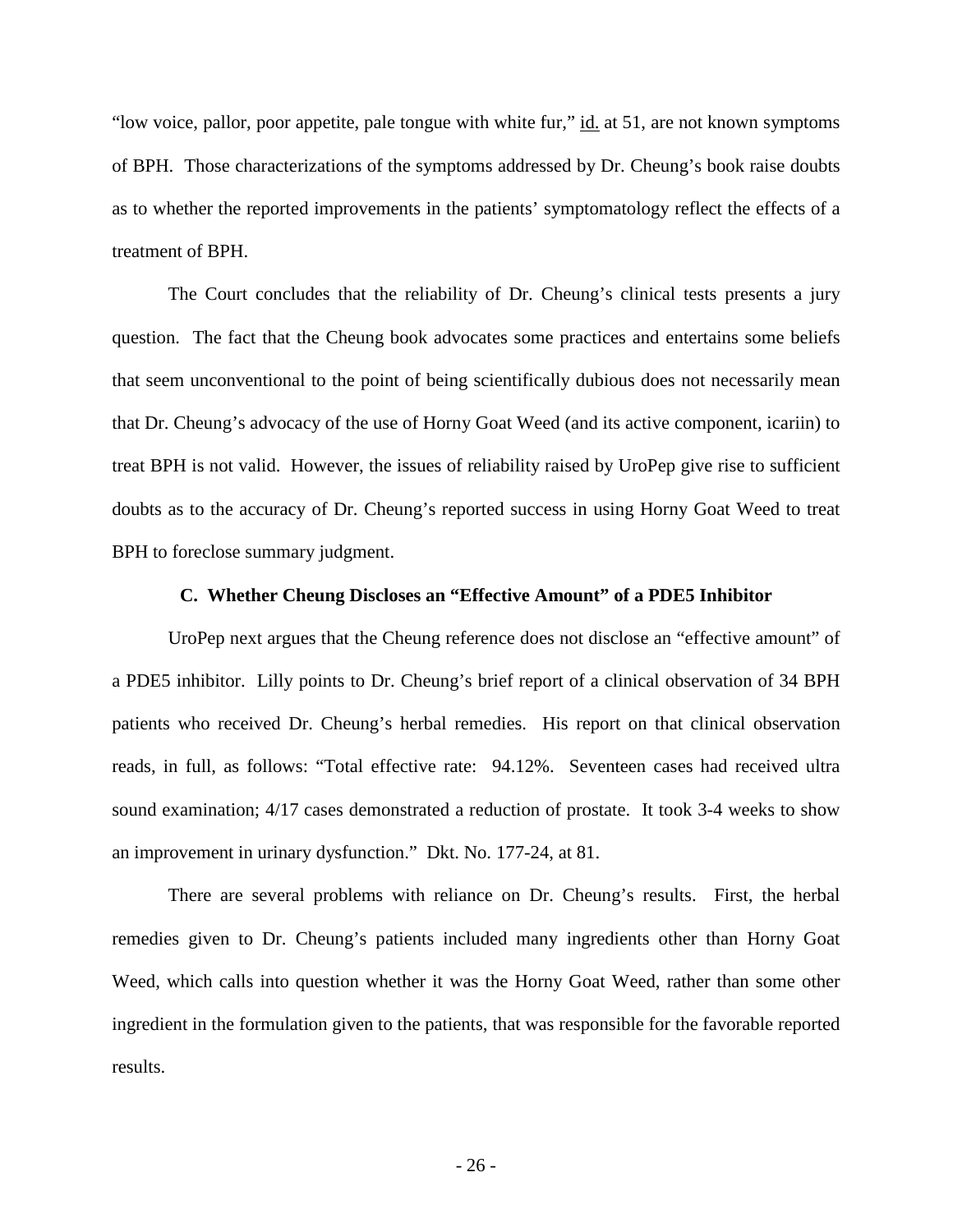Second, the clinical results for the 34 patients were reported with regard to a formulation in which Horny Goat Weed was not a necessary component, but only an optional one. There is no information in the Cheung book that suggests which, if any, of the patients were given the formulation containing Horny Goat Weed as opposed to the alternative component.<sup>[11](#page-26-0)</sup>

 Finally, UroPep points out that Horny Goat Weed contains only a very small amount of icariin (less than 0.5%, according to UroPep's expert, see [Corrected] Declaration of Dr. Andrew Bell in Support of UroPep's Combined Opposition to Defendants' Motions for Summary Judgment, Dkt. No. 187-16, at ¶ 76). Given the low concentration of icariin in Horny Goat Weed, UroPep's expert estimated that a patient would have to consume approximately 3.5 pounds of Horny Goat Weed per day to achieve the same PDE5 inhibiting effect as the standard 5 milligram dose of tadalafil that is prescribed for BPH. Id. Yet the patients who were the subjects of Dr. Cheung's clinical observation received only 15 grams of Horny Goat Weed per day. UroPep argues that such a small dose of icariin could not be expected to successfully treat BPH. Moreover, because it is questionable whether patients would consent to consuming 3.5 pounds of an herb each day, UroPep argues that to the extent the Cheung reference is read to direct the ingestion of enough icariin to have the same effect on BPH that is observed with tadalafil, there is substantial doubt whether Cheung establishes that treatment with Horny Goat Weed (and the icariin contained therein) can serve as a practical method of administering a PDE5 inhibitor in any amount that is effective to treat BPH.

<u>.</u>

<span id="page-26-0"></span><sup>11</sup> Lilly responds that at another point in the Cheung reference a formulation is set forth in which Horny Goat Weed is a necessary ingredient. Defendant Eli Lilly & Company's Consolidated Reply in Support of Its Motions for Summary Judgment of Indefiniteness, Noninfringement, Anticipation, and Willfulness, Dkt. No. 200, at 16 (citing Cheung, Dkt. No. 177-24, at 81). As UroPep notes, however, that formulation is not identified as the one that was the subject of the clinical test involving the 34 patients, so it does not support the conclusion that the clinical results for the 34 patients were necessarily attributable to Horny Goat Weed.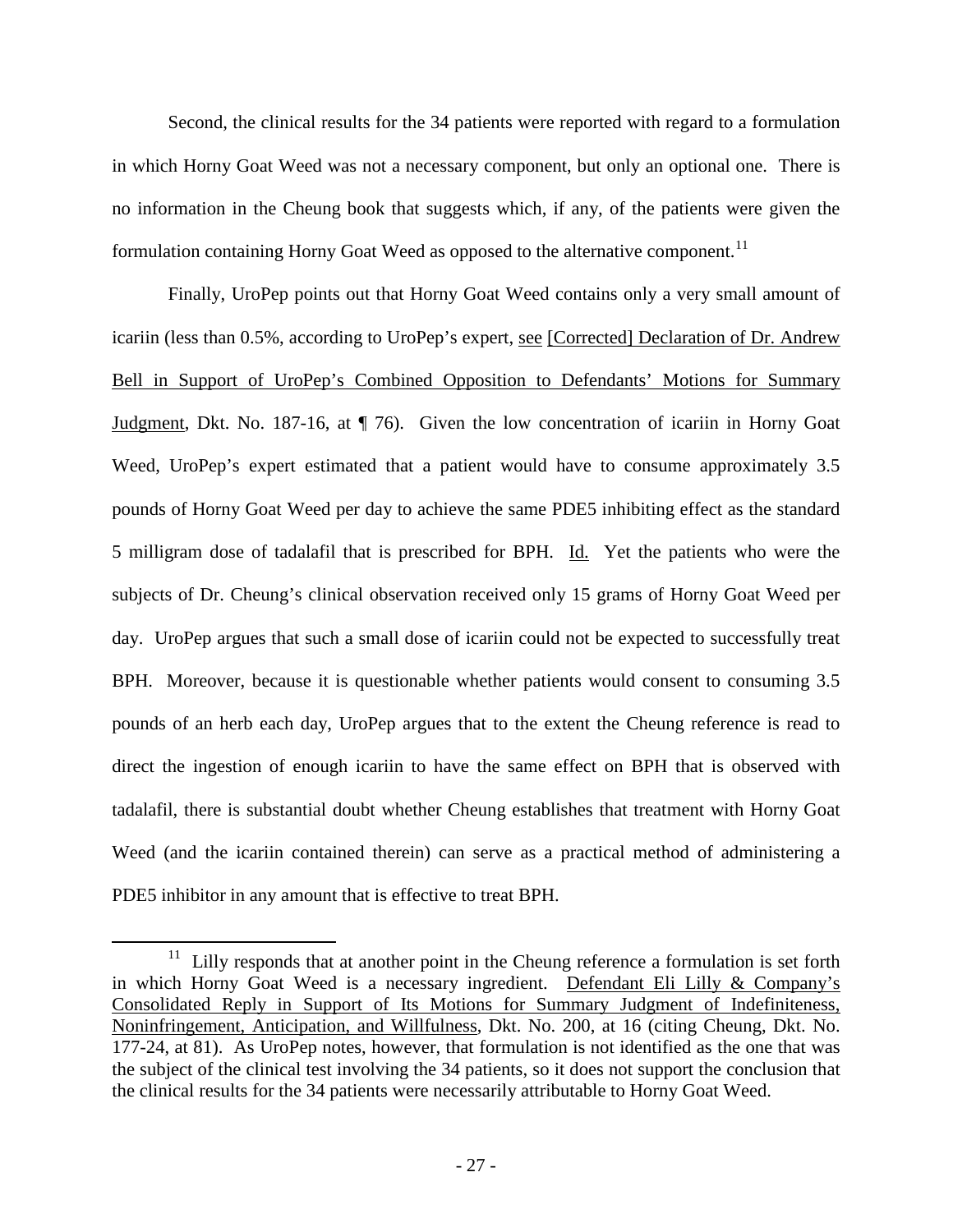The Court is persuaded that UroPep's challenges to the Cheung book as an anticipating reference present factual questions that cannot be resolved in Lilly's favor on the summary judgment record. The Court agrees with UroPep that there are genuine disputes of material fact surrounding Lilly's reliance on Cheung as an anticipating reference. The Court therefore DENIES Lilly's motion for summary judgment of anticipation.

### **III. Lilly's Motion for Summary Judgment of Indefiniteness**

Lilly next urges the Court to hold that the claims of the '124 patent are invalid for indefiniteness as a matter of law, under 35 U.S.C. § 112, ¶ 2 (2006) (35 U.S.C. § 112(b) of the America Invents Act). The applicable legal standard for assessing indefiniteness was set forth in the Supreme Court's decision in Nautilus, Inc. v. Biosig Instruments, Inc., 134 S. Ct. 2120 (2014). There, the Court held that the mandate of definiteness requires "that a patent's claims, viewed in light of the specification and prosecution history, inform those skilled in the art about the scope of the invention with reasonable certainty."  $\underline{Id}$  at 2129. "The definiteness requirement, so understood, mandates clarity, while recognizing that absolute precision is unattainable." Id. The Court added that "the certainty which the law requires in patents is not greater than is reasonable, having regard to their subject-matter." Id. (quoting Minerals Separation, Ltd. v. Hyde, 242 U.S. 261, 270 (1916)).

Indefiniteness is a question of law for the court. Ethicon Endo-Surgery, Inc. v. Covidien, Inc., 796 F.3d 1312, 1317 (Fed. Cir. 2015); Hoffer v. Microsoft Corp., 405 F.3d 1326, 1328 (Fed. Cir. 2005); Intellectual Prop. Dev., Inc. v. UA-Columbia Cablevision of Westchester, Inc., 336 F.3d 1308, 1318 (Fed. Cir. 2003). The general principles of claim construction apply to the question of indefiniteness. Eli Lilly & Co. v. Teva Parenteral Meds., Inc., 845 F.3d 1357, 1370 (Fed. Cir. 2017); Eon Corp. IP Holdings LLC v. AT&T Mobility LLC, 785 F.3d 616, 620 (Fed.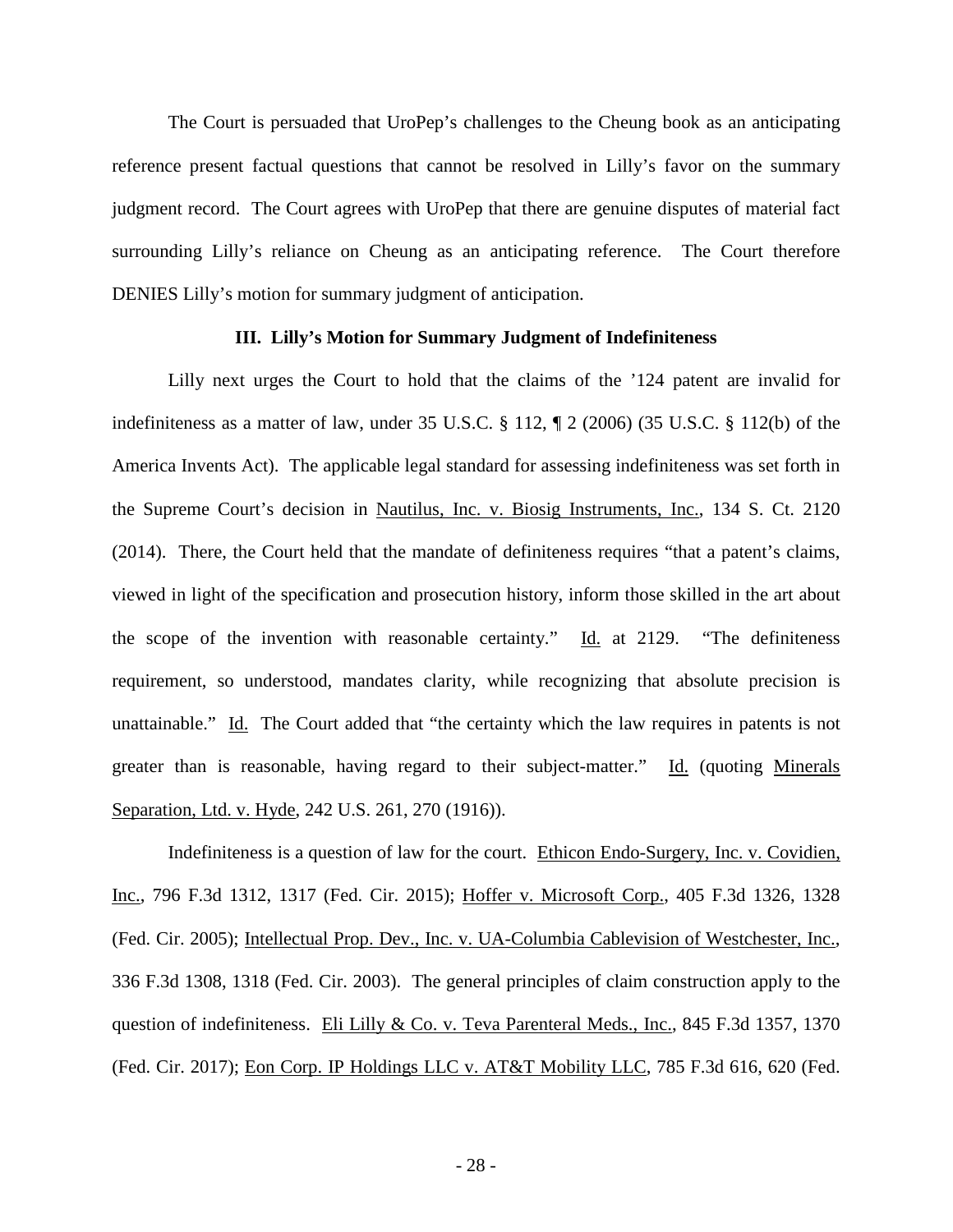Cir. 2015); Biosig Instruments, Inc. v. Nautilus, Inc., 783 F.3d 1374, 1377-78 (Fed. Cir. 2015); Praxair, Inc. v. ATMI, Inc., 543 F.3d 1306, 1319 (Fed. Cir. 2008) ("Indefiniteness is a matter of claim construction, and the same principles that generally govern claim construction are applicable to determine whether allegedly indefinite language is subject to construction."). Accordingly, when the court needs to consult extrinsic evidence to decide the issue of indefiniteness, it may be required to make factual findings bearing on the indefiniteness issue. Teva Pharm. USA, Inc. v. Sandoz, Inc., 789 F.3d 1335, 1341-42 (Fed. Cir. 2015). The facts giving rise to a finding of indefiniteness must be proved by clear and convincing evidence. Warsaw Orthopedic, Inc., v. NuVasive, Inc., 776 F.3d 1365, 1371 (Fed. Cir. 2015), vacated on other grounds, 136 S. Ct. 893 (2016); Haemonetics Corp. v. Baxter Healthcare Corp., 607 F.3d 776, 783 (Fed. Cir. 2010); Datamize, LLC v. Plumtree Software, Inc., 417 F.3d 1342, 1347 (Fed. Cir. 2005). That is, overcoming the presumption of patent validity "demands clear and convincing evidence that a skilled artisan could not discern the boundaries of the claim." Halliburton Energy Servs., Inc. v. M-I LLC, 514 F.3d 1244, 1249 (Fed. Cir. 2008).

Lilly's indefiniteness argument is based on the Court's claim construction, in which it held that the '124 patent requires that the PDE5 inhibitor be a selective inhibitor and that selectivity requires that the claimed compound be at least 20 times more potent in inhibiting PDE5 than other PDEs. Lilly notes that the specification provides that the question whether a particular compound meets the "20-fold" test is answered by determining if the concentration of the compound "which is necessary for inhibiting 50% of the substrate hydrolysis  $(IC_{50})$  is at least 20 times lower in the respective peak fraction containing the specific phosphodiesterase than in other peak fractions." '124 patent, col. 8, ll. 5-9.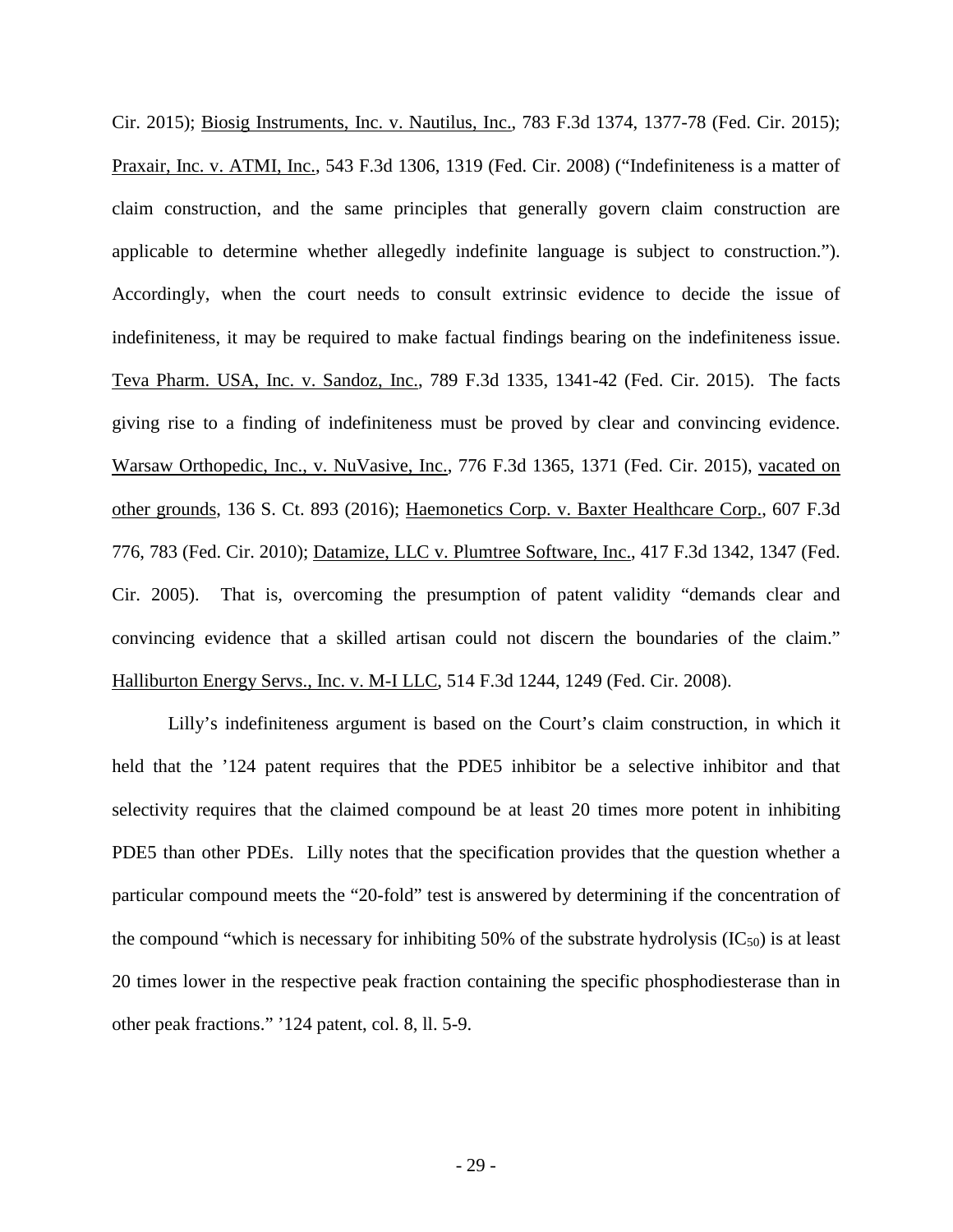The use of  $IC_{50}$  ratios, Lilly argues, can produce widely varying results depending on the conditions under which particular assays are run. As an example, Lilly points to the compound zaprinast, which is cited in the '124 specification and claimed in unasserted claim 2 of the '124 patent. In some published studies, zaprinast has been found to have a selectivity ratio that meets the 20-fold standard, while in other studies it has not. For that reason, Lilly argues, the asserted claims of the '124 patent are fatally indefinite, since it is impossible to know, without specifying the conditions under which the particular assay is done, whether a particular compound will be found to meet the 20-fold selectivity standard as measured by the  $IC_{50}$  values derived from that assay.

UroPep offers a procedural answer and a substantive one. Its procedural answer is that Lilly has waived its indefiniteness argument by not advancing that argument at the claim construction stage of the case, as is required by the standard docket control order that was entered and is still in effect in this case. Its substantive answer is that even though the fact that the assays for determining whether the 20-fold test is met in a particular case may produce a range of values, that does not make the claims indefinite; the variation in results is merely the product of experimental uncertainty, which affects all scientific measurements to a greater or lesser degree.

## **A. Waiver of the Indefiniteness Argument**

### **1. Untimely filing of the indefiniteness challenge**

UroPep points to the original docket control order in this case, which provided that "[i]n lieu of early motions for summary judgment, the parties are directed to include any arguments related to the issue of indefiniteness in the *Markman* briefing, subject to the local rules' normal page limits." Dkt. No. 65, at 4. Each docket control order issued in this case since that time has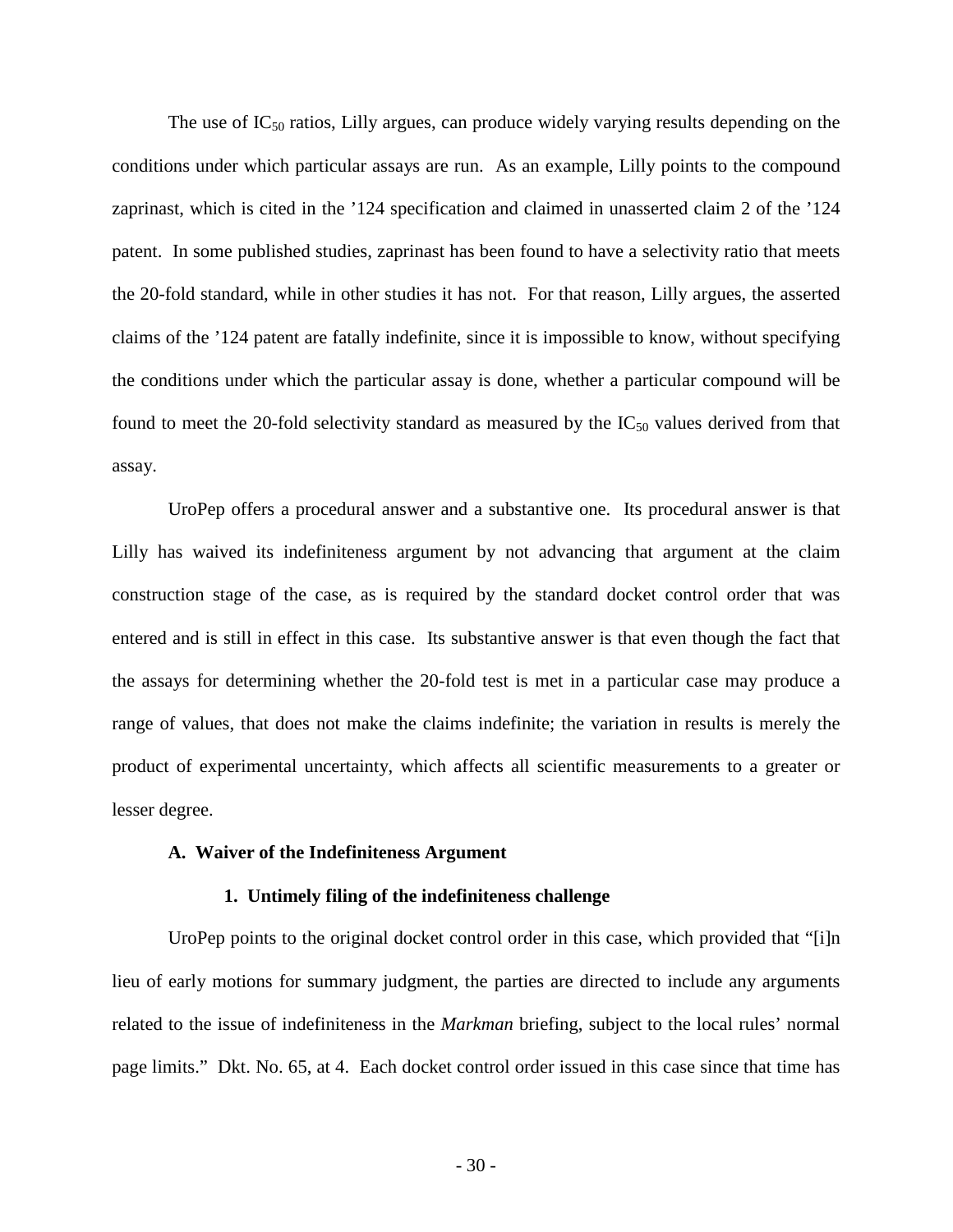contained the same language. UroPep argues that because Lilly did not make its indefiniteness argument at the time the parties briefed the issue of claim construction, it has waived its right to argue indefiniteness now.

Lilly responds that the issue of indefiniteness did not become ripe until the Court's October 21, 2016, order in which it construed the term "inhibitor of phosphodiesterase (PDE) V" to mean a selective inhibitor that satisfied the 20-fold test. Because it did not have reason to file its indefiniteness motion any earlier than that, Lilly argues that it cannot fairly be deemed to have waived the motion.

The Court agrees with Lilly. In its original claim construction brief, Lilly presented arguments as to the indefiniteness of the '124 patent claims, but not the same arguments that it now presses. That is because at that time neither party was advocating the construction that the Court ultimately adopted. Even in the briefing leading up to the Court's October 21, 2016, order, while UroPep urged the Court to adopt a requirement of selectivity, it did not advocate the 20 fold test that the Court ultimately adopted. For that reason, it was reasonable for Lilly not to make an indefiniteness argument at that time. Although UroPep argues that Lilly should have raised its indefiniteness argument when UroPep argued in favor of a "selectivity" construction of the claims, Lilly's indefiniteness argument is directed not just to the selectivity requirement, but also to the 20-fold test that the Court adopted. Because UroPep did not argue in favor of that test, it would have been unreasonable to expect Lilly to anticipate the Court's claim construction and argue that the construction that the Court ultimately adopted would render the claims indefinite.

UroPep argues, with some plausibility, that the indefiniteness issue was even more clearly presented by UroPep's initial argument that the claims required selective inhibition but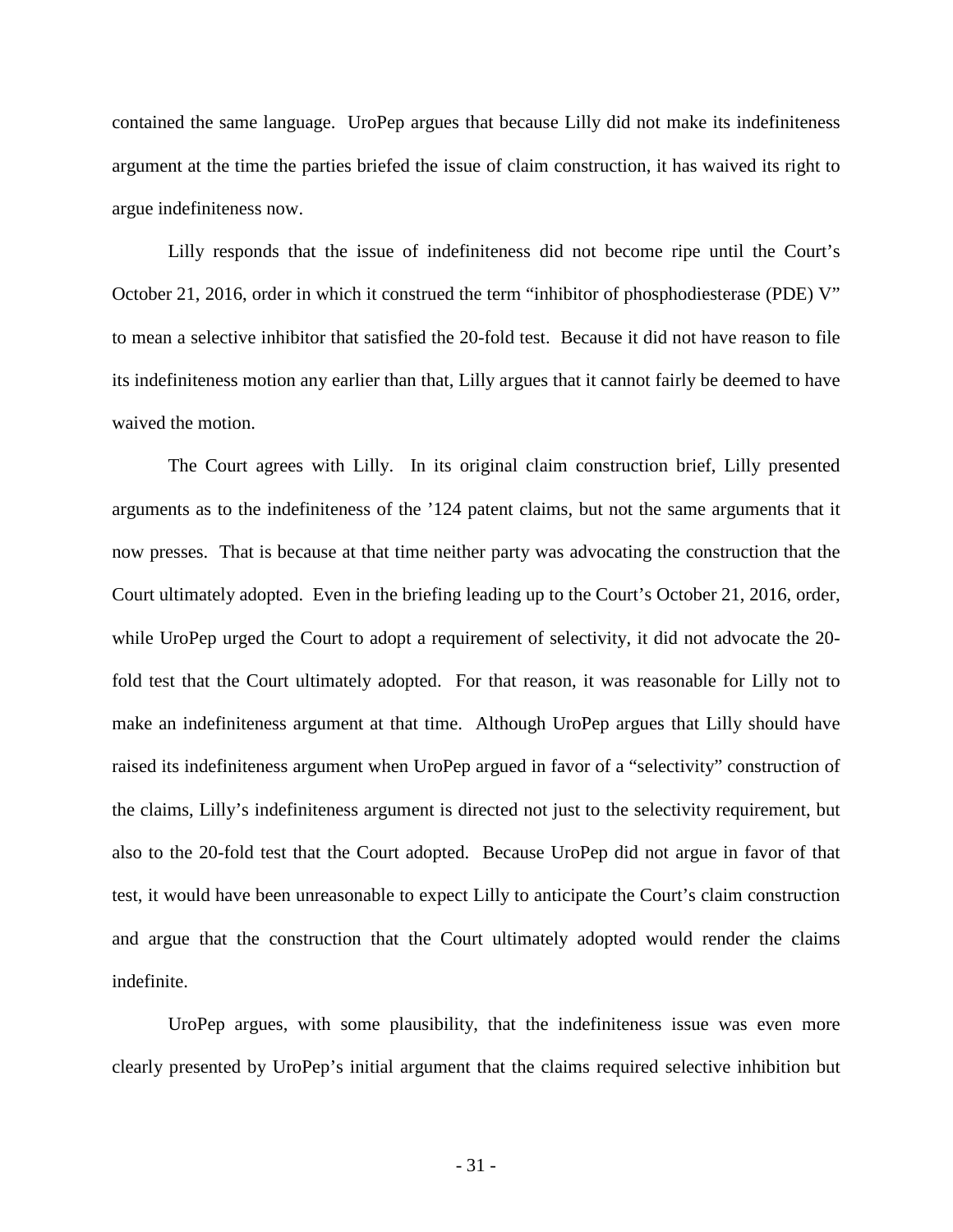did not require a particular degree of selectivity. For that reason, UroPep contends that Lilly cannot point to the Court's construction as an excuse for not raising the indefiniteness issue at the time the parties first briefed issues of claim construction. But even if Lilly had challenged UroPep's initial claim construction argument on indefiniteness grounds, the nature of the argument changed substantially when the Court imposed the 20-fold potency requirement, and Lilly would have been entitled to recast its indefiniteness argument at that time. That being the case, the Court discerns no waiver by Lilly in failing to raise at an earlier time an argument that would have been rendered largely moot when the Court entered its "20-fold" claim construction order.

UroPep next argues that even if Lilly is right that it should not have been expected to raise its indefiniteness argument prior to the Court's October 21, 2016, order that included the 20-fold selectivity construction, Lilly should have raised the indefiniteness argument shortly thereafter, and its failure to do so until the summary judgment motions were filed constitutes a waiver of Lilly's indefiniteness challenge. Again, the Court disagrees with UroPep. Neither the docket control order nor any local rule or court directive provides a deadline for filing an indefiniteness motion in response to a claim construction order, where it was the Court's new claim construction that gave rise to the indefiniteness challenge. While the Court would have entertained a motion from Lilly raising the indefiniteness issue immediately after the Court's claim construction order, there was no scheduling directive that obligated Lilly to file its challenge at that time.

To be sure, it may have simplified matters if Lilly had raised the indefiniteness issue shortly after the October 21, 2016, order, since that presumably would have precipitated an earlier resolution of the claim construction issue that the parties have now raised in their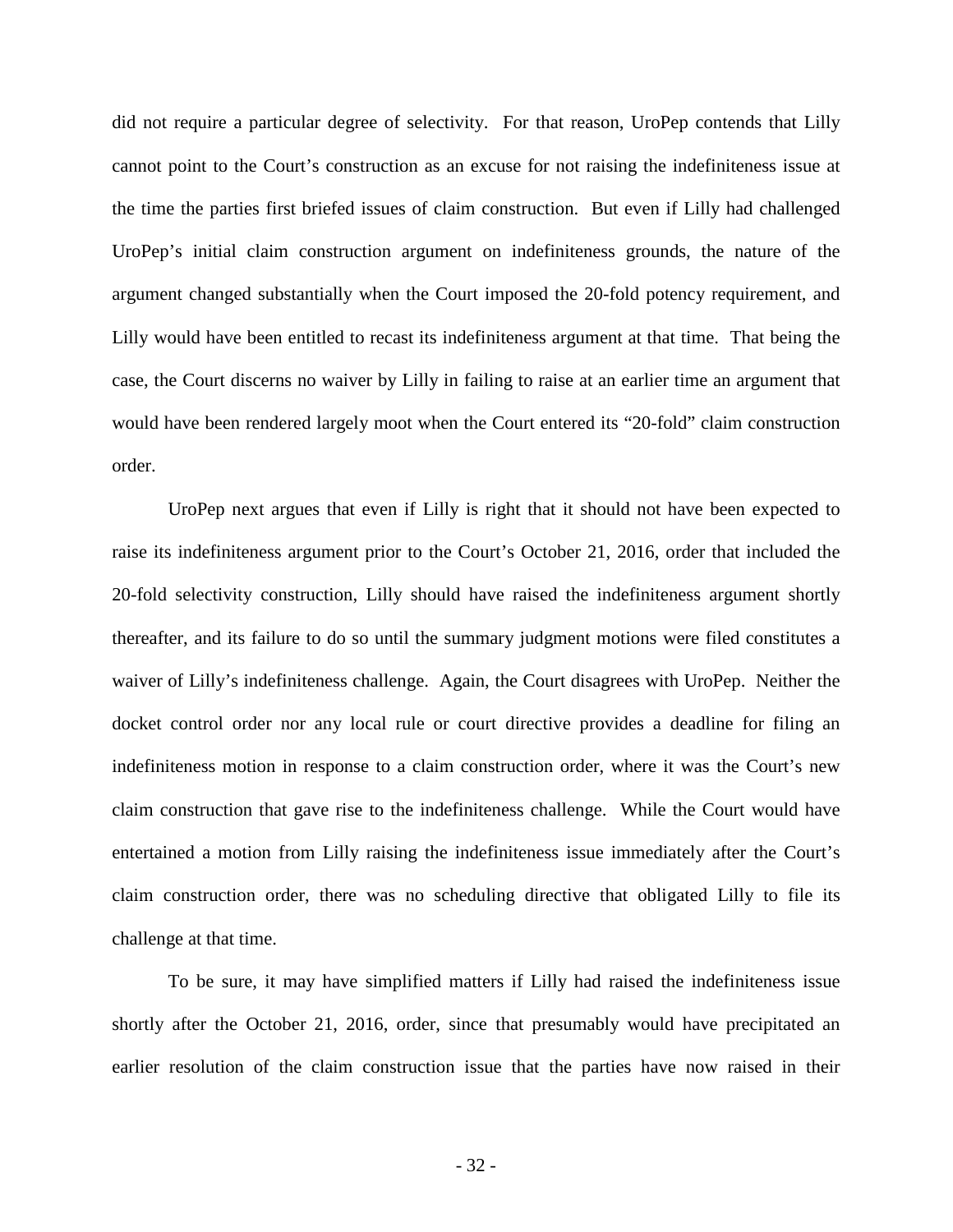infringement summary judgment motions. But the same could be said of UroPep's motion to clarify the Court's claim construction; an earlier motion for clarification would have been more efficient than having the Court address the new claim construction issue along with all of the other summary judgment motions and forcing the parties to argue their summary judgment motions without being certain how the Court would ultimately rule on the open claim construction issue. But UroPep was not legally obligated to file its motion at that time, and neither was Lilly.

Thus, the Court concludes that it was permissible for Lilly to raise the issue of indefiniteness when it filed its summary judgment motions. The Court therefore rejects UroPep's waiver argument and holds that Lilly has preserved its indefiniteness argument.

### **2. Untimely submission of evidence of indefiniteness**

UroPep raises a second issue of waiver. It complains that much of Lilly's evidence on the indefiniteness issue was presented through the responsive report of its expert, Dr. Rotella. UroPep argues that it is improper for Lilly to present new arguments and evidence on validity in its responsive expert report on infringement.

Lilly replies to UroPep's argument about Lilly's improper reliance on Dr. Rotella's responsive report with a waiver argument of its own, arguing that UroPep should have moved to strike the report, a motion that would have been due on January 17, 2017. Beyond that, Lilly argues that Dr. Rotella discussed the variability among  $IC_{50}$  measurements and "peak" fractionation" methods in his opening report, as did Lilly's expert, Dr. Beavo, in his initial report. Moreover, Lilly points out that Dr. Rotella's responsive report was responding to assertions in the report of UroPep's expert, Dr. Bell, as to selective PDE5 inhibition.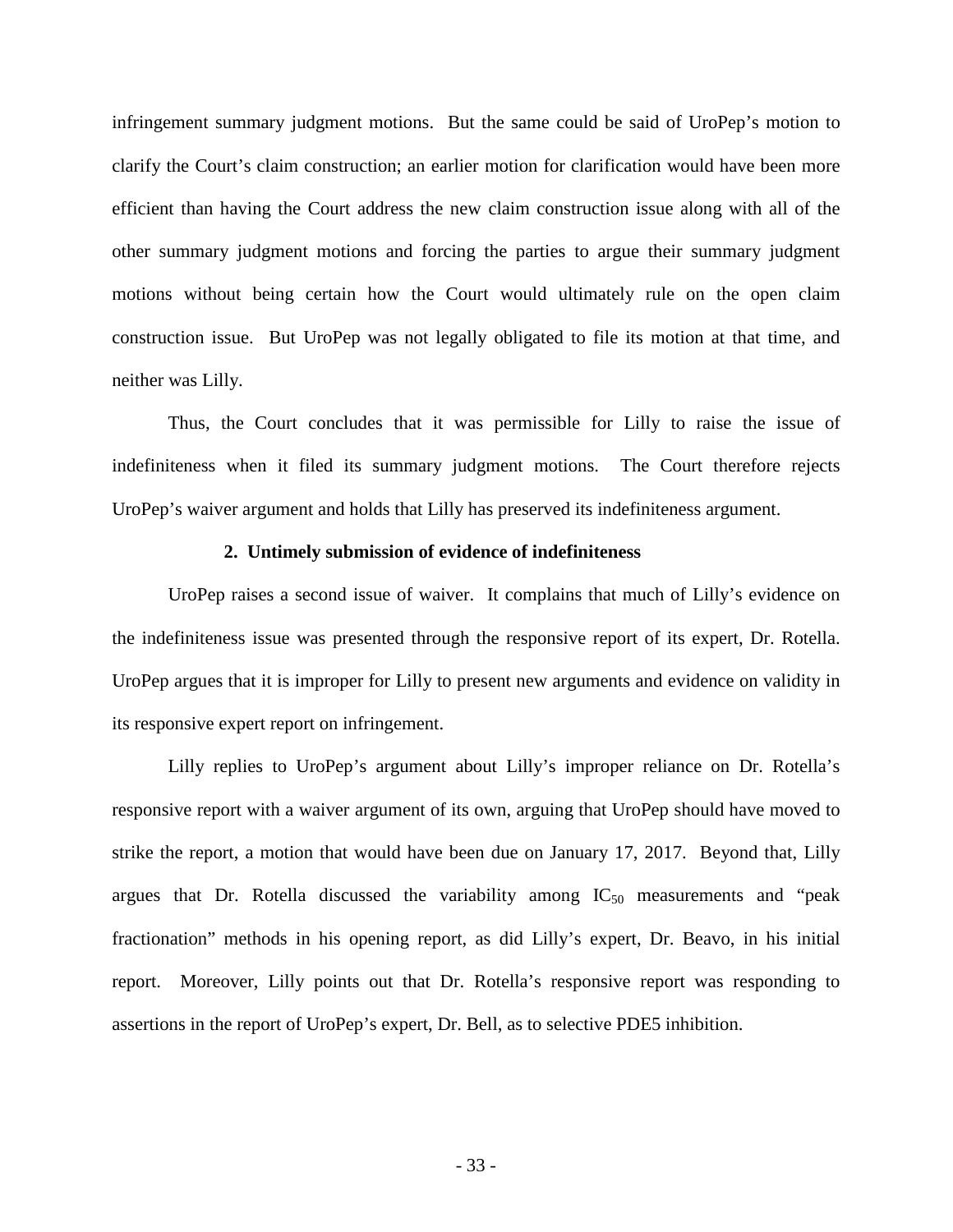Although the manner in which the evidence regarding indefiniteness was placed in the record is less than ideal, the Court discerns no prejudice to UroPep from the sequence of reports, as both of Lilly's experts were deposed after the filing dates of their pertinent reports, and UroPep makes no argument that the timing of Dr. Rotella's responsive report deprived it of the opportunity to introduce evidence of its own or to respond meaningfully to Lilly's evidence on the issue of indefiniteness. Nor is there any prejudice to Lilly from UroPep's failure to file a motion to strike Dr. Rotella's responsive expert report on January 17, 2017, but instead waiting until January 31, 2017, to challenge the use of that report to support Lilly's indefiniteness argument. The Court therefore denies UroPep's request that the evidence in Dr. Rotella's responsive report be disregarded, and denies Lilly's request to disregard UroPep's challenge to Dr. Rotella's opinions on the indefiniteness issue.

### **B. The Indefiniteness of the 20-Fold Test**

Although the Court accepts Lilly's arguments on the procedural issues, the Court concludes that UroPep has the better of the argument on the ultimate question of indefiniteness.

Lilly's argument on the merits is that the '124 patent claims are indefinite because in 1997 the testing methods for obtaining  $IC_{50}$  values for PDE inhibitors often produced widely varying results, depending on differing experimental conditions. Lilly complains that the '124 specification does not contain any guidance as to which experimental conditions should be used. For that reason, Lilly argues, it is impossible to determine with reasonable certainty whether any particular compound is within the scope of the '124 patent claims as construed by this Court.

Lilly supports its argument with evidence regarding zaprinast, one of the compounds identified in the '124 patent as a selective PDE5 inhibitor. As proof of the variability of the results in testing for  $IC_{50}$  values as of the priority date of the '124 patent, Lilly points to the wide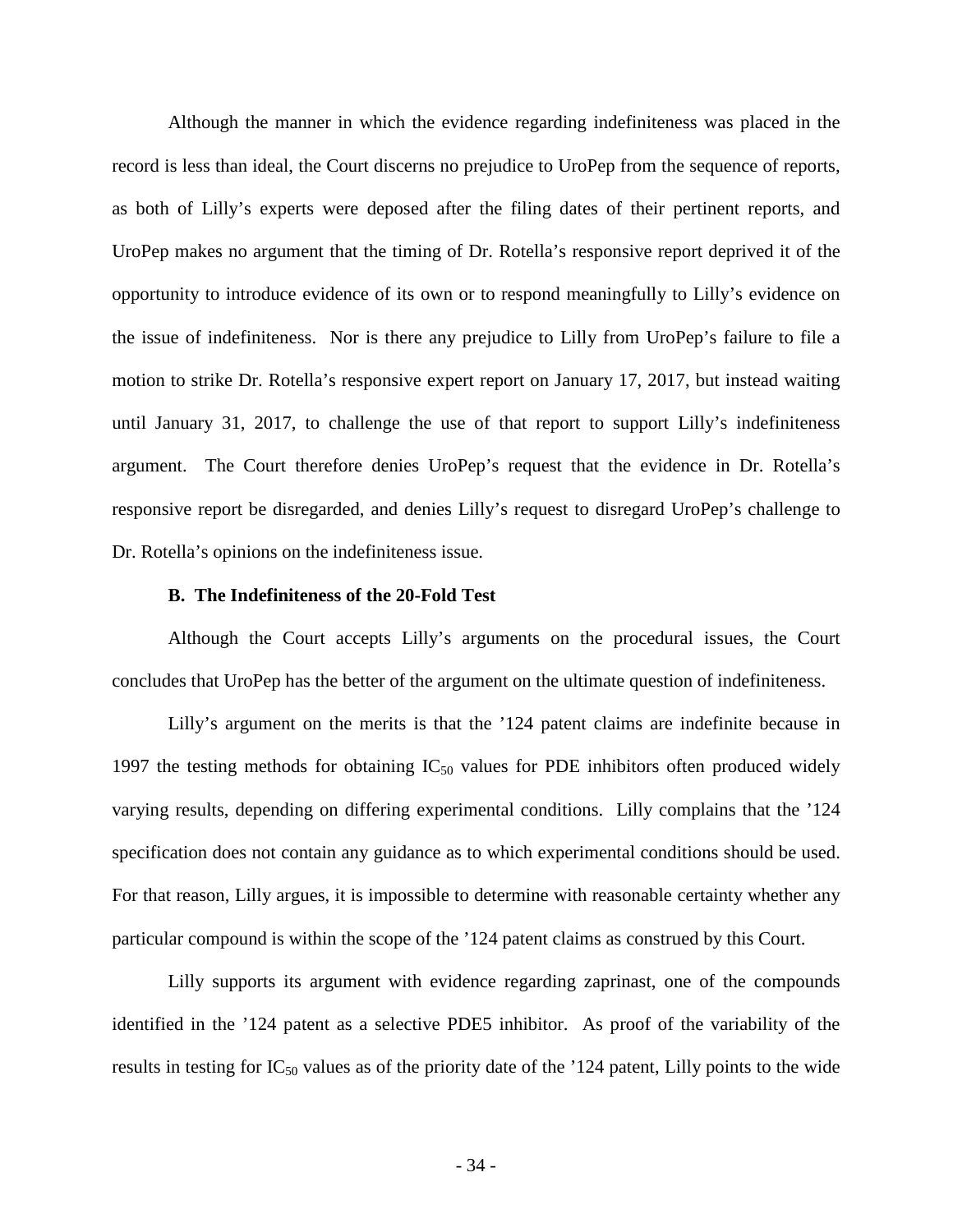range in IC<sub>50</sub> values obtained for zaprinast in various studies conducted between 1989 and 2003. Lilly argues that because of the lack of sufficient detail as to a particular testing protocol in the '124 specification and because  $IC_{50}$  values obtained for zaprinast during the 1990s varied widely depending on testing conditions, a person of skill in the art would not have known how to tell if a particular compound qualified as a selective inhibitor of PDE5 under the claims of the '124 patent as construed by this Court.

There are three answers to Lilly's argument. First, contrary to Lilly's contention, the '124 patent points to a detailed testing protocol for determining whether a particular compound qualifies as a selective PDE5 inhibitor. Second, even though Lilly points to wide variations in  $IC_{50}$  values as to the potency of zaprinast as a selective PDE5 inhibitor, the lack of certainty as to whether zaprinast is covered by the claims does not render the claims indefinite for all compounds, including tadalafil. Third, zaprinast is specifically identified in the patent as a selective PDE5 inhibitor. For that reason, zaprinast is unequivocally covered by the claims, and any uncertainty as to the testing results regarding zaprinast is immaterial. Each of these points is discussed in more detail below.

### **1. The protocol described in the '124 patent**

Lilly's expert reports make clear that assays used to obtain  $IC_{50}$  values can produce widely varying results, depending on the selected experimental conditions. Because of that, Lilly argues, it is critical that a patent using  $IC_{50}$  values as a basis for defining claim scope must set out in detail the testing protocol used to determine the  $IC_{50}$  values that define the claims. The '124 patent, according to Lilly, lacks any such detailed testing protocol.

In fact, the '124 specification provides considerably more guidance with respect to the prescribed testing protocol than Lilly suggests. The specification states that the proof of whether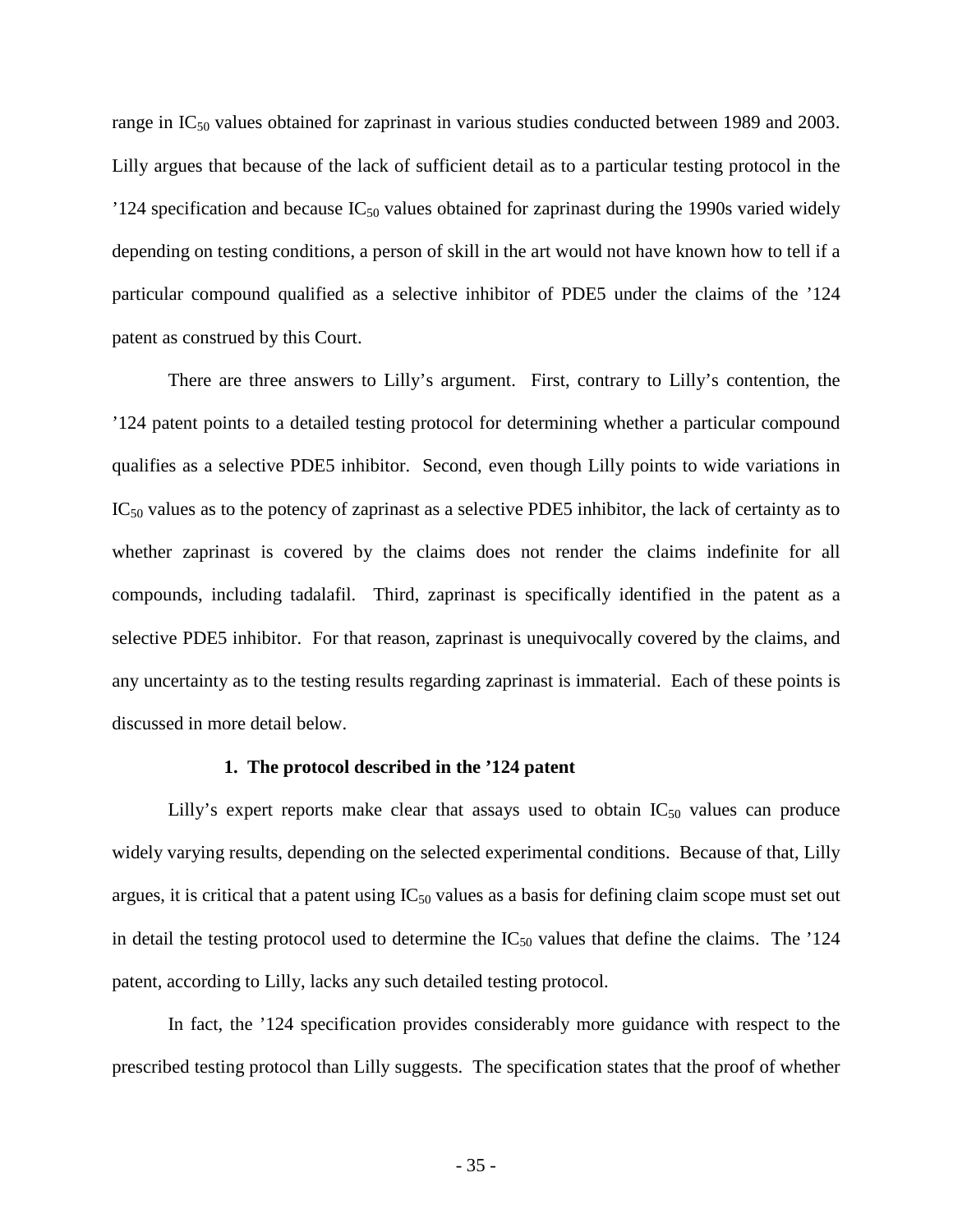a compound is an inhibitor of a particular PDE "is furnished by known methods," and it refers to the methods set forth in two journal articles, M. Galvan et al, Actions of the Phosphodiesterase Inhibitor Zardaverine on Guinea-Pig Ventricular Muscle, 342 Archives of Pharmacology 221 (1990), Dkt. No. 189-13, and C.D. Nicholson et al., the Ability of Denbufylline to Inhibit Cyclic Nucleotide Phosphodiesterase and its Affinity for Adenosine Receptors and the Adenosine Re-Uptake Site, 97 British J. of Pharmacology 889 (1989), Dkt. No. 189-14. Those articles contain detailed descriptions of methods used to ascertain potency levels for particular PDE inhibitors. '124 patent, col. 7, ll. 37-39. The specification then refers to "the following general procedure," id. at line 40, which is directed to the ensuing paragraph.

The paragraph that describes that "general procedure," '124 patent, col. 7, line 35, through col. 8, line 16, refers to a 1995 journal article by the named inventors and others. The specification states that the "determination of sPDEs is performed as described" in that article. The article in turn contains a detailed account of a specific protocol for isolating PDE isoforms and measuring PDE activity. The "general procedure" paragraph closes by stating that the compound to be tested "is added prior to the incubation of the enzyme mixtures according to peak fractions," followed by "renewed determination and plotting of the enzyme activity," which allows for the "identi[fication] of a substance as being an inhibitor of the specific phosphodiesterase" according to the definition given in the specification. '124 patent, col. 7, line 41, to col. 8, line 16.

Lilly complains that the '124 specification does not lay out in detail various features of the testing protocol, such as the nature of the substrate tissue used in the testing process and the concentration of the substrate. But the inventors' journal article to which the specification points as setting out the "general procedure" to establish "whether a compound is . . . an inhibitor of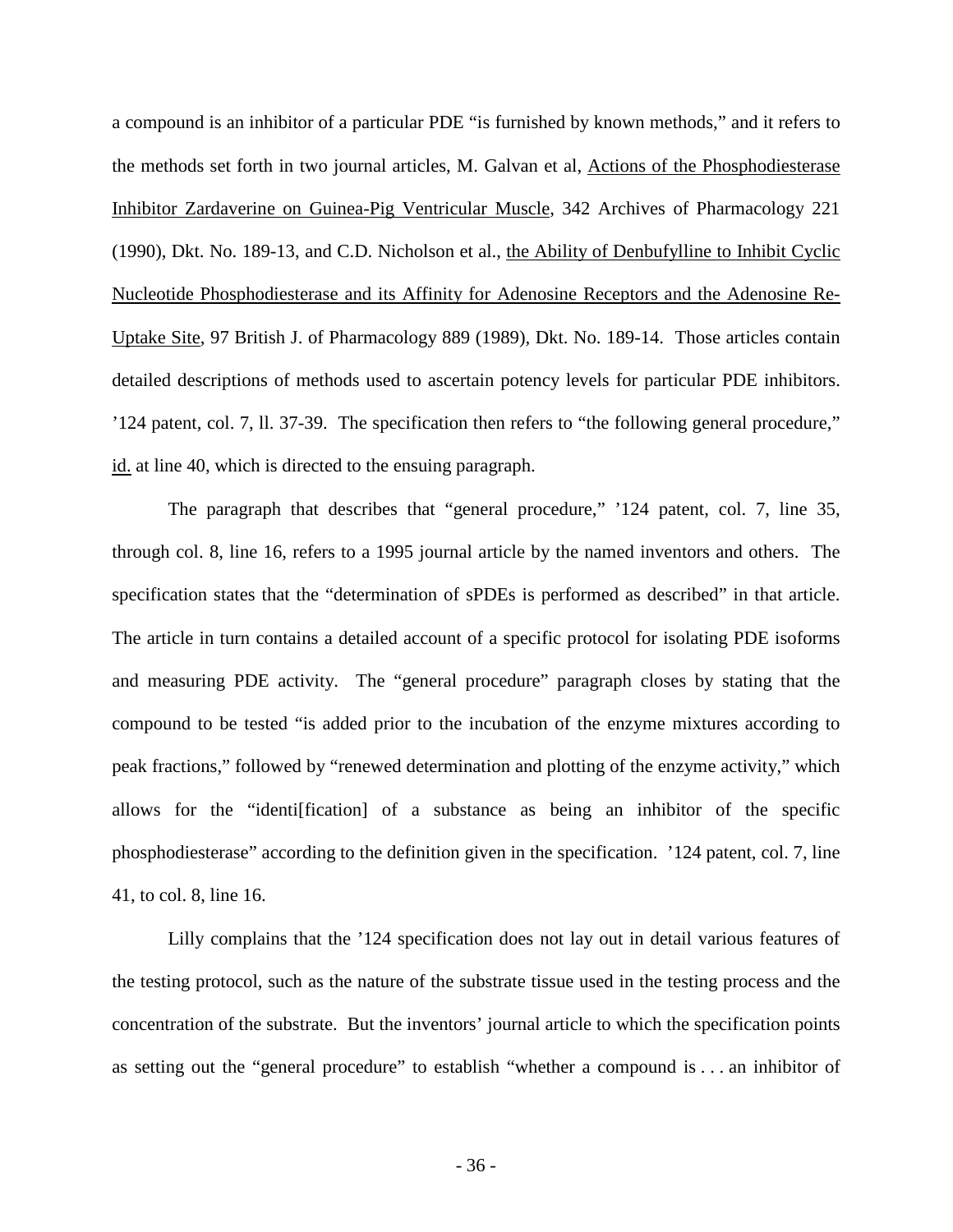sPDE I, IV or V," '124 patent, col. 7, ll. 35-37, 40, contains just such details. Although Lilly contends that the '124 specification lacks details such as the source and type of tissue used in the testing, the purity of the enzyme, the properties of the assay buffer, and the substrate concentration, the inventors' cited journal article contains all of that information. See Michael C. Truss et al., Porcine Detrusor Cyclic Nucleotide Phosphodiesterase Isoenzymes: Characterization and Functional Effects of Various Phosphodiesterase Inhibitors in Vitro, 45(5) Urology 893 (1995), Dkt. No. 190-4. The article describes in detail the source and purification of the enzyme, the properties of the assay buffer, the components and concentration of the substrate, and the method used to prepare the tissue used for the study. Id. at 894-97. Based on the details set forth in the specification and in the three cited journal articles—particularly the one the patent characterizes as setting forth the "general procedure" to be followed—the Court concludes that there is sufficient guidance in the specification to teach a person of skill in the art how to perform the tests necessary to determine the  $IC_{50}$  ratios required by the claims.<sup>[12](#page-36-0)</sup>

## **2. Experimental evidence regarding zaprinast**

 $\overline{a}$ 

Lilly spends a considerable portion of its indefiniteness motion pointing to studies of zaprinast between 1989 and 2003. Those studies reported results from which Lilly determined that there was a wide range in the derived  $IC_{50}$  ratios measuring zaprinast's potency as an inhibitor of PDE5 compared to PDE1. As a result, Lilly contends, it would have been impossible for a person of skill in the art to know whether or not zaprinast satisfied the 20-fold test for PDE5 selectivity vis-à-vis PDE1 through PDE4. By extrapolation, Lilly contends that in light of

<span id="page-36-0"></span><sup>12</sup> UroPep points out that the Galvan and Nicholson references also contain detailed accounts of the methodology used in their assays. While their methodology differs in some respects from that employed in the Truss reference, Lilly has not offered any evidence that the IC<sub>50</sub> ratios obtained from assays performed under the Galvan or Nicholson methodology would differ materially from the  $IC_{50}$  ratios obtained from assays performed under the methodology described in Truss.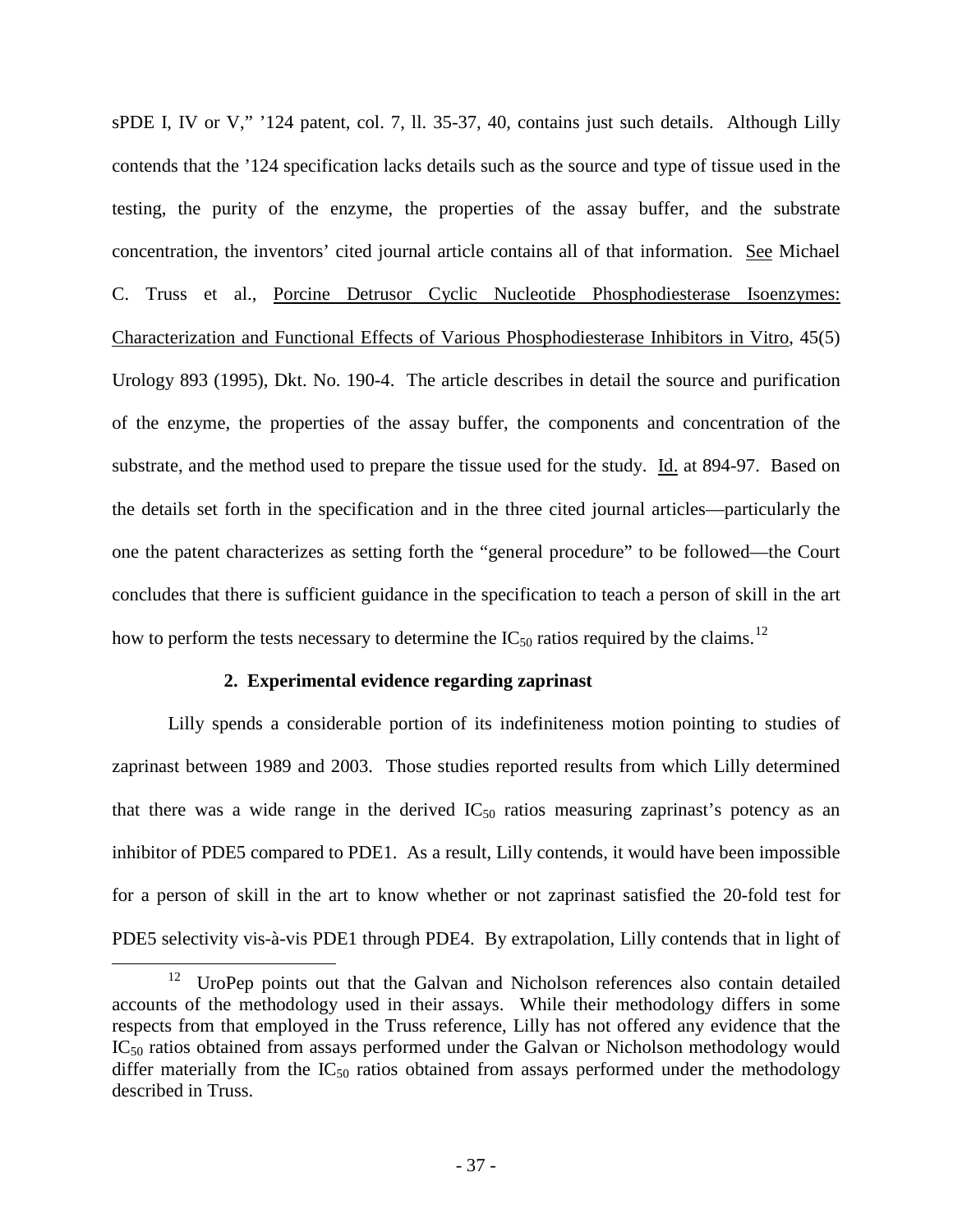experimental uncertainties in measuring  $IC_{50}$  values, the claims of the '124 patent would be indefinite as to any compound.

Lilly's expert, Dr. Rotella, points to 15 different papers published between 1989 to 2003 that reported  $IC_{50}$  values for zaprinast. Responsive Expert Report of David P. Rotella, Ph.D., Dkt. No. 177-9, at ¶ 25. From the results reported in each of those papers, Dr. Rotella calculated the relative selectivity of zaprinast for PDE5 as compared to PDE1. He found that the measured  $IC_{50}$  ratio for zaprinast varied widely. The results of one study, according to Dr. Rotella, showed zaprinast to be 270 times more selective for PDE5 than for PDE1, while the results of another study showed zaprinast to be only 1.4 times more selective for PDE5 than for PDE1. The results of other studies produced numbers between those two extremes.

In response, UroPep challenges Dr. Rotella's presentation regarding zaprinast. UroPep criticizes Dr. Rotella's evidence because his report (like several of the studies on which he relies) does not include margins of error for the reported data. Taking account of margins of error, UroPep argues, the calculated  $IC_{50}$  ratios studies are much less inconsistent than presented in Dr. Rotella's report. In addition, UroPep argues that several of the studies were not conducted for the purpose of obtaining accurate  $IC_{50}$  ratios. For that reason, UroPep contends, those studies are not as reliable as the studies that were conducted with an eye to determining the correct  $IC_{50}$ ratios for zaprinast. The studies that were designed to obtain  $IC_{50}$  ratios, according to UroPep, produce values that are more consistent and well above the 20-fold test set out in the '124 specification. Finally, UroPep points out that some of the studies listed by Dr. Rotella did not use the same tissue to obtain  $IC_{50}$  values for both PDEs under investigation and therefore are less reliable than the studies that UroPep deems the most pertinent. Excluding the studies that UroPep regards as less reliable and as "outliers," UroPep offers the opinion of its expert that "the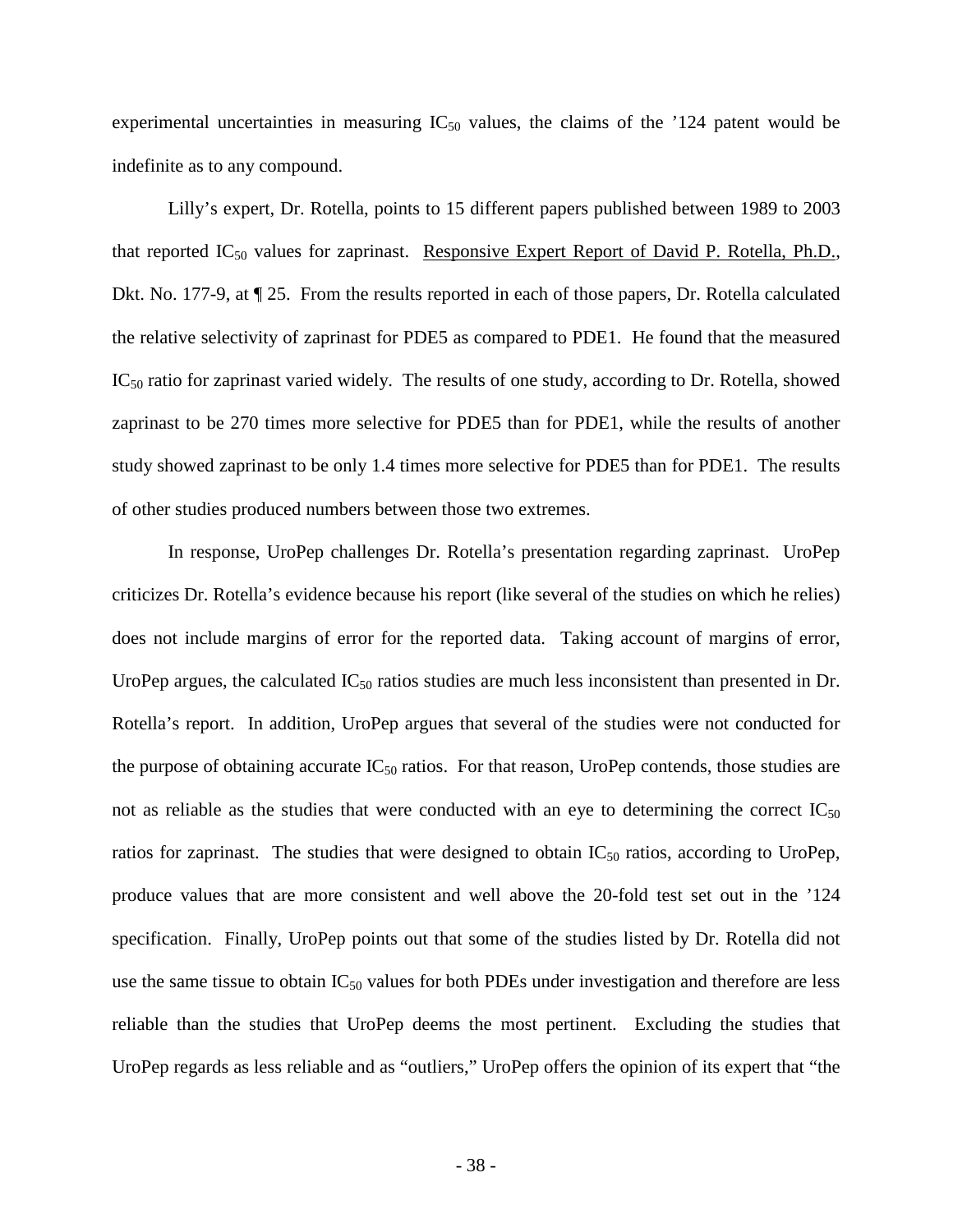data of the best quality shows that zaprinast was 20x more selective for PDE5 than for PDE1." Validity Expert Report of Dr. Andrew Bell, Dkt. No. 193-3, at ¶ 81.

There is some force to UroPep's observations. The failure to note the error margins in Dr. Rotella's results tends to make his results appear more divergent than they really are. In addition, the failure of some of the studies to report any error margin at all not only makes those studies less useful as data points, but also supports UroPep's contention that those articles were not intended to be used to establish quantitative selectivity ratios.

Those points raised by UroPep (as well as several of UroPep's other challenges to particular references) tend to undercut Lilly's showing. However, they do not provide a complete answer to Lilly's contention that the calculated  $IC_{50}$  ratios for zaprinast vary significantly and are not consistently above the 20:1 ratio of potency for inhibition of PDE5 to PDE1 through PDE4 required by the Court's claim construction. The range of  $IC_{50}$  ratios derived from the studies identified by Dr. Rotella is quite large, and one of the derived ratios that is less than the "20-fold standard" comes from the inventors' own study that is featured in the '124 specification. If those numbers stood alone, they would warrant doubt as to whether zaprinast falls within the scope of the '124 claims. In Lilly's view, any such doubts would give rise to indefiniteness concerns.

There are several problems with the argument Lilly makes based on its zaprinast evidence. First, simply because it is difficult to determine whether one particular compound satisfies the 20-fold test for being a selective inhibitor does not mean that the claims are indefinite. Lilly asks the Court to generalize from the data regarding zaprinast and to assume that experimental variations would produce similarly varying results for any other tested compound. But Lilly's evidence does not support such an inference. Zaprinast may indeed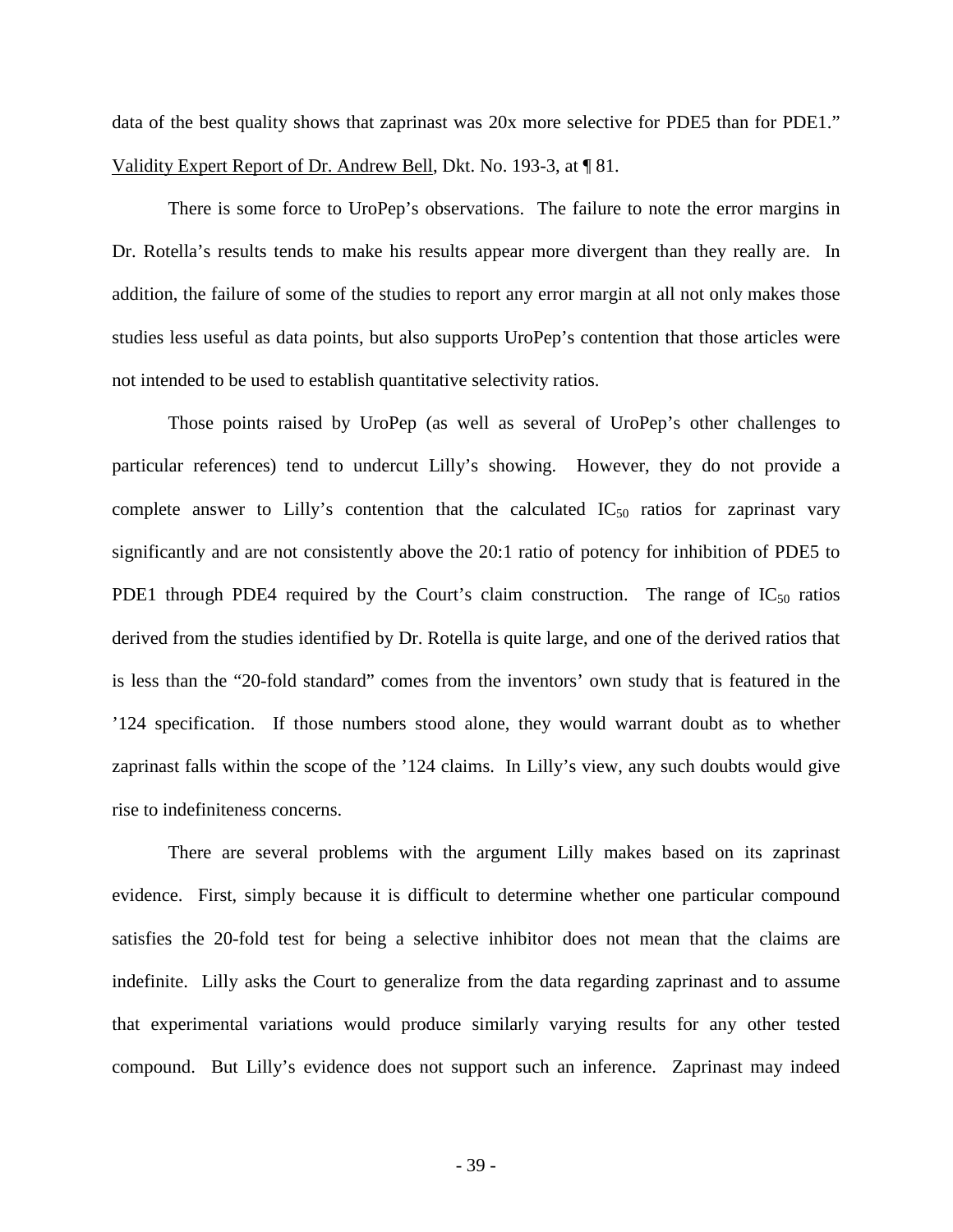present a close question under the 20-fold test. But even if zaprinast does not satisfy that test or satisfies that test under some experimental conditions but not under others, that would not mean that the '124 patent is invalid. It would merely mean that there is one possible embodiment for which the issue of claim coverage is a close one.

Nor does Dr. Rotella's evidence establish that the other exemplary selective inhibitors described in the patent's specification fail the 20-fold test. Of the ten compounds listed in the '124 patent as "preferred selective inhibitors of PDE I, IV and V," '124 patent, col. 2, line 28, Dr. Rotella's calculations of the  $IC_{50}$  ratios show only one that is not a selective inhibitor of PDE1, PDE4, and PDE5—that is, only one does not meet the 20-fold test in comparison to PDE2 and PDE3. See Expert Report of David Rotella, Dkt. No. 177-8, at ¶125.<sup>[13](#page-39-0)</sup> Even zaprinast, according to Dr. Rotella's calculations, is a "selective inhibitor[] of PDE I, IV and V," as it has a potency ratio for those enzymes greater than 20:1, as compared to PDE2 and PDE3.

Dr. Rotella's calculations do indicate that several of the ten compounds (three in addition to zaprinast) do not meet the 20-fold test for potency in inhibiting PDE5 as compared to inhibiting PDE1 or PDE4.<sup>[14](#page-39-1)</sup> But as to each of those three compounds, Dr. Rotella relied on a single reference to calculate the  $IC_{50}$  ratios; he did not point to multiple studies reporting

-

<span id="page-39-0"></span> $13$  The one exception is dipyridamole, which was listed in the one study cited by Dr. Rotella as having an  $IC_{50}$  ratio (PDE2 to PDE5) of between 5 and 11.

<span id="page-39-1"></span><sup>&</sup>lt;sup>14</sup> For at least two of the three, the IC<sub>50</sub> ratio reported, accounting for experimental error, may satisfy the 20-fold test. See Takase et al., Cyclic GMP Phosphodiesterase Inhibitors. 1. The Discovery of a Novel Potent Inhibitor, 4-((3,4-(Methylenedioxy) benzyl)amino)-6,7,8-trimethoxyquinazoline, 36 J. Med. Chem. 3765, 3766 (1993) (dipyridamole has an  $IC_{50}$  ratio (PDE4 to PDE5) between 8 and 21; compound f, depicted in the '124 specification at col. 3, ll. 36-48, has an  $IC_{50}$  ratio (PDE1 to PDE5) between 7 and 30).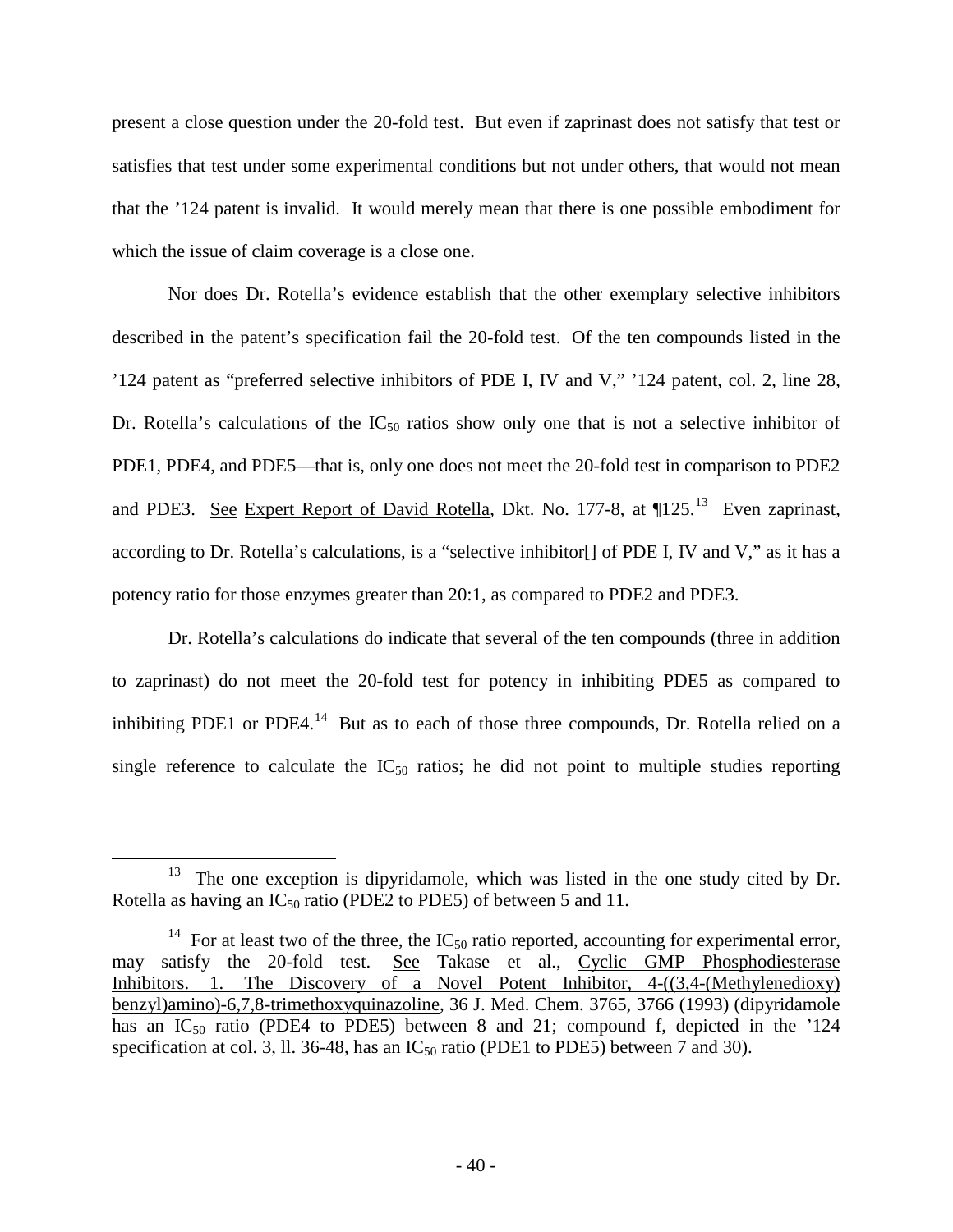differing  $IC_{50}$  ratios for those compounds' potency for PDE5 against PDE1 and PDE4. That evidence therefore does not support Lilly's indefiniteness argument.

In any event, Lilly does not present evidence that there are similar difficulties in determining whether other compounds, in general, are selective PDE5 inhibitors. In particular, Lilly presents no evidence of any studies suggesting that tadalafil is less than 20 times as potent in inhibiting PDE5 compared to PDE1 through PDE4. In fact, as noted, record evidence shows that tadalafil is many times more potent as an inhibitor of PDE5 than as an inhibitor of PDE1 through PDE4: as much as 10,000 times as potent according to the Cialis label. Regardless of the difficulty in determining whether the  $IC_{50}$  assay results show that claim 1 of the '124 patent covers zaprinast, the available testing data clearly shows that other identified compounds satisfy the "20-fold" test for PDE5 selectivity, including tadalafil.

Second, Lilly's "zaprinast argument" ignores the fact that the '124 patent contains a detailed description of a protocol that can be used to derive data for use in calculating  $IC_{50}$  ratios. The numerous zaprinast studies assembled by Dr. Rotella did not employ a single uniform protocol. That evidence therefore says little about whether the results for zaprinast would vary widely if a single protocol were used. It says even less about whether the results for other compounds would vary widely under a single testing protocol such as the one set forth in the '124 specification.

### **3. The '124 patent defines zaprinast as a PDE5 inhibitor**

Finally, the discussion of whether zaprinast has a potency ratio of more than 20:1 is immaterial in light of the fact that the '124 patent identifies zaprinast as a selective inhibitor within the meaning of the claims. Claim 1 of the '124 patent recites a method for prophylaxis or treatment of BPH comprising administering an effective amount of a compound that is a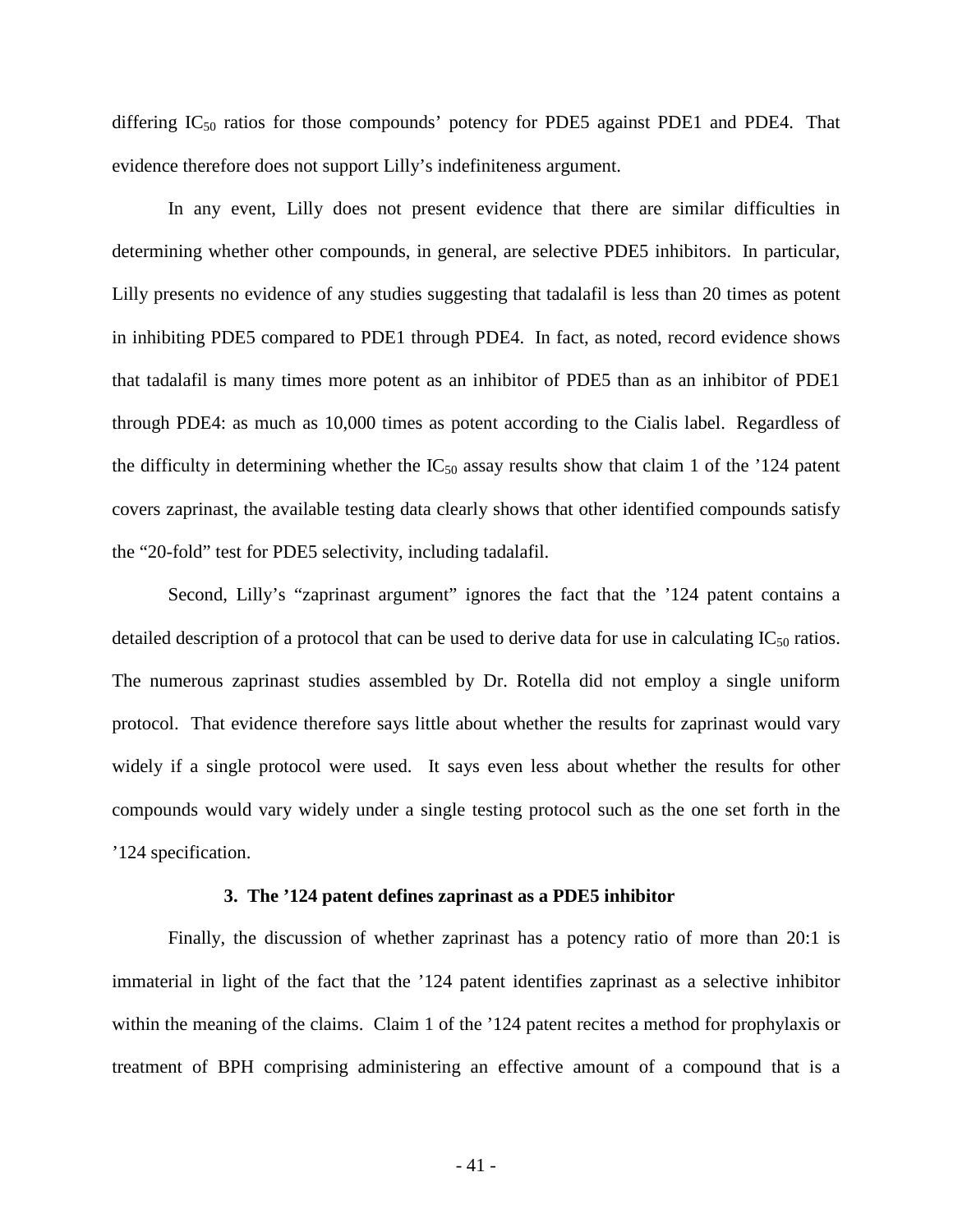selective inhibitor of PDE5. Dependent claim 2 claims the method of claim 1 in which the compound at issue is zaprinast. That means that the patent conclusively identifies zaprinast as a selective inhibitor of PDE5. Therefore, whether or not a particular assay shows that zaprinast satisfies the "20-fold" test does not matter; the patent announces that zaprinast is a selective inhibitor of PDE5, and there is therefore no indefiniteness issue regarding the status of zaprinast. For that reason, Lilly's elaborate presentation of the conflicting scientific evidence as to whether zaprinast satisfies the 20-fold test is entirely beside the point.

## **4. Lilly's supplemental evidence of indefiniteness**

Lilly argues that, because of differing experimental conditions, the calculated  $IC_{50}$  value for a particular compound can vary. Lilly made that argument through counsel at the motions hearing, and on March 2, 2017, Lilly filed its opposed Second Motion Supplement Evidence in which elaborated upon that argument and offered evidence in support. Through Dr. Rotella, Lilly submits that differences in factors such as the source and concentration of the enzyme, purification methods used, and the composition of the substrate can all affect the  $IC_{50}$  ratios for particular PDE inhibitors under examination.<sup>[15](#page-41-0)</sup>

The Court accepts Lilly's submission that, in the abstract, differences in experimental conditions can affect the derived  $IC_{50}$  ratios. Lilly's evidence, however, does not indicate how significant those differences can be, other than to say that  $IC_{50}$  values derived from such experiments can vary "sometimes substantially" depending on assay conditions. Dr. Rotella

 $\overline{a}$ 

<span id="page-41-0"></span><sup>&</sup>lt;sup>15</sup> Although Lilly's motion is opposed, the Court will grant the motion in light of questions asked by the Court during the hearing, which are addressed in the motion. The argument and evidence in the motion does not change the Court's ruling on indefiniteness, however, and in the interest of expediting the proceedings, the Court will issue this order without waiting for a response from UroPep. UroPep is free to file a response to Lilly's motion for the record if it chooses to do so. However, the Court will not entertain any reply or sur-reply in connection with the motion to file supplemental evidence or any further motions to submit additional argument or evidence on this issue.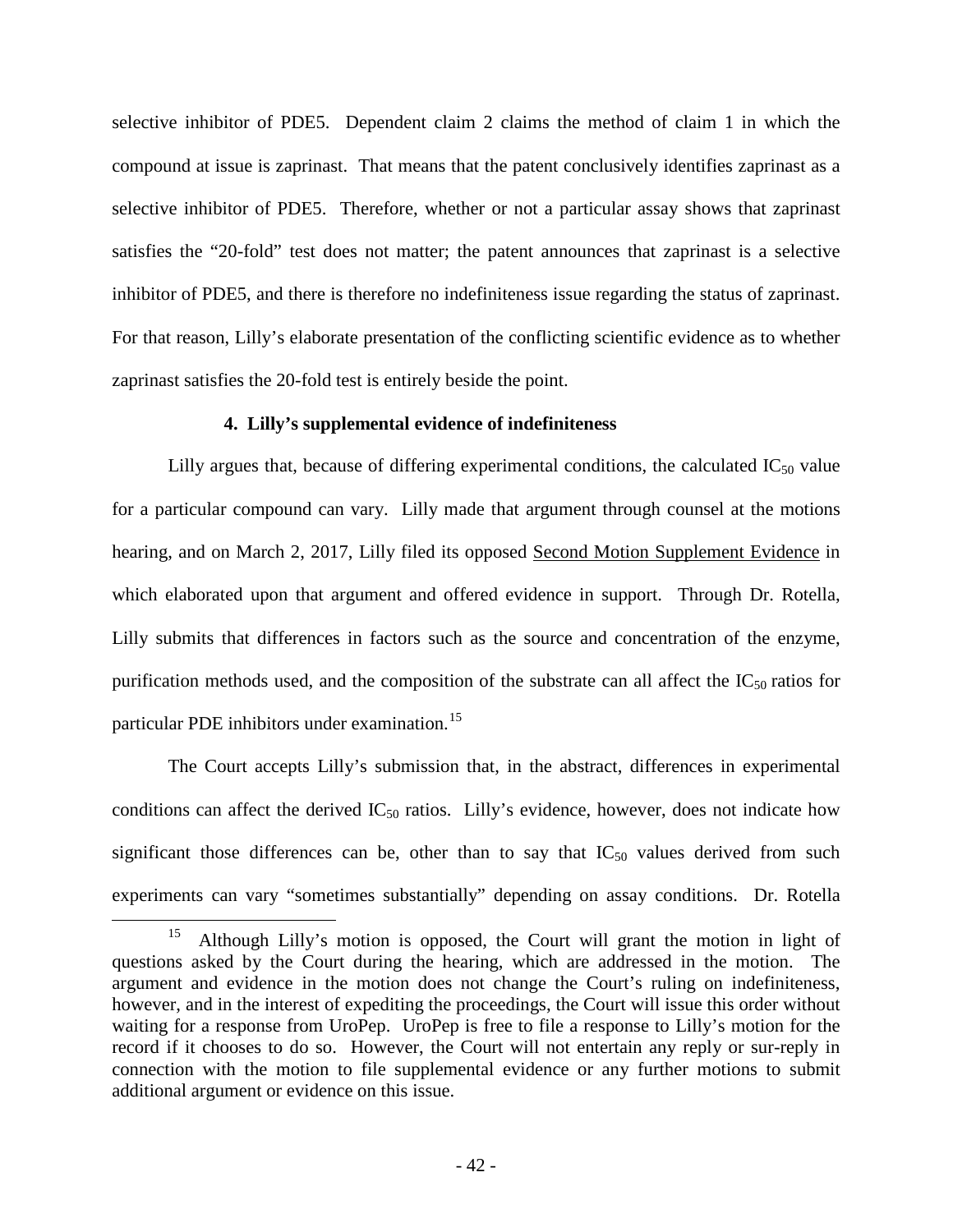points to differences in the experimental conditions such as differences in the concentration of the enzyme and substrate, the pH of the enzymatic reaction, the concentration of the substrate, and the source of the tissue used to obtain the PDEs being tested. Declaration of David P. Rotella, Ph.D., Dkt. No. 232-1.

Significantly, as noted earlier, the '124 patent provides a protocol in which many of those variables are controlled. The discussion in the specification at column 7, line 35, through column 8, line 16, and in the cited Truss article, which is described as providing the "general procedure" to be used in testing compounds for PDE5 selectivity, provides values for many of the variables discussed by Dr. Rotella as affecting the derived  $IC_{50}$  ratios. As Dr. Rotella acknowledges in his report, Dkt.No.232-1, at 9 (chart), the Truss article contains a wealth of detail as to the composition of the substrate, the pH level, the nature of the reducing agent, and the process used during the experiments. As for Dr. Rotella's point about the variations in the source and concentration of the enzyme, the Truss article provides that the source of the enzyme is porcine bladders. Thus, the source for all of the enzymes is the same, and but for individual variations from pig to pig, the concentration levels of the enzymes can be expected to be the same.

More generally, undisputed testimony from UroPep's expert, Dr. Bell, shows that it was standard practice in 1997 (and into the 2000s) to test PDE inhibitors by using PDEs isolated from tissue and to calculate selectivity ratios based on those experiments. Infringement Expert Report of Dr. Andrew Bell, Dkt. No. 189-1, Ex. A, at ¶ 27. Thus, persons of skill in the art relied on selectivity ratios calculated from the results of experiments just like the one described in the Truss article.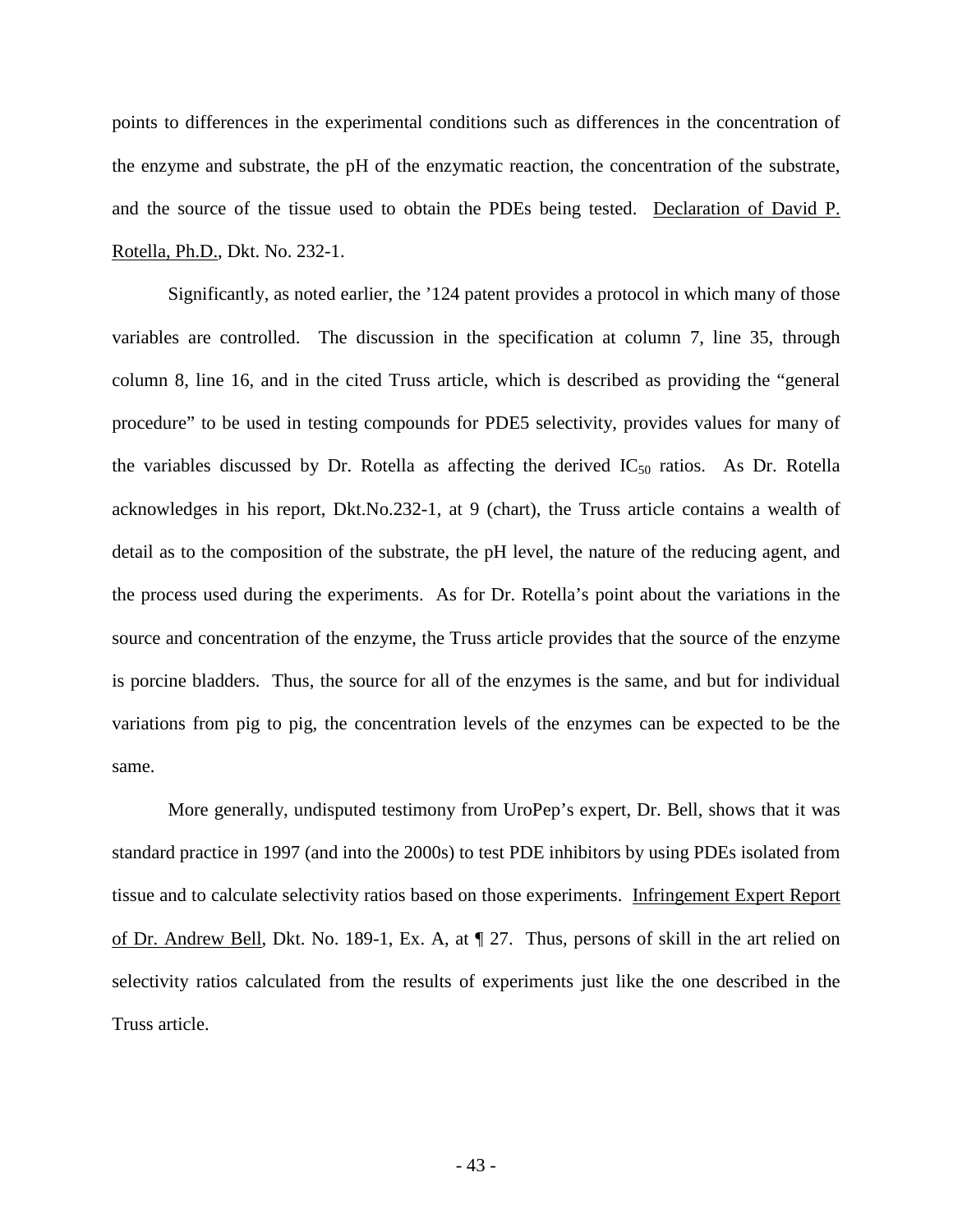The Court concludes that the testing protocol provided in the '124 patent for determining whether a particular compound falls within the scope of the claims minimizes the risk of obtaining different  $IC_{50}$  ratios depending on different experimental conditions. In any event, the burden is on Lilly to show indefiniteness by clear and convincing evidence, and the Court concludes that Lilly's factual case on indefiniteness has not met that burden. The asserted claims are thus sufficiently definite to satisfy the requirements of section 112, paragraph 2, of the Patent Act.

### **5. Authorities cited by Lilly**

Lilly cites several cases in support of its indefiniteness argument, but none of them apply here. The difference between this case and all of the cases on which Lilly relies is that in this case the patent identifies a particular value, the  $IC_{50}$  ratio, as the measure for determining whether an unidentified compound is a selective PDE5 inhibitor, and it points to a testing protocol that would allow a person of skill in the art to calculate that ratio. In the cases on which Lilly relies, the parameters referred to in the claims had no fixed meaning, leading to the risk that a person of skill in the art would not know whether a particular product fell within the scope of the claim.

For example, in Dow Chemical Co. v. Nova Chemicals Corp. (Canada), 803 F.3d 620 (Fed. Cir. 2015), the claim was directed to a type of plastic having a "slope of strain hardening coefficient greater than or equal to 1.3." The problem in that case was that the "slope of strain hardening coefficient" did not have a single accepted value, but instead had three different accepted values (and a fourth created for purposes of the case) with the value of the slope in each instance depending on which method was used to calculate it.  $\underline{Id}$  at 633-34. Because the method chosen to calculate the slope could affect whether or not a given product infringed, and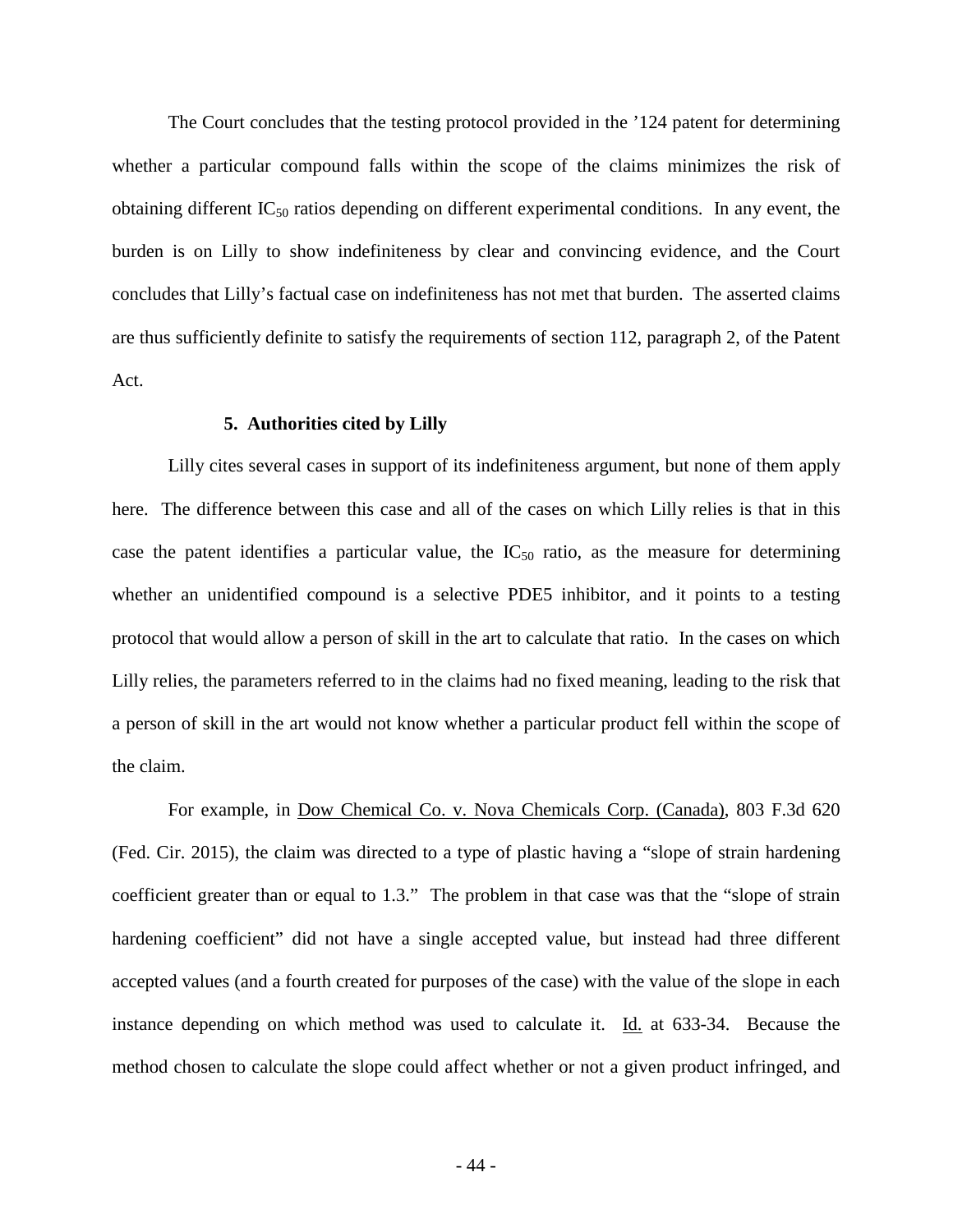because the patent did not specify a particular method as the one governing the slope determination in the claims, the court held the claims indefinite.

In this case, unlike in Dow, there is only one definition for the critical term,  $IC_{50}$  value. As the patent clearly states, '124 patent, col. 8, ll. 6-7, the  $IC_{50}$  value is the concentration of a particular inhibitor necessary for inhibiting 50% of a specific PDE's hydrolysis of a substrate compound, and it can be determined via a specified testing protocol, '124 patent, col. 7, ll. 43-45. There are not multiple different ways of expressing that number that would produce a different value.

The same analysis applies to Teva Pharmaceuticals USA, Inc. v. Sandoz, 789 F.3d 1335 (Fed. Cir. 2015). In that case, the claim at issue recited "molecular weight," but did not reveal which of the three common measures of the average molecular weight of a polymer sample was intended, even though each measure "is calculated in a different way and would typically yield a different result [average molecular weight] for a given polymer sample." 789 F.3d at 1341. The court held the claim indefinite on the ground that there was no reasonable certainty that the average molecular weight should be calculated using the particular measure advocated by the patentee on appeal. In that case, as in Dow, the problem was that it was unclear from the claim what standard was to be used to determine infringement.

Again, in this case the standard is clear: to fall within the scope of the claim, the accused product must have a potency ratio of at least 20:1 with regard to the inhibition of PDE5 as compared to PDE1 through PDE4, as determined by the respective  $IC_{50}$  values. The fact that experimental measurements of those values may be difficult to calculate with precision in some cases does not render the claim language indefinite.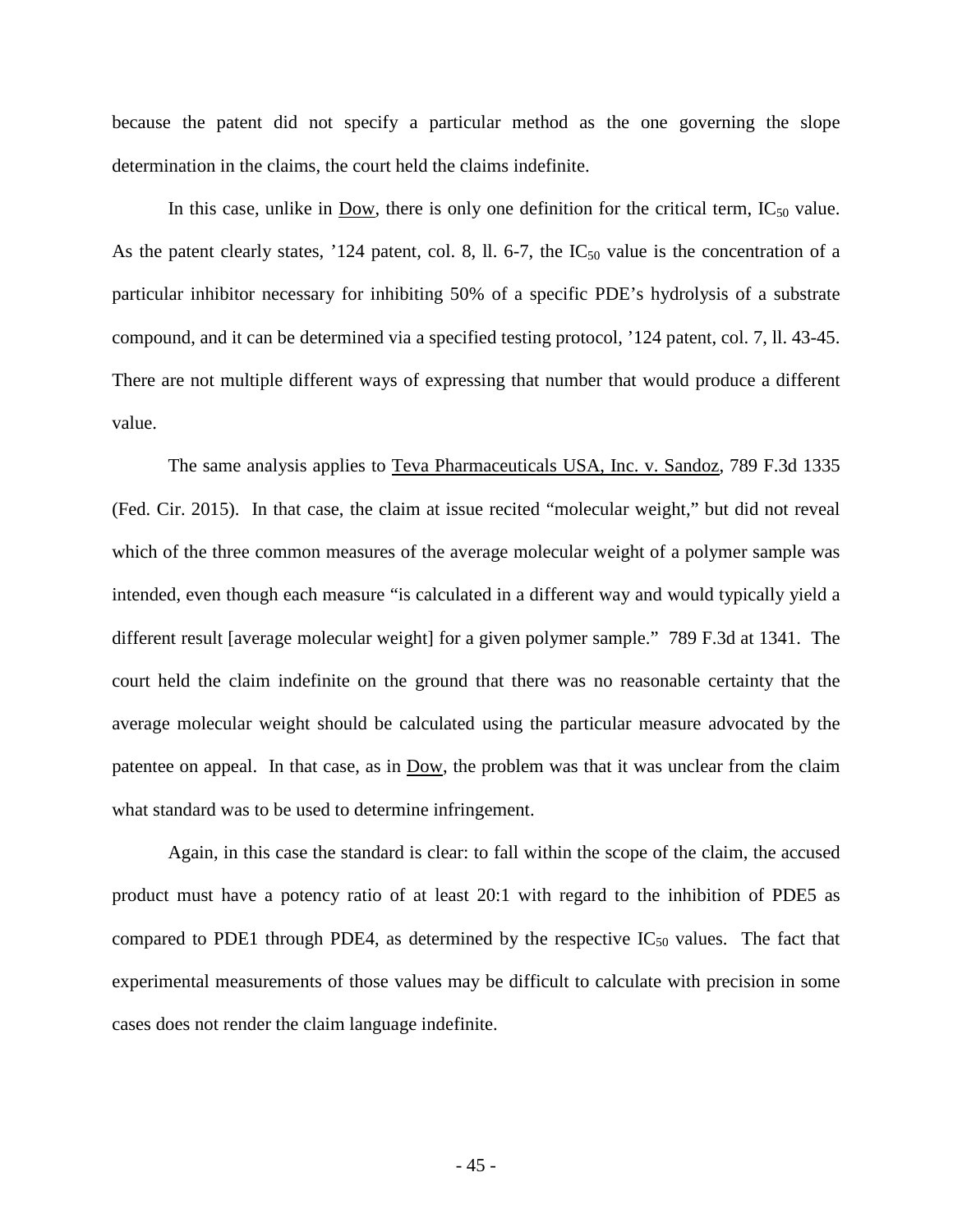Similarly, in Amgen Inc. v. Hoechst Marion Roussel, Inc., 314 F.3d 1313 (Fed. Cir. 2003), the claim language in question recited a non-naturally occurring erythropoietin ("EPO") glycoprotein product that, among other things, has glycosylation (the addition of carbohydrate side chains to amino acid residues in protein sequences to form glycoproteins) that "differs from that of human urinary [EPO]." Id. at 1340. The Federal Circuit sustained the district court's conclusion that there was no single standard for determining the glycosylation of human urinary EPO, and therefore no single standard against which to measure the glycosylation of recombinant EPO. Because there was no "standard by which the appropriate comparison can be made," the court held the asserted claims invalid for indefiniteness. Id. at 1341-42. In this case, by contrast, there is a single "standard"—an  $IC_{50}$  ratio of 20 or more.

Finally, in Butamax Advanced Biofuels LLC v. Gevo, Inc., 117 F. Supp. 3d 632 (D. Del. 2015), the claim limitation at issue recited "an amino acid sequence having at least 95% identity to SEQ ID No: 179 or 187." Id. at 639. The specification stated that the preferred methods to determine identity are "codified in publicly available computer programs." Id. The problem in that case was that there were at least five different equations known in the art for calculating a numerical "% identity," and the claims failed to identify which method of aligning amino acid sequences should be used to calculate that numerical value. That was important, because "different sequenced alignment programs can provide different alignments for two given sequences, affecting the calculation of % identity." Id. at 640. Furthermore, as the court noted, the method of measurement is in fact outcome determinative in the infringement analysis. Id. at 641. Accordingly, the court held the claim indefinite.

This case is different from Butamax because in Butamax, unlike in this case, the meaning of the claim limitation depended on the equation used to calculating "% identity." In addition,